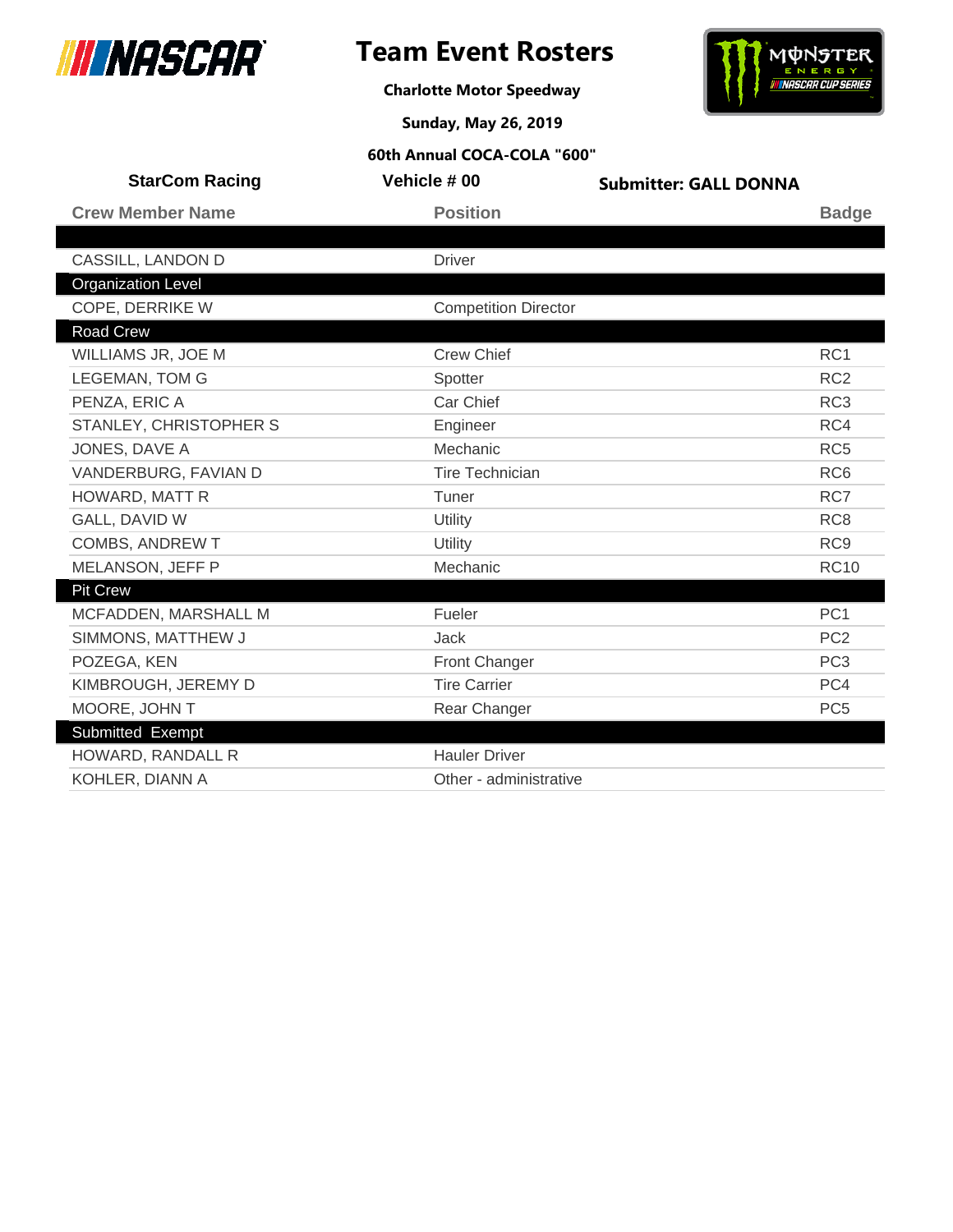



**Charlotte Motor Speedway**

**Sunday, May 26, 2019**

|                  | <b>Chip Ganassi Racing</b> | Vehicle #1                  | <b>Submitter: ROWELL AMY</b> |                 |
|------------------|----------------------------|-----------------------------|------------------------------|-----------------|
|                  | <b>Crew Member Name</b>    | <b>Position</b>             |                              | <b>Badge</b>    |
|                  |                            |                             |                              |                 |
|                  | <b>BUSCH, KURT T</b>       | <b>Driver</b>               |                              |                 |
|                  | <b>Organization Level</b>  |                             |                              |                 |
|                  | LUNDERS, TONY D            | <b>Competition Director</b> |                              |                 |
|                  | MCCULLOUGH, MICHAEL B      | <b>IT Support</b>           |                              |                 |
|                  | PEET, SHAUN W              | Pit Coach                   |                              |                 |
| <b>Road Crew</b> |                            |                             |                              |                 |
|                  | MCCALL, MATT D             | <b>Crew Chief</b>           |                              | RC <sub>1</sub> |
|                  | SELL, JOSH S               | Engineer                    |                              | RC <sub>2</sub> |
|                  | BRANZELLE, JONATHAN        | Engineer                    |                              | RC <sub>3</sub> |
|                  | BERGENTY, RYAN A           | Car Chief                   |                              | RC4             |
|                  | CASE, NICK D               | <b>Front End Mechanic</b>   |                              | RC <sub>5</sub> |
|                  | BOXMAN, SEAN M             | <b>Interior Mechanic</b>    |                              | RC <sub>6</sub> |
|                  | ELLIS, JONATHAN P          | <b>Underneath Mechanic</b>  |                              | RC7             |
|                  | <b>SEALES, BRYCE J</b>     | <b>Shock Technician</b>     |                              | RC <sub>8</sub> |
|                  | <b>BONSIGNORE, FRANK A</b> | <b>Tire Technician</b>      |                              | RC <sub>9</sub> |
|                  | <b>GREEN, TYLER S</b>      | Spotter                     |                              | <b>RC10</b>     |
|                  | DELL, BOBBY W              | Tuner                       |                              | <b>RC11</b>     |
|                  | CURTIS, JEFF A             | Utility                     |                              | <b>RC12</b>     |
| <b>Pit Crew</b>  |                            |                             |                              |                 |
|                  | KINCAID, DANIEL B          | <b>Front Changer</b>        |                              | PC <sub>1</sub> |
|                  | <b>BALDWIN, CORY L</b>     | Rear Changer                |                              | PC <sub>2</sub> |
|                  | KIRBY, JUSTIN T            | <b>Tire Carrier</b>         |                              | PC <sub>3</sub> |
|                  | APPLEBY, JOSH A            | Jack                        |                              | PC4             |
|                  | RUDANOVIC, MILAN K         | Fueler                      |                              | PC <sub>5</sub> |
|                  | Back-up Pit Crew           |                             |                              |                 |
|                  | JACOBSEN, BRYAN R          | <b>Front Changer</b>        |                              |                 |
|                  | DAVENPORT, BROOK N         | Fueler                      |                              |                 |
|                  | WILLARD, JONATHAN L        | Jack                        |                              |                 |
|                  | HOUSTON, KENYATTA          | Rear Changer                |                              |                 |
|                  | JOHNSON JR, WILBERT        | <b>Tire Carrier</b>         |                              |                 |
|                  | Submitted Exempt           |                             |                              |                 |
|                  | COLLINS, DAN G             | <b>Hauler Driver</b>        |                              |                 |
|                  | WOODFIN, SCOTT S           | <b>Hauler Driver</b>        |                              |                 |
|                  | SKARBOWSKI, MIKE D         | Other -                     |                              |                 |
|                  | WISE, JOSH E               | Trainer / Masseuse          |                              |                 |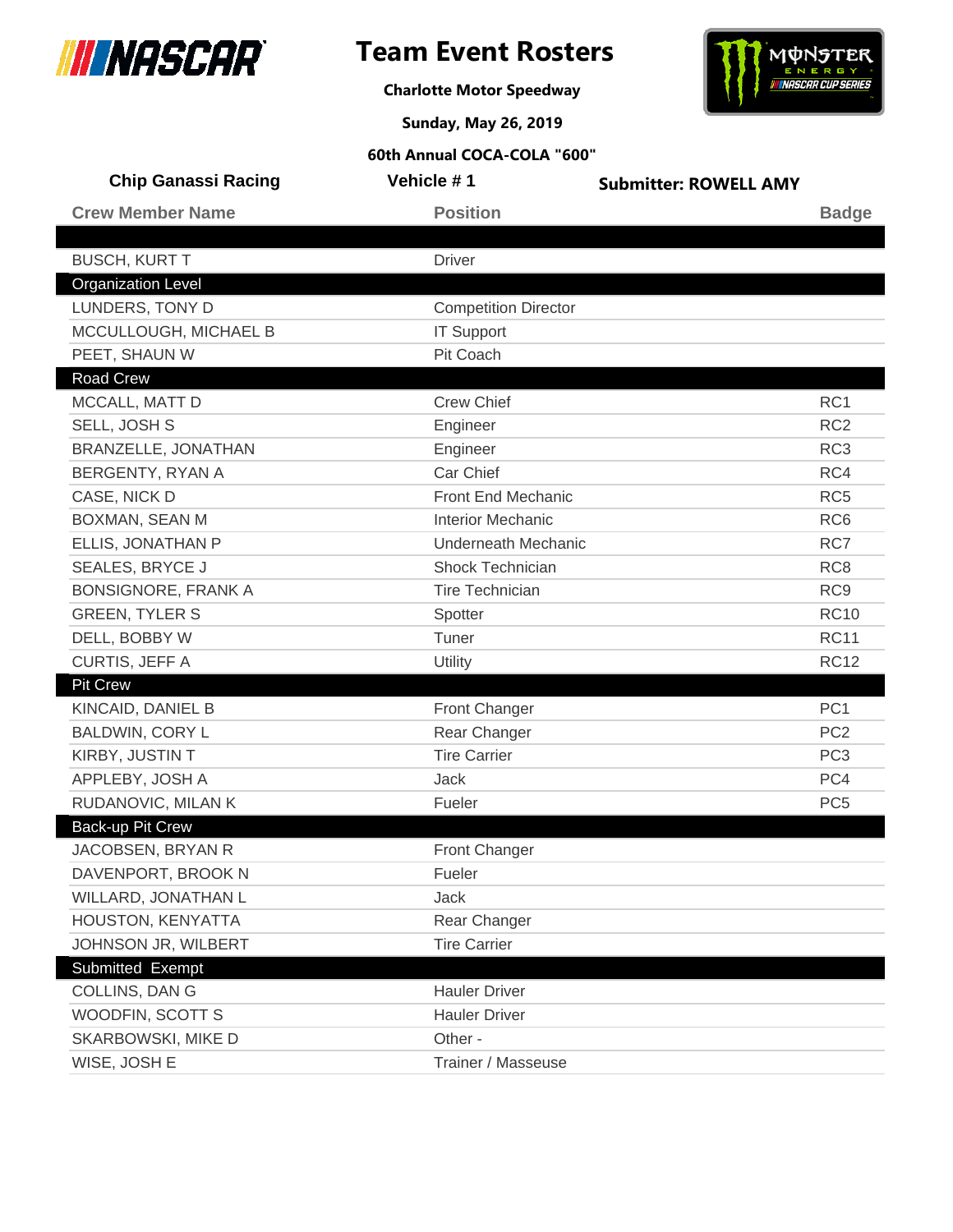

**Charlotte Motor Speedway**



**Sunday, May 26, 2019**

| <b>Stewart-Haas Racing</b> | Vehicle #10                 | <b>Submitter: STIMBERIS JENNIFER</b> |
|----------------------------|-----------------------------|--------------------------------------|
| <b>Crew Member Name</b>    | <b>Position</b>             | <b>Badge</b>                         |
|                            |                             |                                      |
| ALMIROLA, ARIC M           | <b>Driver</b>               |                                      |
| <b>Organization Level</b>  |                             |                                      |
| ZIPADELLI, GREG C          | <b>Competition Director</b> |                                      |
| YOUNG, JACOB A             | <b>IT Support</b>           |                                      |
| VER MEER, MATT P           | Other -                     |                                      |
| Road Crew                  |                             |                                      |
| KLAUSMEIER, JOHN H         | <b>Crew Chief</b>           | RC <sub>1</sub>                      |
| COOK, MICHAEL J            | Engineer                    | RC <sub>2</sub>                      |
| EDMONDS, JOEL G            | Spotter                     | RC <sub>3</sub>                      |
| EADS, KEITH H              | <b>Tire Technician</b>      | RC4                                  |
| FREY, JEROME D             | <b>Front End Mechanic</b>   | RC <sub>5</sub>                      |
| ADAMS, TREVOR J            | <b>Interior Mechanic</b>    | RC <sub>6</sub>                      |
| HANEY, CHAD R              | Car Chief                   | RC7                                  |
| PHILLIPS, JON M            | Tuner                       | RC <sub>8</sub>                      |
| HENDRICKSEN, MARC R        | Engineer                    | RC <sub>9</sub>                      |
| HOLSHOUSER, BRIAN L        | Shock Technician            | <b>RC10</b>                          |
| GONZALEZ, STEPHEN C        | <b>Underneath Mechanic</b>  | <b>RC11</b>                          |
| VOGEL-MURPHY, BRIAN J      | Utility                     | <b>RC12</b>                          |
| <b>Pit Crew</b>            |                             |                                      |
| BERNAL, JON E              | <b>Tire Carrier</b>         | PC <sub>1</sub>                      |
| MORRELL, BRETT P           | Jack                        | PC <sub>2</sub>                      |
| HOWARD, JEREMY R           | Fueler                      | PC <sub>3</sub>                      |
| MCMULLEN, CHRIS L          | Rear Changer                | PC4                                  |
| COFFEY, DANIEL C           | Front Changer               | PC <sub>5</sub>                      |
| Back-up Pit Crew           |                             |                                      |
| LESLIE, JOSH L             | <b>Front Changer</b>        |                                      |
| EMMONS, CHAD               | Fueler                      |                                      |
| SOBECKI, JOSH M            | Jack                        |                                      |
| JACKSON, CHRIS L           | Rear Changer                |                                      |
| HARRIS, MASON              | <b>Tire Carrier</b>         |                                      |
| Submitted Exempt           |                             |                                      |
| CABLE, TODD T              | <b>Hauler Driver</b>        |                                      |
| ROBBINS, SCOTT A           | <b>Hauler Driver</b>        |                                      |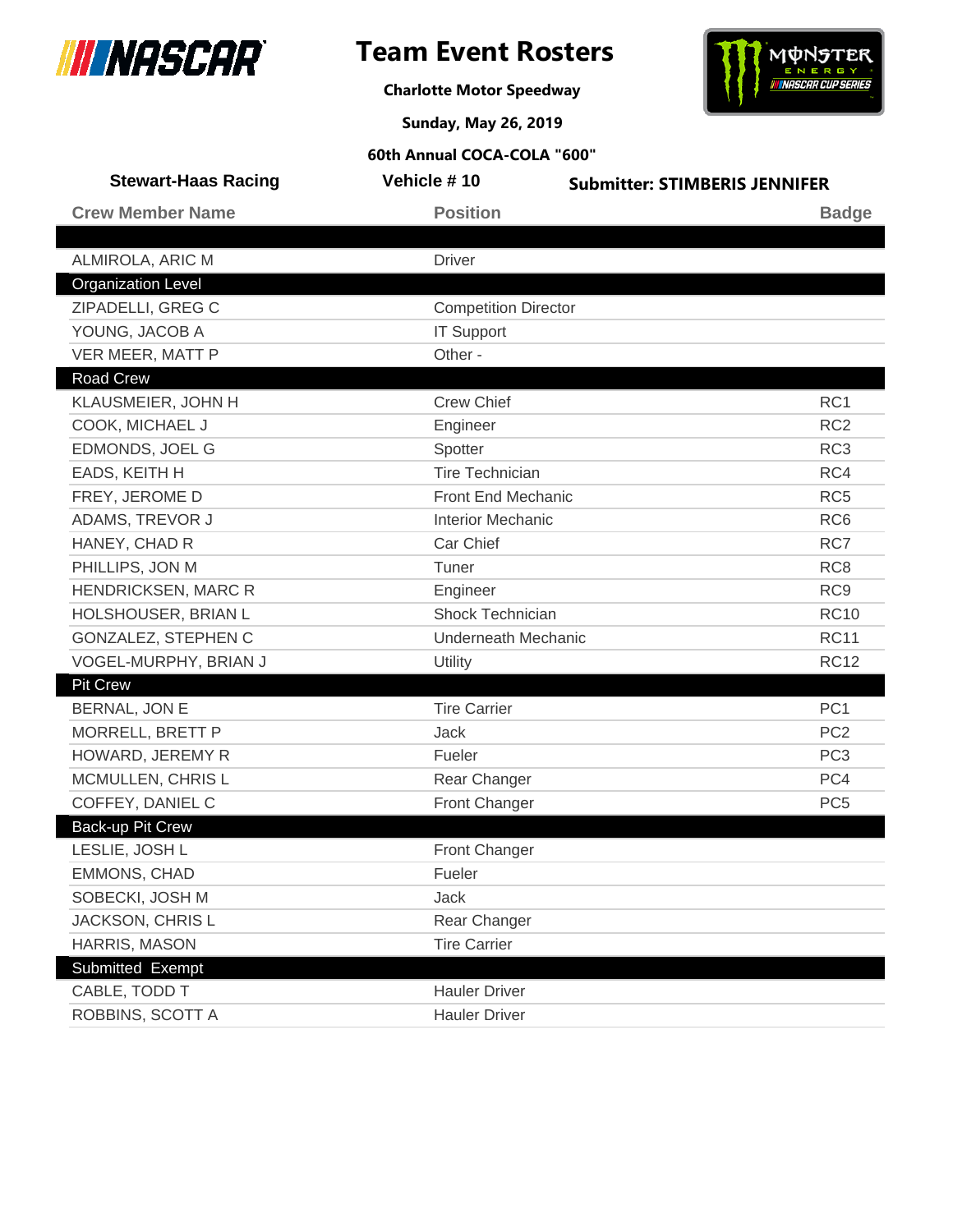



**Charlotte Motor Speedway**

**Sunday, May 26, 2019**

| <b>Joe Gibbs Racing</b>    | Vehicle #11                 | <b>Submitter: LAMBE ROBIN</b> |                 |
|----------------------------|-----------------------------|-------------------------------|-----------------|
| <b>Crew Member Name</b>    | <b>Position</b>             |                               | <b>Badge</b>    |
|                            |                             |                               |                 |
| HAMLIN, DENNY D            | <b>Driver</b>               |                               |                 |
| <b>Organization Level</b>  |                             |                               |                 |
| BROWN, WALLY S             | <b>Competition Director</b> |                               |                 |
| GREENE, KEVIN J            | <b>IT Support</b>           |                               |                 |
| <b>HUNSUCKER, YATES M</b>  | <b>IT Support</b>           |                               |                 |
| CANUPP, PATRICK W          | <b>Technical Director</b>   |                               |                 |
| <b>Road Crew</b>           |                             |                               |                 |
| <b>GABEHART, CHRIS A</b>   | <b>Crew Chief</b>           |                               | RC1             |
| PHILLIPS, ERIC P           | Car Chief                   |                               | RC <sub>2</sub> |
| <b>GRIFFETH, BRANDON J</b> | Front End Mechanic          |                               | RC <sub>3</sub> |
| ELDRIDGE, SCOTT S          | <b>Underneath Mechanic</b>  |                               | RC4             |
| MCAULAY, SAMUEL B          | Engineer                    |                               | RC <sub>5</sub> |
| <b>BOWERS, RYAN W</b>      | Engineer                    |                               | RC <sub>6</sub> |
| DENTON, RON P              | <b>Shock Technician</b>     |                               | RC7             |
| SIMMONS, SCOTT JG          | <b>Tire Technician</b>      |                               | RC <sub>8</sub> |
| LAMBERT, CHRIS H           | Spotter                     |                               | RC <sub>9</sub> |
| DUDLEY, JAMES E            | Tuner                       |                               | <b>RC10</b>     |
| KERLIN, SEAN R             | <b>Interior Mechanic</b>    |                               | <b>RC11</b>     |
| SMALL, GREG B              | Utility                     |                               | <b>RC12</b>     |
| <b>Pit Crew</b>            |                             |                               |                 |
| WATKINS, ED M              | Fueler                      |                               | PC <sub>1</sub> |
| STAMPER, HOUSTON H         | Front Changer               |                               | PC <sub>2</sub> |
| SHIPPLETT, JOSHUA R        | <b>Tire Carrier</b>         |                               | PC <sub>3</sub> |
| TAUTGES, STEVEN J          | Rear Changer                |                               | PC4             |
| MILLS, KELLEN L            | Jack                        |                               | PC <sub>5</sub> |
| Back-up Pit Crew           |                             |                               |                 |
| HARTMAN, ADAM M            | Front Changer               |                               |                 |
| EASTLAND, BRIAN A          | Fueler                      |                               |                 |
| THACKER, CHARLES J         | Jack                        |                               |                 |
| YOUKER, DEVEN J            | Rear Changer                |                               |                 |
| HALL, CHRIS J              | <b>Tire Carrier</b>         |                               |                 |
| Submitted Exempt           |                             |                               |                 |
| COLLINS, JOSH L            | <b>Hauler Driver</b>        |                               |                 |
| HODEL, FRANKIE B           | <b>Hauler Driver</b>        |                               |                 |
| <b>BOWLAND, TODD R</b>     | Other -                     |                               |                 |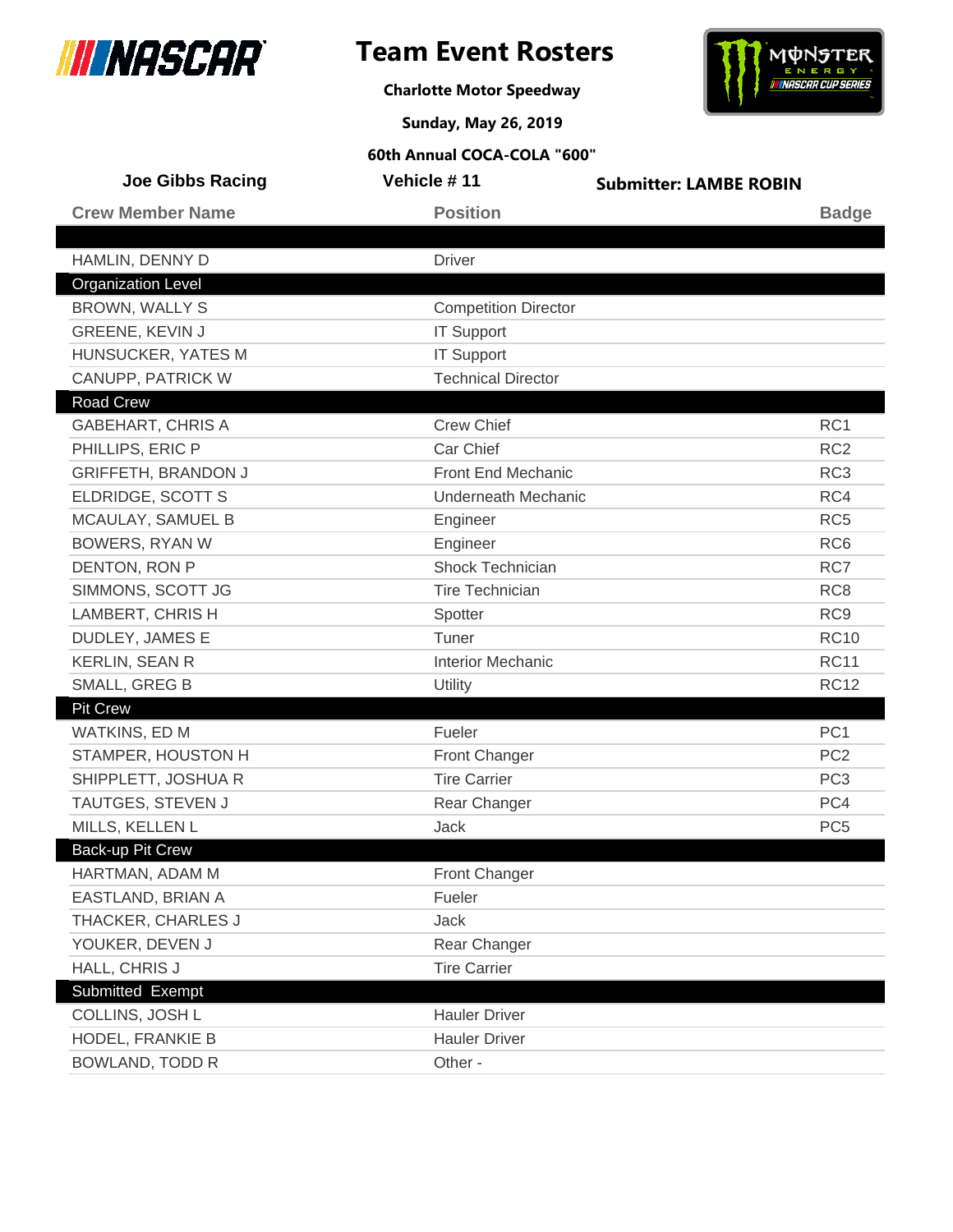



**Charlotte Motor Speedway**

**Sunday, May 26, 2019**

| <b>Team Penske</b>         | Vehicle #12                 | <b>Submitter: FULTZ ANGELA</b> |
|----------------------------|-----------------------------|--------------------------------|
| <b>Crew Member Name</b>    | <b>Position</b>             | <b>Badge</b>                   |
|                            |                             |                                |
| BLANEY, RYAN M             | <b>Driver</b>               |                                |
| <b>Organization Level</b>  |                             |                                |
| <b>GEISLER, TRAVIS F</b>   | <b>Competition Director</b> |                                |
| <b>GATLING, STAFFORD O</b> | <b>IT Support</b>           |                                |
| PERRY, DAVID C             | <b>IT Support</b>           |                                |
| DEMBICKI, DAVID S          | <b>Technical Director</b>   |                                |
| <b>Road Crew</b>           |                             |                                |
| <b>BULLINS, JEREMY D</b>   | <b>Crew Chief</b>           | RC <sub>1</sub>                |
| WILLIAMS, JOSH T           | Spotter                     | RC <sub>2</sub>                |
| MUELLER, ANDREA E          | Engineer                    | RC <sub>3</sub>                |
| HUTCHENS, GRANT D          | Engineer                    | RC4                            |
| <b>ALMQUIST, KIRK S</b>    | Car Chief                   | RC <sub>5</sub>                |
| JENNINGS, JUSTIN L         | Front End Mechanic          | RC <sub>6</sub>                |
| <b>BELMONT, KYLE J</b>     | <b>Interior Mechanic</b>    | RC7                            |
| TIDWELL, CHRIS W           | <b>Underneath Mechanic</b>  | RC <sub>8</sub>                |
| STILLMAN, DAVID C          | <b>Shock Technician</b>     | RC <sub>9</sub>                |
| SLINEY, BRIAN D            | <b>Tire Technician</b>      | <b>RC10</b>                    |
| RUSSELL, DARIN H           | Tuner                       | <b>RC11</b>                    |
| <b>BROSEL, WARREN J</b>    | Utility                     | <b>RC12</b>                    |
| <b>Pit Crew</b>            |                             |                                |
| FLORES, RYAN J             | Front Changer               | PC <sub>1</sub>                |
| MOORE, WADE W              | <b>Tire Carrier</b>         | PC <sub>2</sub>                |
| DONLIN, GREG P             | Rear Changer                | PC <sub>3</sub>                |
| STODDARD, GRAHAM P         | <b>Jack</b>                 | PC4                            |
| LACKEY, ANDREW G           | Fueler                      | PC <sub>5</sub>                |
| Back-up Pit Crew           |                             |                                |
| PREVETTE, JUSTIN S         | Front Changer               |                                |
| BELL, TJ J                 | Fueler                      |                                |
| YAGER, ZACH L              | Jack                        |                                |
| HOUSTON, BLAKE L           | Rear Changer                |                                |
| <b>BAKER, BLAKE B</b>      | <b>Tire Carrier</b>         |                                |
| Submitted Exempt           |                             |                                |
| JOHNSON JR, RICK P         | <b>Hauler Driver</b>        |                                |
| WHITT, GEFFERY B           | <b>Hauler Driver</b>        |                                |
| PURCELL, PARKER            | Other - Extra - Drive Race  |                                |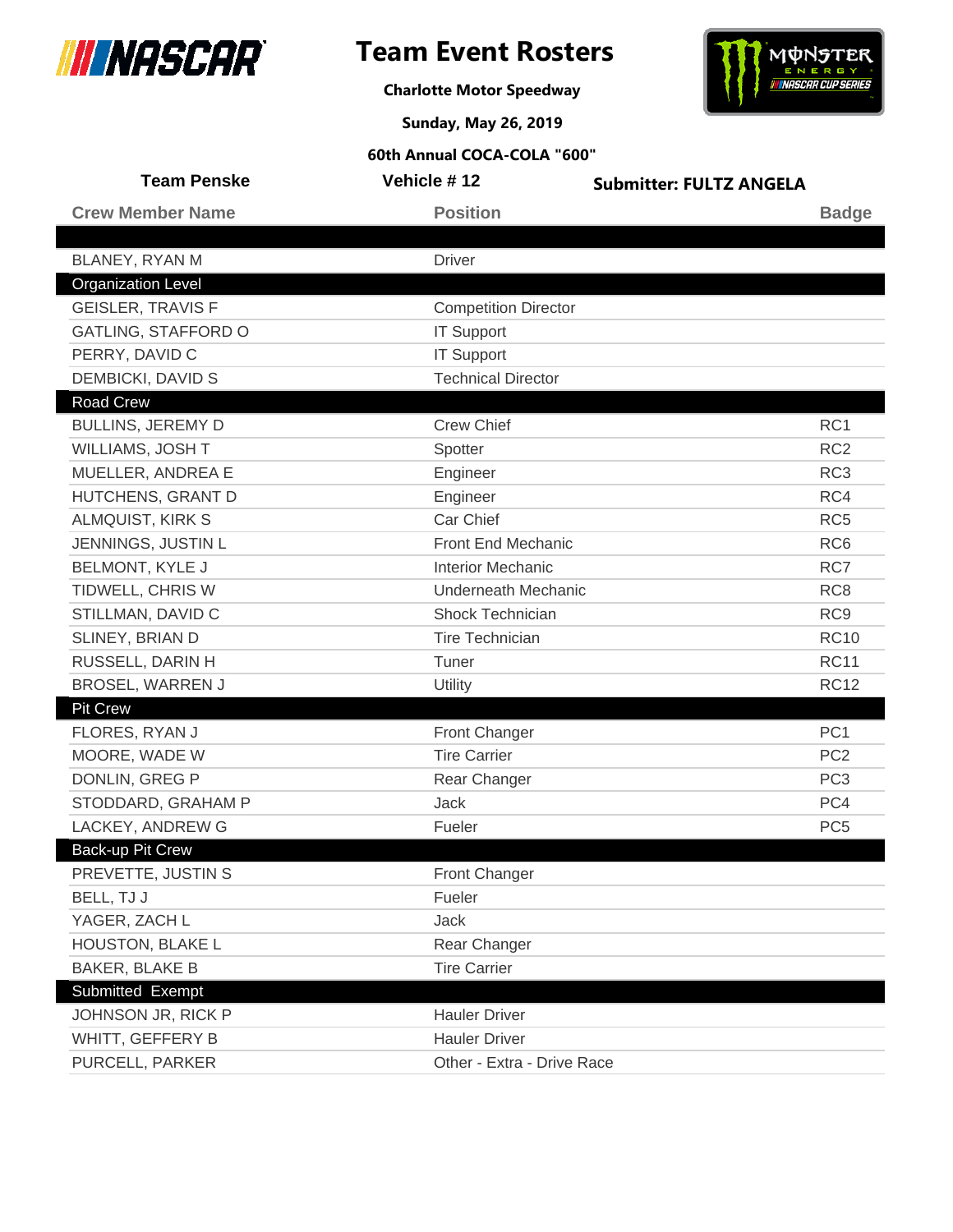

**Charlotte Motor Speedway**



**Sunday, May 26, 2019**

| <b>Germain Racing</b>     | Vehicle #13                | <b>Submitter: BERRYMAN KERRI</b> |
|---------------------------|----------------------------|----------------------------------|
| <b>Crew Member Name</b>   | <b>Position</b>            | <b>Badge</b>                     |
|                           |                            |                                  |
| DILLON, TY R              | <b>Driver</b>              |                                  |
| <b>Organization Level</b> |                            |                                  |
| <b>GREER, SHANE S</b>     | <b>IT Support</b>          |                                  |
| OSBORNE, GREG W           | Other -                    |                                  |
| ROGERS, LARRY L           | Other - Other              |                                  |
| <b>Road Crew</b>          |                            |                                  |
| <b>BORLAND, MATT T</b>    | <b>Crew Chief</b>          | RC1                              |
| PLOURDE, BILLY J          | Car Chief                  | RC <sub>2</sub>                  |
| <b>BURCH, LAWRENCE C</b>  | Engineer                   | RC <sub>3</sub>                  |
| KIRKENDALL, JEFF          | Engineer                   | RC4                              |
| <b>OWENS, TRAVIS G</b>    | <b>Front End Mechanic</b>  | RC <sub>5</sub>                  |
| LONG, JOSHUA P            | <b>Underneath Mechanic</b> | RC <sub>6</sub>                  |
| KINCHELOE, BRYAN M        | <b>Tire Technician</b>     | RC7                              |
| CHASE, MIKE A             | Shock Technician           | RC <sub>8</sub>                  |
| PRESGRAVES, DUSTYN S      | Tuner                      | RC <sub>9</sub>                  |
| HALPIN, TRACY J           | Utility                    | <b>RC10</b>                      |
| CASADA, ZACHARY N         | <b>Interior Mechanic</b>   | <b>RC11</b>                      |
| O'DEA, WILLIAM K          | Spotter                    | <b>RC12</b>                      |
| <b>Pit Crew</b>           |                            |                                  |
| <b>MARTIN, CORBIN T</b>   | Jack                       | PC <sub>1</sub>                  |
| POWELL, GREG D            | <b>Tire Carrier</b>        | PC <sub>2</sub>                  |
| MASTERSON, CHASE          | Rear Changer               | PC <sub>3</sub>                  |
| HEISTER, A J J            | Fueler                     | PC4                              |
| HOLLAND, AUSTIN G         | Front Changer              | PC <sub>5</sub>                  |
| Back-up Pit Crew          |                            |                                  |
| HEISTER, A J J            | <b>Tire Carrier</b>        |                                  |
| <b>Submitted Exempt</b>   |                            |                                  |
| <b>BISHOP, MILTON E</b>   | <b>Hauler Driver</b>       |                                  |
| PRINCE, BEN O             | <b>Hauler Driver</b>       |                                  |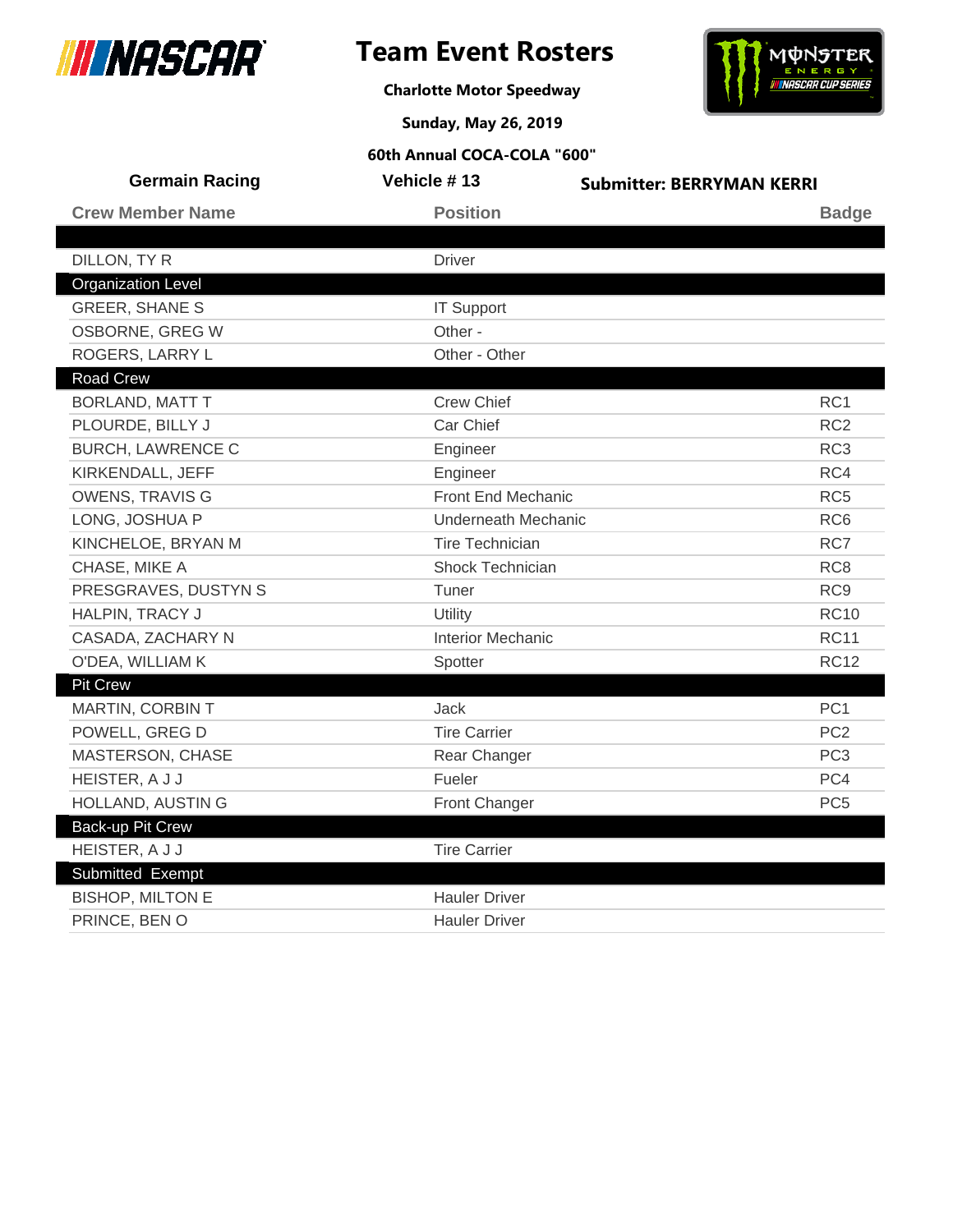

**Charlotte Motor Speedway**



**Sunday, May 26, 2019**

| <b>Stewart-Haas Racing</b> | Vehicle #14                 | <b>Submitter: STIMBERIS JENNIFER</b> |
|----------------------------|-----------------------------|--------------------------------------|
| <b>Crew Member Name</b>    | <b>Position</b>             | <b>Badge</b>                         |
|                            |                             |                                      |
| <b>BOWYER, CLINT A</b>     | <b>Driver</b>               |                                      |
| <b>Organization Level</b>  |                             |                                      |
| ZIPADELLI, GREG C          | <b>Competition Director</b> |                                      |
| YOUNG, JACOB A             | <b>IT Support</b>           |                                      |
| VER MEER, MATT P           | Other -                     |                                      |
| <b>Road Crew</b>           |                             |                                      |
| <b>BUGAREWICZ, MIKE M</b>  | <b>Crew Chief</b>           | RC <sub>1</sub>                      |
| COOK, JERRY J              | Car Chief                   | RC <sub>2</sub>                      |
| DEESE, LEE P               | Engineer                    | RC <sub>3</sub>                      |
| FAIRWEATHER, ROBBIE M      | <b>Underneath Mechanic</b>  | RC4                                  |
| TRICKETT, CHRIS C          | <b>Interior Mechanic</b>    | RC <sub>5</sub>                      |
| SILVESTRI, TONY L          | Front End Mechanic          | RC <sub>6</sub>                      |
| SMITH, WAYNE D             | Shock Technician            | RC7                                  |
| MOELLER, MATTHEW A         | Tuner                       | RC <sub>8</sub>                      |
| MEYER, RICH A              | Utility                     | RC <sub>9</sub>                      |
| <b>GRIFFIN, BRETT K</b>    | Spotter                     | <b>RC10</b>                          |
| SIMPSON, RUSSELL W         | <b>Tire Technician</b>      | <b>RC11</b>                          |
| KIMBROUGH, JAMES D         | Engineer                    | <b>RC12</b>                          |
| <b>Pit Crew</b>            |                             |                                      |
| COTTEN, SEAN F             | Jack                        | PC <sub>1</sub>                      |
| MULDER, RYAN P             | Front Changer               | PC <sub>2</sub>                      |
| DOLLARHIDE, COLEMAN R      | Rear Changer                | PC <sub>3</sub>                      |
| MOORE, DWAYNE E            | <b>Tire Carrier</b>         | PC4                                  |
| <b>KEENER, JAMES M</b>     | Fueler                      | PC <sub>5</sub>                      |
| <b>Back-up Pit Crew</b>    |                             |                                      |
| LESLIE, JOSH L             | <b>Front Changer</b>        |                                      |
| <b>EMMONS, CHAD</b>        | Fueler                      |                                      |
| SOBECKI, JOSH M            | Jack                        |                                      |
| JACKSON, CHRIS L           | Rear Changer                |                                      |
| HARRIS, MASON              | <b>Tire Carrier</b>         |                                      |
| Submitted Exempt           |                             |                                      |
| HAMILTON, CHRIS L          | <b>Hauler Driver</b>        |                                      |
| LACKEY, DALE W             | <b>Hauler Driver</b>        |                                      |
| SILVERMAN, DILLON J        | Other -                     |                                      |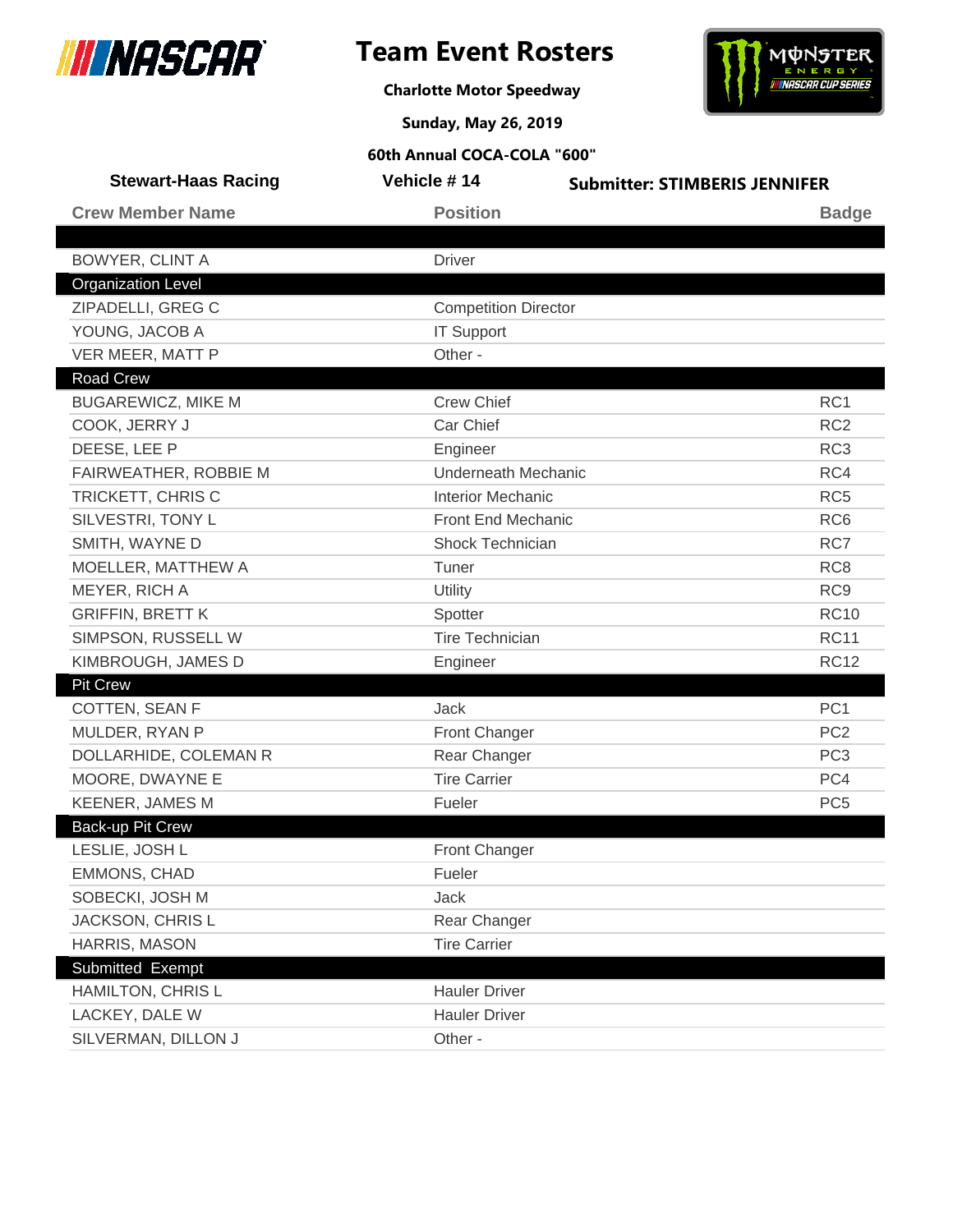



**Charlotte Motor Speedway**

**Sunday, May 26, 2019**

| <b>Premium Motorsports</b> | Vehicle #15                 | <b>Submitter: EGGLESTON SCOTT</b> |
|----------------------------|-----------------------------|-----------------------------------|
| <b>Crew Member Name</b>    | <b>Position</b>             | <b>Badge</b>                      |
|                            |                             |                                   |
| CHASTAIN, ROSS L           | <b>Driver</b>               |                                   |
| <b>Organization Level</b>  |                             |                                   |
| <b>EGGLESTON, SCOTT S</b>  | <b>Competition Director</b> |                                   |
| Road Crew                  |                             |                                   |
| TRYSON, PATRICK J          | <b>Crew Chief</b>           | RC <sub>1</sub>                   |
| FORDHAM, MARK W            | Car Chief                   | RC <sub>2</sub>                   |
| MILLER, MIKE C             | <b>Underneath Mechanic</b>  | RC <sub>3</sub>                   |
| MCDOLE, BROCK M            | Mechanic                    | RC4                               |
| MCGUIRE, NATHAN J          | <b>Tire Technician</b>      | RC <sub>5</sub>                   |
| DAY, ROBERT S              | Tuner                       | RC <sub>6</sub>                   |
| BRADSHAW, RANDY            | Spotter                     | RC7                               |
| PAPATHANASSIOU, ANDY       | Pit Coach                   | RC <sub>8</sub>                   |
| ROBINSON, JAY V            | Utility                     | <b>RC12</b>                       |
| <b>Pit Crew</b>            |                             |                                   |
| BALFANZ JR, GEORGE H       | Front Changer               | PC <sub>1</sub>                   |
| BARNETTE, RJ K             | <b>Tire Carrier</b>         | PC <sub>2</sub>                   |
| BRIDGEFORTH, ANDREW M      | Rear Changer                | PC <sub>3</sub>                   |
| JOHNSON, BRANDON L         | Jack                        | PC4                               |
| WATTS, JIMMY H             | Fueler                      | PC <sub>5</sub>                   |
| <b>Back-up Pit Crew</b>    |                             |                                   |
| MILLER, MIKE C             | <b>Front Changer</b>        |                                   |
| <b>GARDNER JR, BUGS W</b>  | Fueler                      |                                   |
| ROBINSON, JAY V            | Jack                        |                                   |
| MCDOLE, BROCK M            | Rear Changer                |                                   |
| MCGUIRE, NATHAN J          | <b>Tire Carrier</b>         |                                   |
| Submitted Exempt           |                             |                                   |
| EVERNHAM SR, WILLIE E      | <b>Hauler Driver</b>        |                                   |
| <b>GUFFEY, CHRISTOPHER</b> | <b>Hauler Driver</b>        |                                   |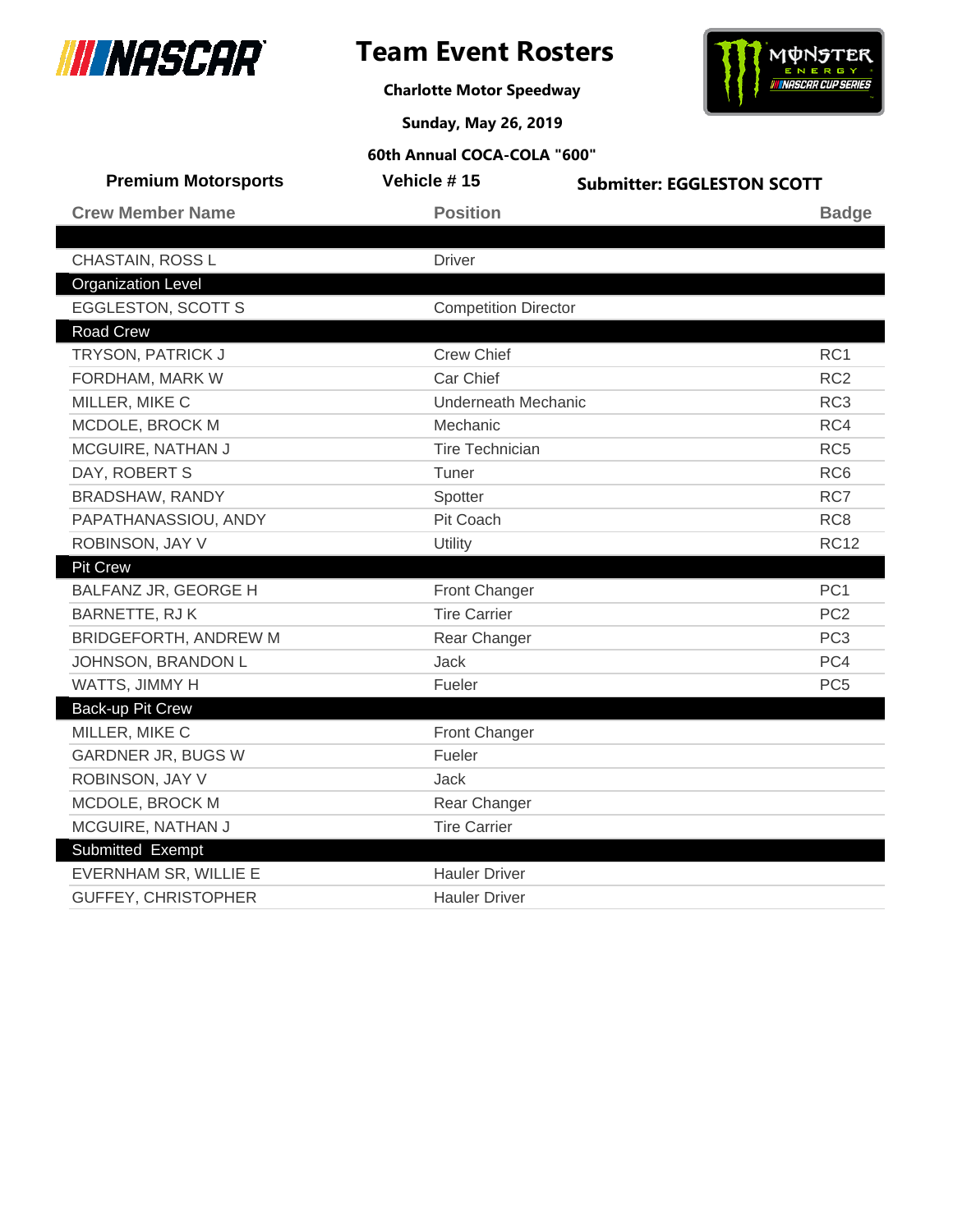





**Sunday, May 26, 2019**

| <b>Roush Fenway Racing</b> | Vehicle #17                 | <b>Submitter: ALLEN KYLE</b> |                 |
|----------------------------|-----------------------------|------------------------------|-----------------|
| <b>Crew Member Name</b>    | <b>Position</b>             |                              | <b>Badge</b>    |
|                            |                             |                              |                 |
| STENHOUSE JR, RICKY        | <b>Driver</b>               |                              |                 |
| <b>Organization Level</b>  |                             |                              |                 |
| KIDD, KEVIN A              | <b>Competition Director</b> |                              |                 |
| <b>GARSIK, RON A</b>       | <b>IT Support</b>           |                              |                 |
| MITCHELL, THOMAS W         | <b>Technical Director</b>   |                              |                 |
| Road Crew                  |                             |                              |                 |
| PATTIE, BRIAN B            | <b>Crew Chief</b>           |                              | RC <sub>1</sub> |
| MEADOR, ERIC W             | Car Chief                   |                              | RC <sub>2</sub> |
| SEALS JR, RANDY R          | Engineer                    |                              | RC <sub>3</sub> |
| ASHMORE, ANGELA M          | Engineer                    |                              | RC4             |
| <b>HYLTON, BRANDON K</b>   | Front End Mechanic          |                              | RC <sub>5</sub> |
| DE GUISTO, KENNY M         | Mechanic                    |                              | RC <sub>6</sub> |
| CHURCH, CHRISTOPHER M      | <b>Interior Mechanic</b>    |                              | RC7             |
| MINGO, BENNY B             | <b>Tire Technician</b>      |                              | RC <sub>8</sub> |
| MCDONALD, DAVID P          | Shock Technician            |                              | RC <sub>9</sub> |
| <b>SALMONS, JONATHAN B</b> | Tuner                       |                              | <b>RC10</b>     |
| HERMAN JR, MIKE D          | Spotter                     |                              | <b>RC11</b>     |
| <b>BOWEN, SCOTT W</b>      | Utility                     |                              | <b>RC12</b>     |
| <b>Pit Crew</b>            |                             |                              |                 |
| ROBISON, BRAD M            | <b>Jack</b>                 |                              | PC <sub>1</sub> |
| WING, KEVIN R              | Fueler                      |                              | PC <sub>2</sub> |
| ZUNK, RYAN L               | <b>Front Changer</b>        |                              | PC <sub>3</sub> |
| EDGELL, JUSTIN R           | <b>Tire Carrier</b>         |                              | PC4             |
| WOLFMEIER, KIP K           | Rear Changer                |                              | PC <sub>5</sub> |
| Back-up Pit Crew           |                             |                              |                 |
| UPHOFF, KALE E             | Front Changer               |                              |                 |
| BROWN, MICHAEL J           | Fueler                      |                              |                 |
| WILPS, MATTHEW             | Jack                        |                              |                 |
| <b>GAJDORUS, SETH W</b>    | Rear Changer                |                              |                 |
| MCCLURKIN, TELVIN L        | <b>Tire Carrier</b>         |                              |                 |
| Submitted Exempt           |                             |                              |                 |
| MAYBRY, JAY B              | <b>Hauler Driver</b>        |                              |                 |
| ZIRKLE, JOHN D             | <b>Hauler Driver</b>        |                              |                 |
| FENNIG, JAMES A            | Other -                     |                              |                 |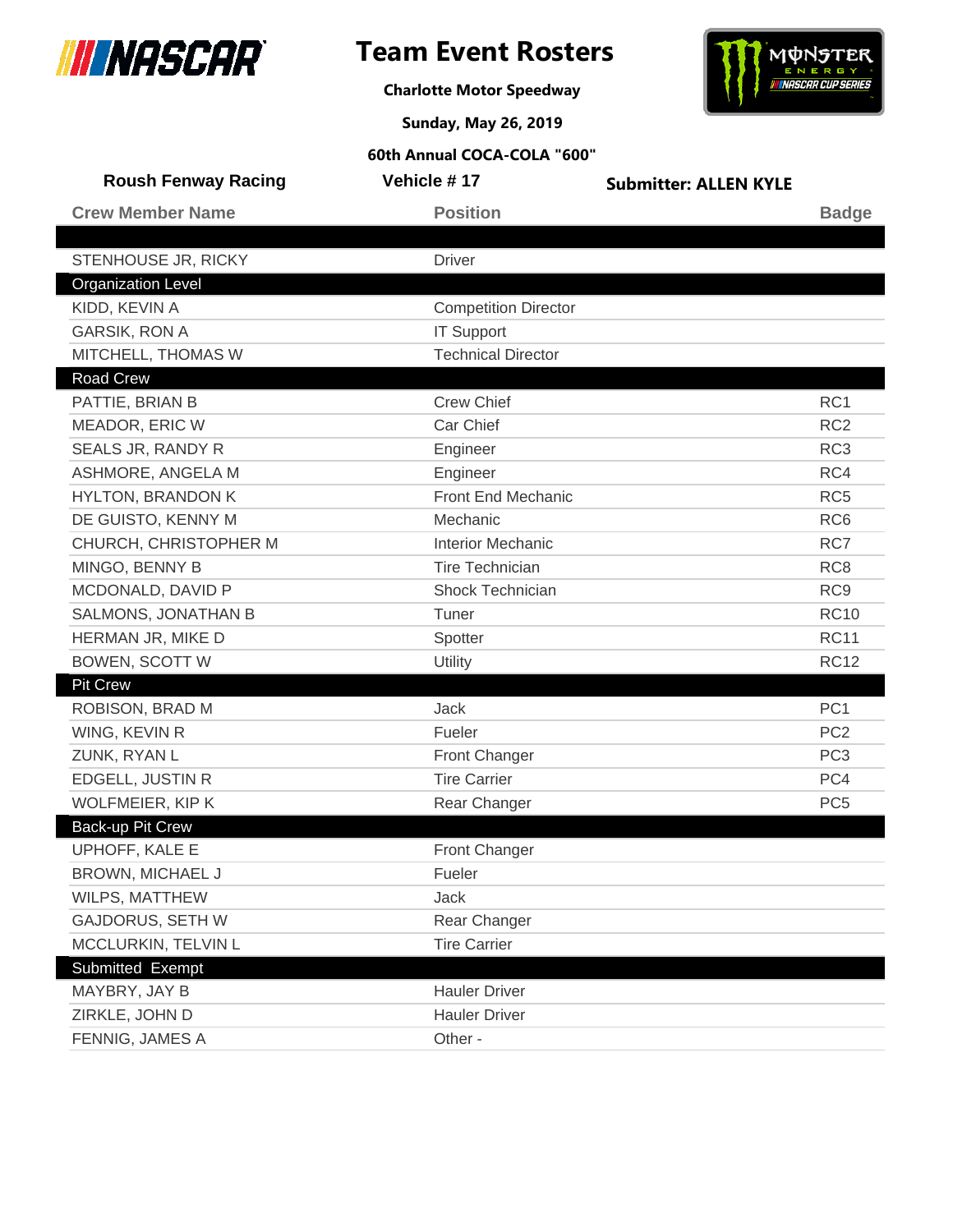



**Charlotte Motor Speedway**

**Sunday, May 26, 2019**

| <b>Joe Gibbs Racing</b>   | Vehicle #18                 | <b>Submitter: LAMBE ROBIN</b> |                 |
|---------------------------|-----------------------------|-------------------------------|-----------------|
| <b>Crew Member Name</b>   | <b>Position</b>             |                               | <b>Badge</b>    |
|                           |                             |                               |                 |
| <b>BUSCH, KYLE T</b>      | <b>Driver</b>               |                               |                 |
| <b>Organization Level</b> |                             |                               |                 |
| <b>BROWN, WALLY S</b>     | <b>Competition Director</b> |                               |                 |
| <b>GREENE, KEVIN J</b>    | <b>IT Support</b>           |                               |                 |
| HUNSUCKER, YATES M        | <b>IT Support</b>           |                               |                 |
| CANUPP, PATRICK W         | <b>Technical Director</b>   |                               |                 |
| <b>Road Crew</b>          |                             |                               |                 |
| STEVENS, ADAM G           | <b>Crew Chief</b>           |                               | RC <sub>1</sub> |
| <b>BELLOWS, NATE D</b>    | Car Chief                   |                               | RC <sub>2</sub> |
| ALLEN, TYLER K            | Engineer                    |                               | RC <sub>3</sub> |
| HARTMAN, WILLIAM H        | Engineer                    |                               | RC4             |
| CHASE, CHRIS J            | <b>Shock Technician</b>     |                               | RC <sub>5</sub> |
| FOSTER, TODD W            | <b>Interior Mechanic</b>    |                               | RC <sub>6</sub> |
| JONES, CHRIS F            | Front End Mechanic          |                               | RC7             |
| LAPE, WESLEY G            | <b>Underneath Mechanic</b>  |                               | RC <sub>8</sub> |
| DESROCHER, JON R          | <b>Tire Technician</b>      |                               | RC <sub>9</sub> |
| JOHNSON, MICHAEL P        | Tuner                       |                               | <b>RC10</b>     |
| FOWLER, JASON R           | Utility                     |                               | <b>RC11</b>     |
| HIRSCHMAN III, ANTHONY    | Spotter                     |                               | <b>RC12</b>     |
| <b>Pit Crew</b>           |                             |                               |                 |
| FORD, TJ S                | <b>Jack</b>                 |                               | PC <sub>1</sub> |
| WAUGH, CAMRON L           | Front Changer               |                               | PC <sub>2</sub> |
| CROSSEN, JOE L            | <b>Tire Carrier</b>         |                               | PC <sub>3</sub> |
| <b>CORDERO, JEFF S</b>    | Rear Changer                |                               | PC4             |
| TYRRELL, MATTHEW A        | Fueler                      |                               | PC <sub>5</sub> |
| Back-up Pit Crew          |                             |                               |                 |
| HARTMAN, ADAM M           | Front Changer               |                               |                 |
| EASTLAND, BRIAN A         | Fueler                      |                               |                 |
| THACKER, CHARLES J        | Jack                        |                               |                 |
| YOUKER, DEVEN J           | Rear Changer                |                               |                 |
| HALL, CHRIS J             | <b>Tire Carrier</b>         |                               |                 |
| Submitted Exempt          |                             |                               |                 |
| <b>GREENE, BRENDAN K</b>  | <b>Hauler Driver</b>        |                               |                 |
| PRICE, JAMIE L            | <b>Hauler Driver</b>        |                               |                 |
| LANGDON, JUSTIN D         | Other -                     |                               |                 |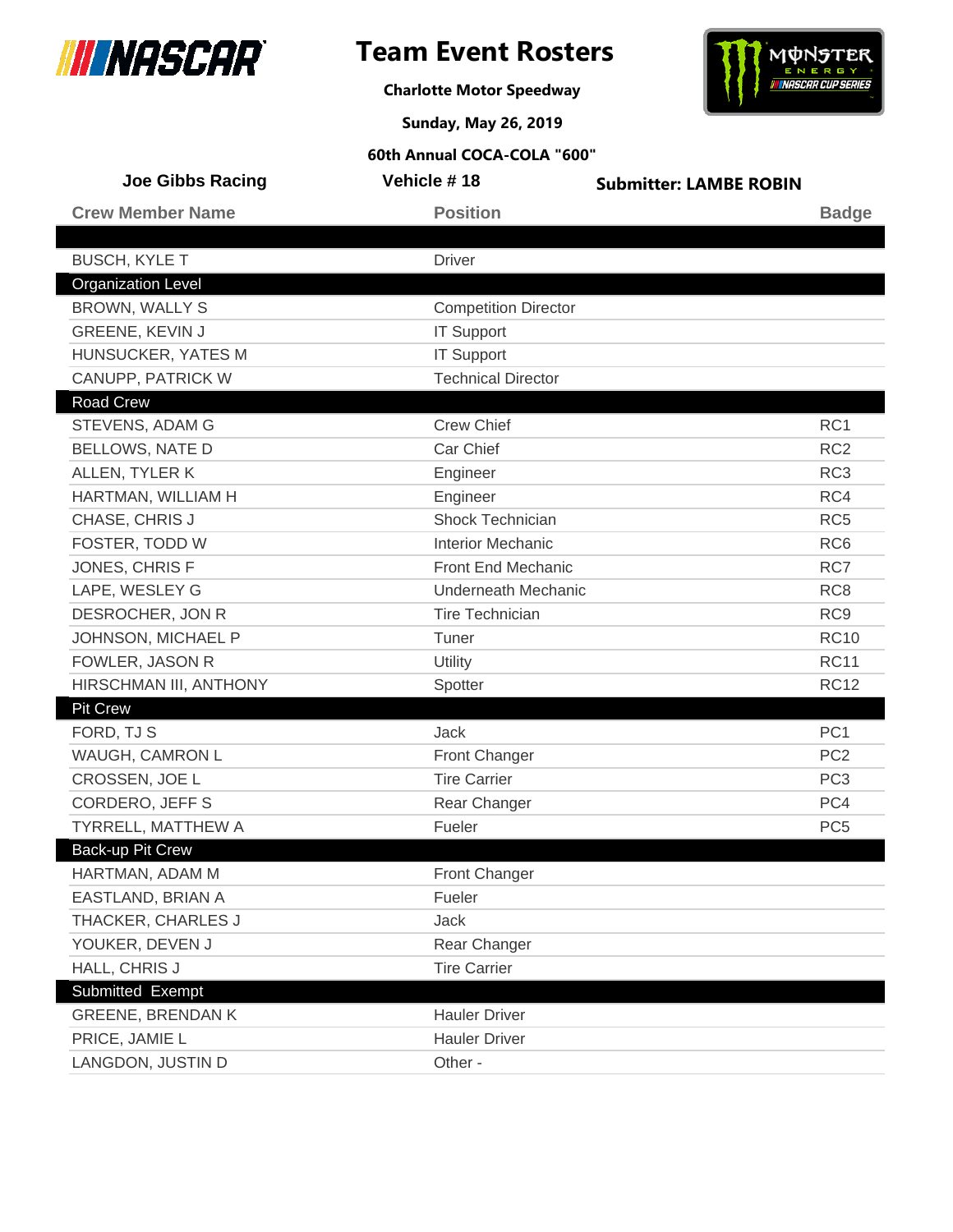



**Charlotte Motor Speedway**

**Sunday, May 26, 2019**

| <b>Joe Gibbs Racing</b>   | Vehicle #19                 | <b>Submitter: LAMBE ROBIN</b> |                 |
|---------------------------|-----------------------------|-------------------------------|-----------------|
| <b>Crew Member Name</b>   | <b>Position</b>             |                               | <b>Badge</b>    |
|                           |                             |                               |                 |
| TRUEX JR, MARTIN L        | <b>Driver</b>               |                               |                 |
| <b>Organization Level</b> |                             |                               |                 |
| BROWN, WALLY S            | <b>Competition Director</b> |                               |                 |
| <b>GREENE, KEVIN J</b>    | <b>IT Support</b>           |                               |                 |
| HUNSUCKER, YATES M        | <b>IT Support</b>           |                               |                 |
| CANUPP, PATRICK W         | <b>Technical Director</b>   |                               |                 |
| Road Crew                 |                             |                               |                 |
| PEARN, COLE R             | <b>Crew Chief</b>           |                               | RC1             |
| SMALL, JAMES E            | Engineer                    |                               | RC <sub>2</sub> |
| ADKINS, JT T              | Engineer                    |                               | RC <sub>3</sub> |
| HARRIS, BLAKE B           | Car Chief                   |                               | RC4             |
| RUDY, DAVE R              | Front End Mechanic          |                               | RC <sub>5</sub> |
| CARMICHAEL, TODD A        | <b>Interior Mechanic</b>    |                               | RC <sub>6</sub> |
| MARTIN, RYAN R            | Underneath Mechanic         |                               | RC7             |
| <b>BIBLE, DREW A</b>      | Shock Technician            |                               | RC <sub>8</sub> |
| DIBLASI, TOMMY J          | <b>Tire Technician</b>      |                               | RC <sub>9</sub> |
| HUGHES, CLAYTON O         | Spotter                     |                               | <b>RC10</b>     |
| HULS, GREGG A             | Tuner                       |                               | <b>RC11</b>     |
| HAALAND, BRIAN L          | Pit Coach                   |                               | <b>RC12</b>     |
| Pit Crew                  |                             |                               |                 |
| ODELL, DAVID G            | <b>Jack</b>                 |                               | PC <sub>1</sub> |
| ROBINSON, CLAY A          | Front Changer               |                               | PC <sub>2</sub> |
| <b>GROEN, ERIC D</b>      | <b>Tire Carrier</b>         |                               | PC <sub>3</sub> |
| <b>CUNNINGHAM, LEE R</b>  | Rear Changer                |                               | PC4             |
| PURCELL, KENNETH G        | Fueler                      |                               | PC <sub>5</sub> |
| Back-up Pit Crew          |                             |                               |                 |
| HARTMAN, ADAM M           | Front Changer               |                               |                 |
| EASTLAND, BRIAN A         | Fueler                      |                               |                 |
| THACKER, CHARLES J        | Jack                        |                               |                 |
| YOUKER, DEVEN J           | Rear Changer                |                               |                 |
| HALL, CHRIS J             | <b>Tire Carrier</b>         |                               |                 |
| Submitted Exempt          |                             |                               |                 |
| BAZZELL, KYLE L           | <b>Hauler Driver</b>        |                               |                 |
| PITCHER, KENNETH R        | <b>Hauler Driver</b>        |                               |                 |
| MCCLENATHEN, KYLE R       | Other -                     |                               |                 |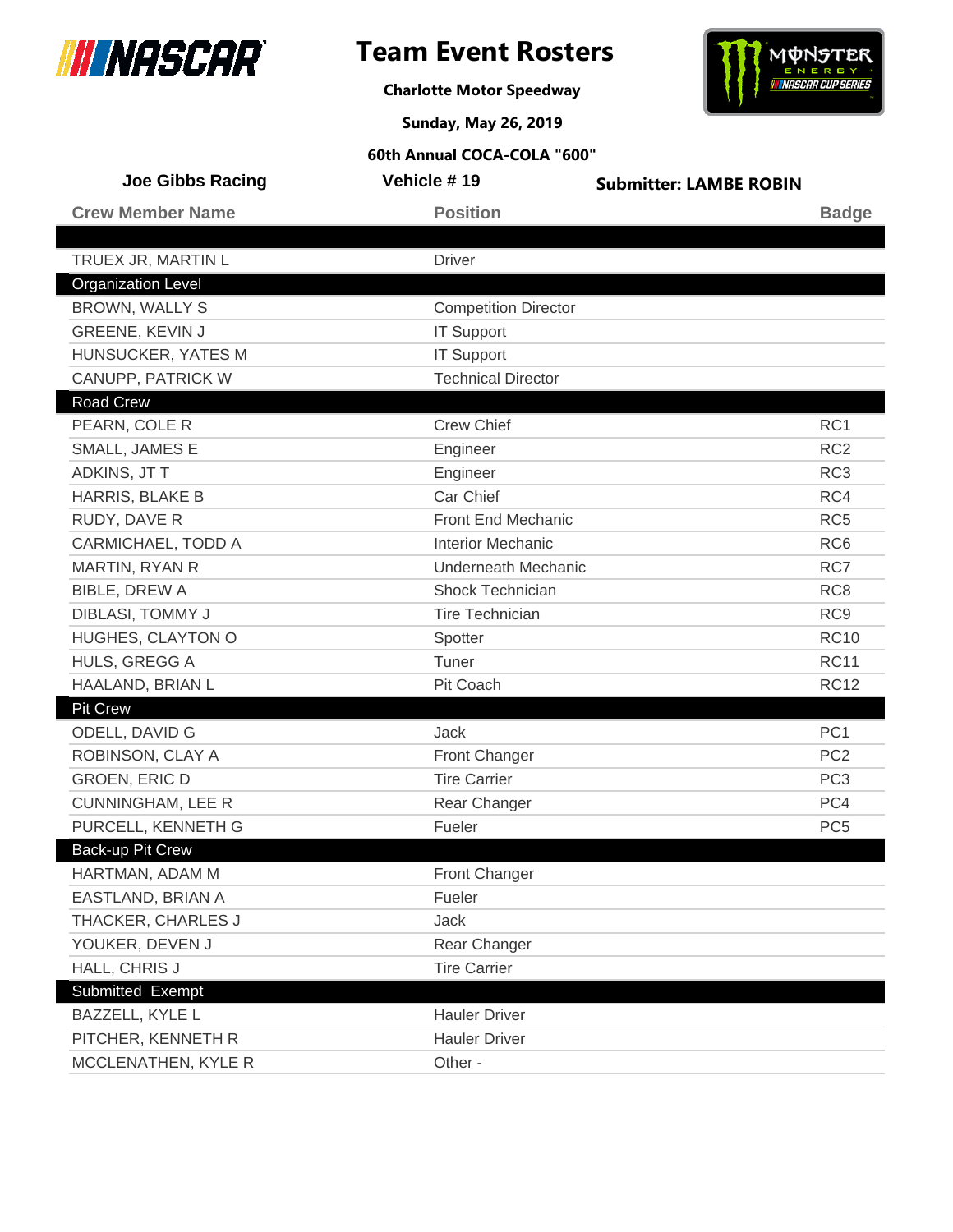



**Charlotte Motor Speedway**

**Sunday, May 26, 2019**

| <b>Team Penske</b>        | Vehicle #2                  | <b>Submitter: FULTZ ANGELA</b> |                 |
|---------------------------|-----------------------------|--------------------------------|-----------------|
| <b>Crew Member Name</b>   | <b>Position</b>             |                                | <b>Badge</b>    |
|                           |                             |                                |                 |
| KESELOWSKI, BRAD A        | <b>Driver</b>               |                                |                 |
| <b>Organization Level</b> |                             |                                |                 |
| <b>GEISLER, TRAVIS F</b>  | <b>Competition Director</b> |                                |                 |
| GATLING, STAFFORD O       | <b>IT Support</b>           |                                |                 |
| PERRY, DAVID C            | <b>IT Support</b>           |                                |                 |
| <b>DEMBICKI, DAVID S</b>  | <b>Technical Director</b>   |                                |                 |
| <b>Road Crew</b>          |                             |                                |                 |
| WOLFE, PAUL S             | <b>Crew Chief</b>           |                                | RC1             |
| PRESSLEY, COLEMAN C       | Spotter                     |                                | RC <sub>2</sub> |
| POPE, BRANDON K           | Engineer                    |                                | RC <sub>3</sub> |
| HASSLER, JONATHAN M       | Engineer                    |                                | RC4             |
| KELLEY, JERRY C           | Car Chief                   |                                | RC <sub>5</sub> |
| MACQUEEN, BRIAN J         | Front End Mechanic          |                                | RC <sub>6</sub> |
| WHITAKER, TIM D           | <b>Interior Mechanic</b>    |                                | RC7             |
| CHANNING, STEVE W         | <b>Underneath Mechanic</b>  |                                | RC <sub>8</sub> |
| HILL, CHRIS W             | <b>Shock Technician</b>     |                                | RC <sub>9</sub> |
| LEATHERWOOD, CLINT J      | <b>Tire Technician</b>      |                                | <b>RC10</b>     |
| NICKELS, MARK A           | Tuner                       |                                | <b>RC11</b>     |
| ORTEGA, MIKE P            | Utility                     |                                | <b>RC12</b>     |
| Pit Crew                  |                             |                                |                 |
| MASLING, HUNTER A         | Front Changer               |                                | PC <sub>1</sub> |
| OGLES, JEREMY L           | <b>Tire Carrier</b>         |                                | PC <sub>2</sub> |
| SEMINARA, JAKE I          | Rear Changer                |                                | PC <sub>3</sub> |
| <b>BRANNON, BRAXTON H</b> | <b>Jack</b>                 |                                | PC4             |
| HENSLEY, NICK S           | Fueler                      |                                | PC <sub>5</sub> |
| Back-up Pit Crew          |                             |                                |                 |
| PREVETTE, JUSTIN S        | Front Changer               |                                |                 |
| BELL, TJ J                | Fueler                      |                                |                 |
| YAGER, ZACH L             | Jack                        |                                |                 |
| HOUSTON, BLAKE L          | Rear Changer                |                                |                 |
| <b>BAKER, BLAKE B</b>     | <b>Tire Carrier</b>         |                                |                 |
| Submitted Exempt          |                             |                                |                 |
| MINTON, CHRIS R           | <b>Hauler Driver</b>        |                                |                 |
| WILLIAMS, MICHAEL M       | <b>Hauler Driver</b>        |                                |                 |
| <b>BURNS, ZACH</b>        | Other - Extra - Drive Race  |                                |                 |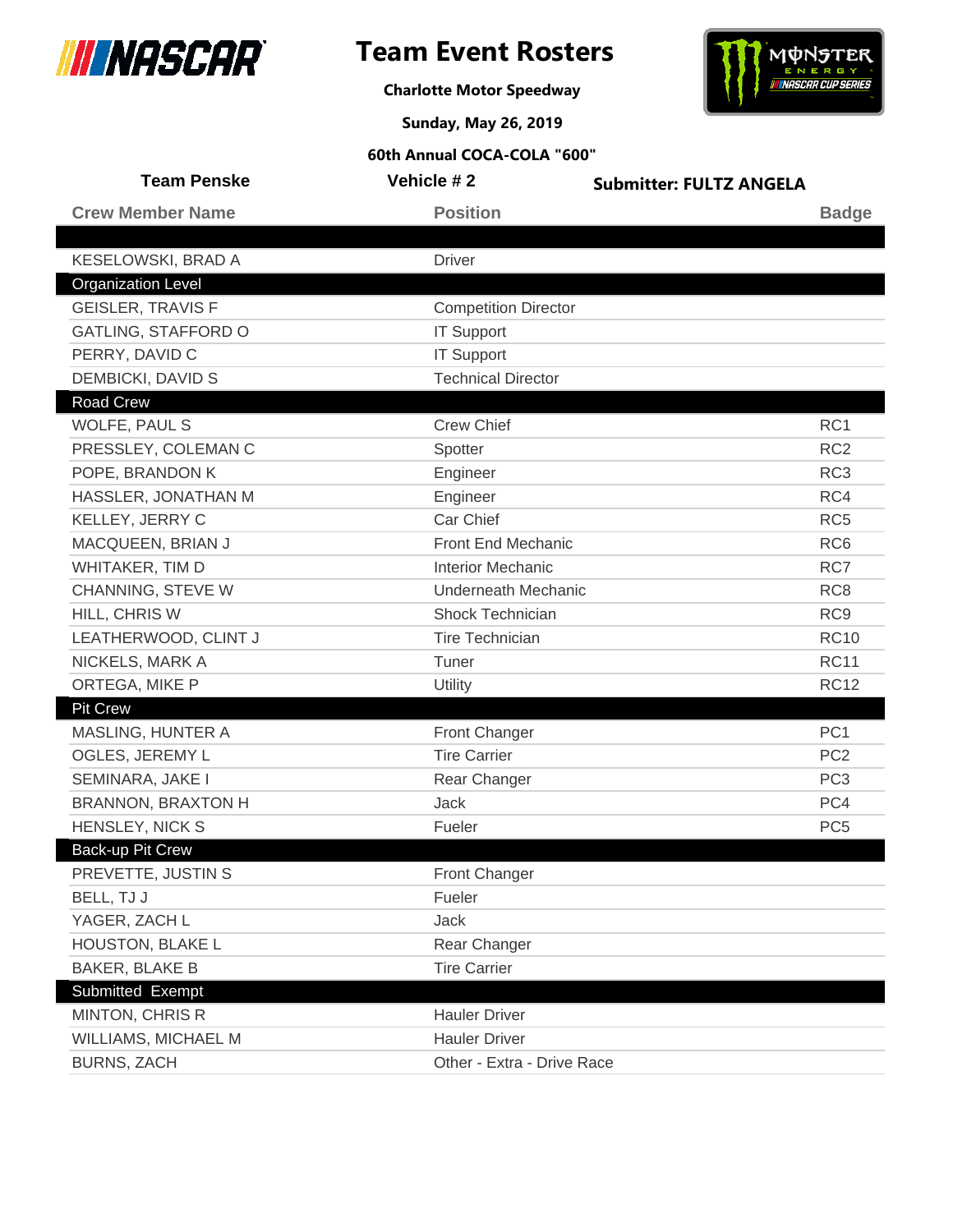



**Charlotte Motor Speedway**

**Sunday, May 26, 2019**

| <b>Joe Gibbs Racing</b>   | Vehicle # 20                | <b>Submitter: LAMBE ROBIN</b> |                 |
|---------------------------|-----------------------------|-------------------------------|-----------------|
| <b>Crew Member Name</b>   | <b>Position</b>             |                               | <b>Badge</b>    |
|                           |                             |                               |                 |
| JONES, ERIK B             | <b>Driver</b>               |                               |                 |
| <b>Organization Level</b> |                             |                               |                 |
| <b>BROWN, WALLY S</b>     | <b>Competition Director</b> |                               |                 |
| GREENE, KEVIN J           | <b>IT Support</b>           |                               |                 |
| HUNSUCKER, YATES M        | <b>IT Support</b>           |                               |                 |
| CANUPP, PATRICK W         | <b>Technical Director</b>   |                               |                 |
| <b>Road Crew</b>          |                             |                               |                 |
| <b>GAYLE, CHRIS W</b>     | <b>Crew Chief</b>           |                               | RC <sub>1</sub> |
| CHAVKA, SETH D            | Engineer                    |                               | RC <sub>2</sub> |
| HALPAINY, JAIK            | Engineer                    |                               | RC <sub>3</sub> |
| OVERSTREET, JASON R       | Car Chief                   |                               | RC4             |
| HAMM, TONY D              | Front End Mechanic          |                               | RC <sub>5</sub> |
| PEIFFER, JUSTIN B         | <b>Interior Mechanic</b>    |                               | RC <sub>6</sub> |
| <b>STOCK, TRAVIS M</b>    | Underneath Mechanic         |                               | RC7             |
| MYERS, SCOTT D            | Shock Technician            |                               | RC <sub>8</sub> |
| SHIRES, JEROLD D          | <b>Tire Technician</b>      |                               | RC <sub>9</sub> |
| CARELLI, RICK D           | Spotter                     |                               | <b>RC10</b>     |
| BAJEK, DAN R              | Tuner                       |                               | <b>RC11</b>     |
| BERRIER, TODD M           | Utility                     |                               | <b>RC12</b>     |
| <b>Pit Crew</b>           |                             |                               |                 |
| PIERCE, ERNIE F           | Jack                        |                               | PC <sub>1</sub> |
| NECAISE, DUSTIN T         | Front Changer               |                               | PC <sub>2</sub> |
| HARRIS, KEVIN M           | <b>Tire Carrier</b>         |                               | PC <sub>3</sub> |
| HICKS, MICHAEL J          | Rear Changer                |                               | PC4             |
| WHITE, JUSTIN J           | Fueler                      |                               | PC <sub>5</sub> |
| Back-up Pit Crew          |                             |                               |                 |
| HARTMAN, ADAM M           | Front Changer               |                               |                 |
| EASTLAND, BRIAN A         | Fueler                      |                               |                 |
| THACKER, CHARLES J        | Jack                        |                               |                 |
| YOUKER, DEVEN J           | Rear Changer                |                               |                 |
| HALL, CHRIS J             | <b>Tire Carrier</b>         |                               |                 |
| Submitted Exempt          |                             |                               |                 |
| LEMAY, CHUCK E            | <b>Hauler Driver</b>        |                               |                 |
| MIKO, CHRIS M             | <b>Hauler Driver</b>        |                               |                 |
| DONALDSON, ERIC M         | Other -                     |                               |                 |
| HEBERT, LEYNA             | Trainer / Masseuse          |                               |                 |
| JONES, LINDSAY E          | Trainer / Masseuse          |                               |                 |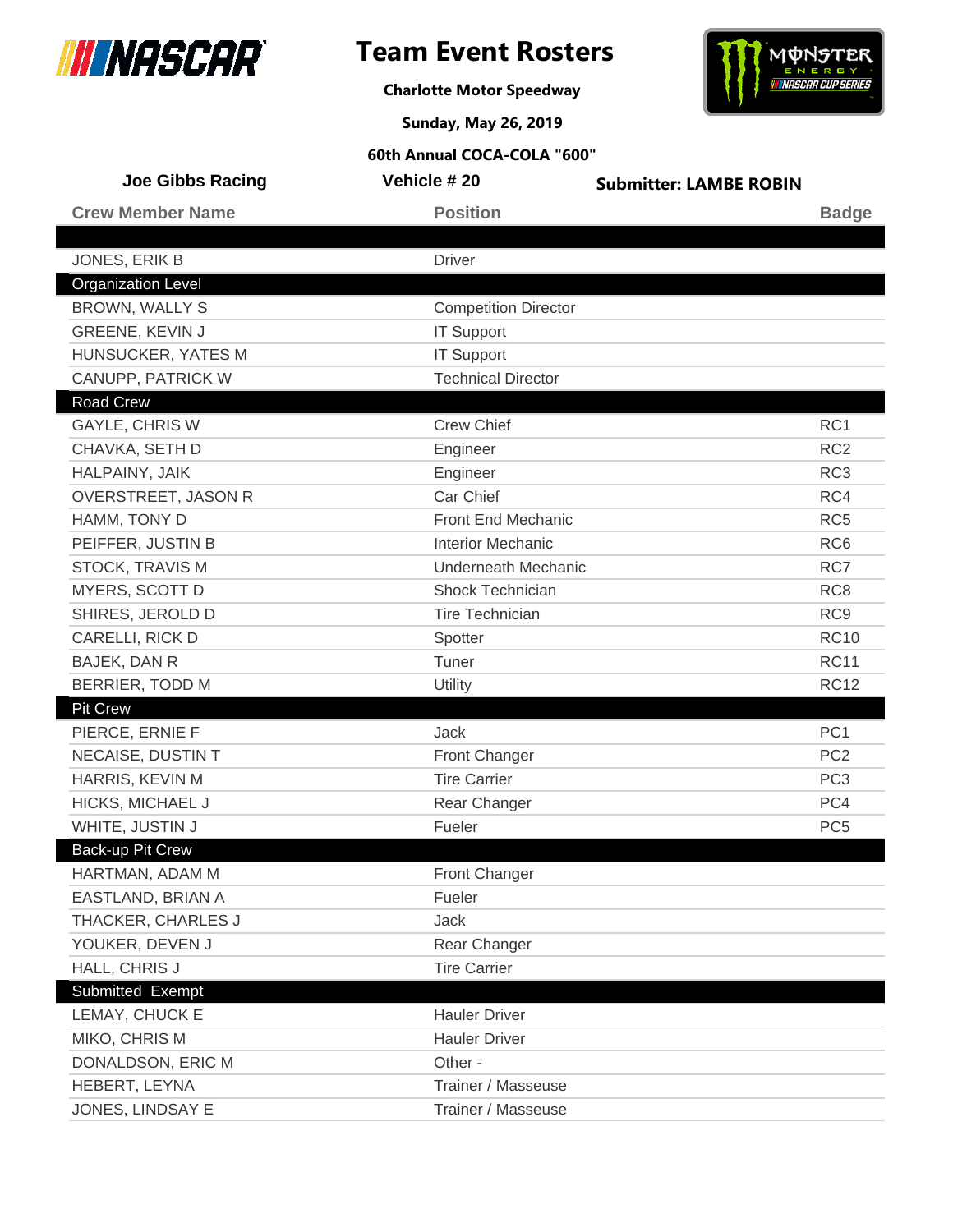

**Charlotte Motor Speedway**



**Sunday, May 26, 2019**

| <b>Wood Brothers Racing</b> | Vehicle # 21                | <b>Submitter: HALL KIM</b> |                 |
|-----------------------------|-----------------------------|----------------------------|-----------------|
| <b>Crew Member Name</b>     | <b>Position</b>             |                            | <b>Badge</b>    |
|                             |                             |                            |                 |
| MENARD, PAUL C              | <b>Driver</b>               |                            |                 |
| <b>Organization Level</b>   |                             |                            |                 |
| <b>GEISLER, TRAVIS F</b>    | <b>Competition Director</b> |                            |                 |
| PERRY, DAVID C              | <b>IT Support</b>           |                            |                 |
| <b>BUSKIRK, KEVIN C</b>     | <b>Technical Director</b>   |                            |                 |
| Road Crew                   |                             |                            |                 |
| ERWIN, GREG A               | <b>Crew Chief</b>           |                            | RC1             |
| PALMER, TONY V              | Engineer                    |                            | RC <sub>2</sub> |
| <b>BISSON, JOSEPH K</b>     | Engineer                    |                            | RC <sub>3</sub> |
| CURWOOD, WILLIAM A          | Car Chief                   |                            | RC4             |
| SMITH, MICHAEL M            | Front End Mechanic          |                            | RC <sub>5</sub> |
| WENTZ, BRENT A              | <b>Interior Mechanic</b>    |                            | RC <sub>6</sub> |
| FENWICK, ROGER T            | <b>Underneath Mechanic</b>  |                            | RC7             |
| CASTRO, MARCOS D            | <b>Shock Technician</b>     |                            | RC <sub>8</sub> |
| LYDEN, PATRICK P            | Tire Technician             |                            | RC <sub>9</sub> |
| MEIER, JOEY R               | Spotter                     |                            | <b>RC10</b>     |
| ALEXANDER, TRAVIS R         | Tuner                       |                            | <b>RC11</b>     |
| <b>BERGMAN, RANDY R</b>     | Utility                     |                            | <b>RC12</b>     |
| <b>Pit Crew</b>             |                             |                            |                 |
| LINKER, BRANDON K           | <b>Front Changer</b>        |                            | PC <sub>1</sub> |
| OGLES, DWAYNE D             | Rear Changer                |                            | PC <sub>2</sub> |
| MILLS, JESSE L              | <b>Tire Carrier</b>         |                            | PC <sub>3</sub> |
| <b>GRAY, PATRICK E</b>      | Jack                        |                            | PC4             |
| REISSMANN, JUSTIN F         | Fueler                      |                            | PC <sub>5</sub> |
| Back-up Pit Crew            |                             |                            |                 |
| PREVETTE, JUSTIN S          | <b>Front Changer</b>        |                            |                 |
| BELL, TJ J                  | Fueler                      |                            |                 |
| YAGER, ZACH L               | Jack                        |                            |                 |
| HOUSTON, BLAKE L            | Rear Changer                |                            |                 |
| <b>BAKER, BLAKE B</b>       | <b>Tire Carrier</b>         |                            |                 |
| Submitted Exempt            |                             |                            |                 |
| KOHN, CHAD A                | <b>Hauler Driver</b>        |                            |                 |
| MELTON, MICHAEL C           | <b>Hauler Driver</b>        |                            |                 |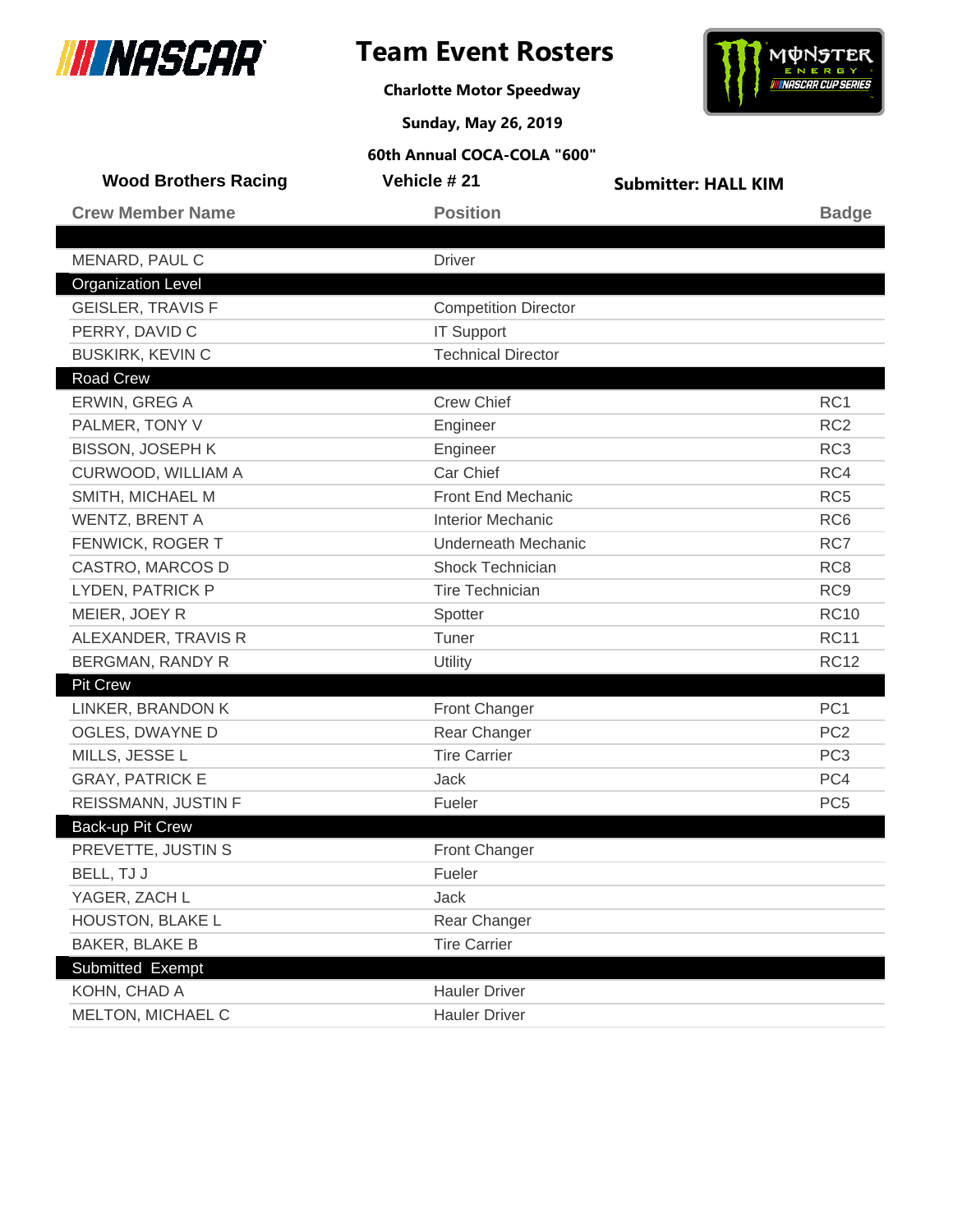



**Charlotte Motor Speedway**

**Sunday, May 26, 2019**

| <b>Team Penske</b>         | Vehicle #22                 | <b>Submitter: FULTZ ANGELA</b> |                 |
|----------------------------|-----------------------------|--------------------------------|-----------------|
| <b>Crew Member Name</b>    | <b>Position</b>             |                                | <b>Badge</b>    |
|                            |                             |                                |                 |
| LOGANO, JOEY T             | <b>Driver</b>               |                                |                 |
| <b>Organization Level</b>  |                             |                                |                 |
| <b>GEISLER, TRAVIS F</b>   | <b>Competition Director</b> |                                |                 |
| <b>GATLING, STAFFORD O</b> | <b>IT Support</b>           |                                |                 |
| PERRY, DAVID C             | <b>IT Support</b>           |                                |                 |
| DEMBICKI, DAVID S          | <b>Technical Director</b>   |                                |                 |
| <b>Road Crew</b>           |                             |                                |                 |
| <b>GORDON, TODD B</b>      | <b>Crew Chief</b>           |                                | RC1             |
| MAJORS, TJ J               | Spotter                     |                                | RC <sub>2</sub> |
| STANLEY, MILES M           | Engineer                    |                                | RC <sub>3</sub> |
| GUIDONE, JOHN M            | Engineer                    |                                | RC4             |
| FOX, RAYMOND L             | Car Chief                   |                                | RC <sub>5</sub> |
| <b>BAILEY, ERIC J</b>      | Front End Mechanic          |                                | RC <sub>6</sub> |
| LYNCH, DANIEL J            | <b>Interior Mechanic</b>    |                                | RC7             |
| WILLIAMS, STEVE C          | <b>Underneath Mechanic</b>  |                                | RC <sub>8</sub> |
| ZAMBRANO, RAMON A          | <b>Shock Technician</b>     |                                | RC <sub>9</sub> |
| NICHOLS JR, DAVE B         | <b>Tire Technician</b>      |                                | <b>RC10</b>     |
| SHOFE, KEVIN A             | Tuner                       |                                | <b>RC11</b>     |
| CHERRY, TRENT N            | Utility                     |                                | <b>RC12</b>     |
| <b>Pit Crew</b>            |                             |                                |                 |
| HATCHER, THOMAS C          | <b>Front Changer</b>        |                                | PC <sub>1</sub> |
| DOWELL, DYLAN B            | <b>Tire Carrier</b>         |                                | PC <sub>2</sub> |
| PRICE, ZACHARY W           | Rear Changer                |                                | PC <sub>3</sub> |
| RICKETTS, NATHAN W         | <b>Jack</b>                 |                                | PC4             |
| <b>CONKLIN, CHRIS A</b>    | Fueler                      |                                | PC <sub>5</sub> |
| <b>Back-up Pit Crew</b>    |                             |                                |                 |
| PREVETTE, JUSTIN S         | Front Changer               |                                |                 |
| BELL, TJ J                 | Fueler                      |                                |                 |
| YAGER, ZACH L              | Jack                        |                                |                 |
| HOUSTON, BLAKE L           | Rear Changer                |                                |                 |
| <b>BAKER, BLAKE B</b>      | <b>Tire Carrier</b>         |                                |                 |
| Submitted Exempt           |                             |                                |                 |
| <b>BOSCH, JUSTIN J</b>     | <b>Hauler Driver</b>        |                                |                 |
| SORBER, GREG R             | <b>Hauler Driver</b>        |                                |                 |
| HOWARD, GREG               | Other - Extra - Drive Race  |                                |                 |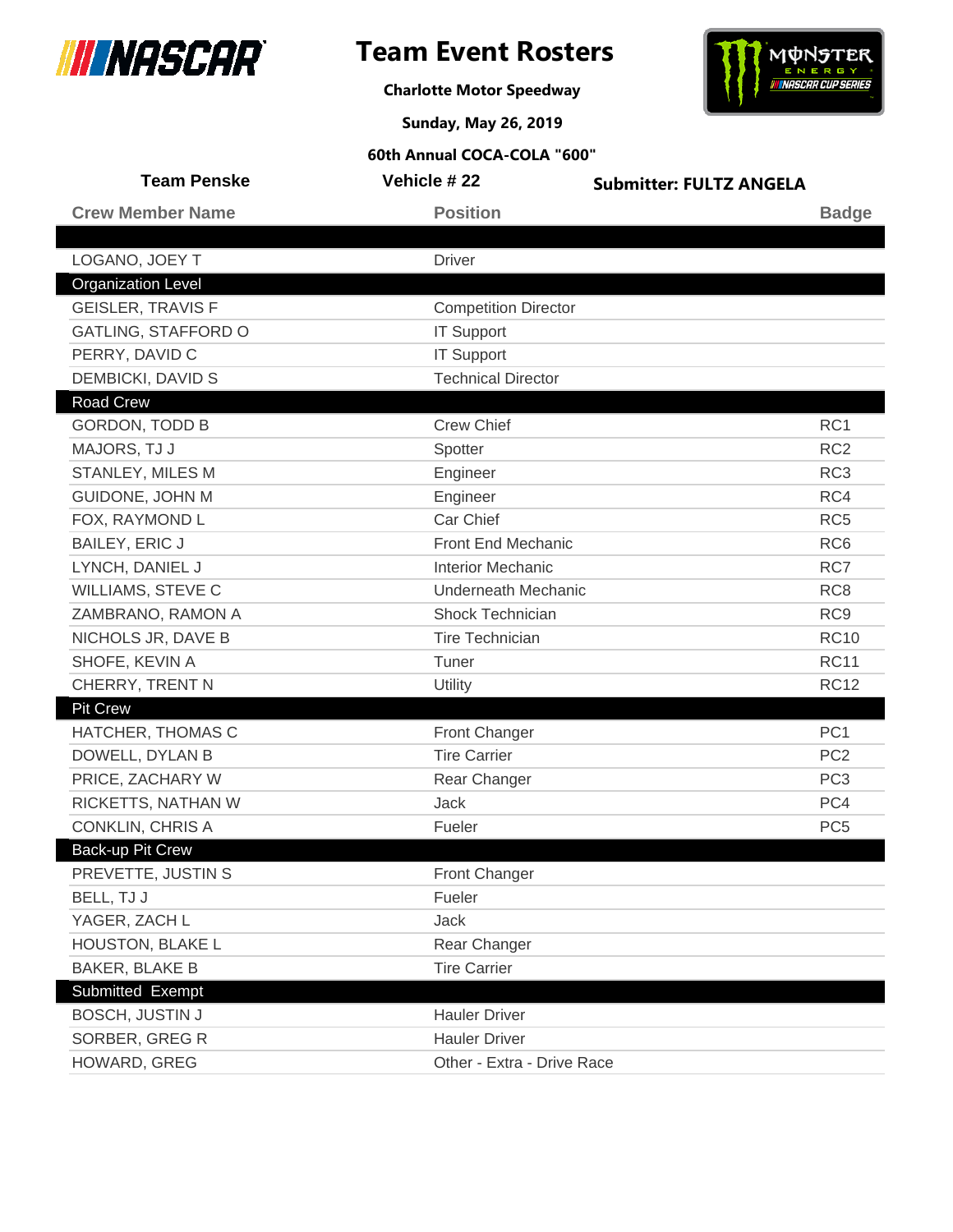



**Charlotte Motor Speedway**

**Sunday, May 26, 2019**

| <b>Hendrick Motorsports</b> | Vehicle # 24                | <b>Submitter: LANDIS MICHAEL</b> |
|-----------------------------|-----------------------------|----------------------------------|
| <b>Crew Member Name</b>     | <b>Position</b>             | <b>Badge</b>                     |
|                             |                             |                                  |
| <b>BYRON, WILLIAM M</b>     | <b>Driver</b>               |                                  |
| <b>Organization Level</b>   |                             |                                  |
| ANDREWS, JEFF J             | <b>Competition Director</b> |                                  |
| CABRERA, KON                | <b>IT Support</b>           |                                  |
| WALSH, BRIAN                | <b>IT Support</b>           |                                  |
| <b>GRUBB, DARIAN K</b>      | <b>Technical Director</b>   |                                  |
| <b>Road Crew</b>            |                             |                                  |
| KNAUS, CHAD A               | <b>Crew Chief</b>           | RC <sub>1</sub>                  |
| JONES, TYLER E              | Car Chief                   | RC <sub>2</sub>                  |
| BROWN, ZACHARY A            | Engineer                    | RC <sub>3</sub>                  |
| MCSWAIN, BRANDON J          | Engineer                    | RC4                              |
| SMITH, ADAM J               | Shock Technician            | RC <sub>5</sub>                  |
| SIPES, TY M                 | Front End Mechanic          | RC <sub>6</sub>                  |
| MADILL, MICHAEL E           | Underneath Mechanic         | RC7                              |
| LUPIEN, ZAC K               | <b>Tire Technician</b>      | RC <sub>8</sub>                  |
| BOWMAN, JACOB J             | <b>Interior Mechanic</b>    | RC <sub>9</sub>                  |
| PROCTOR, BEN H              | Tuner                       | <b>RC10</b>                      |
| BOYD II, TAB A              | Spotter                     | <b>RC11</b>                      |
| <b>BLAKE, CHRISTOPHER T</b> | Utility                     | <b>RC12</b>                      |
| <b>Pit Crew</b>             |                             |                                  |
| DICKEY, AUSTIN              | Front Changer               | PC <sub>1</sub>                  |
| ROBERTS, JOHNNY L           | Rear Changer                | PC <sub>2</sub>                  |
| LUDWIG, ERIC M              | Jack                        | PC <sub>3</sub>                  |
| RIDDLE, JAMES               | <b>Tire Carrier</b>         | PC4                              |
| WALKER, LANDON              | Fueler                      | PC <sub>5</sub>                  |
| Back-up Pit Crew            |                             |                                  |
| TASSER, DONNIE F            | Front Changer               |                                  |
| LEHMAN, MATTHEW             | Fueler                      |                                  |
| <b>BISHOP, SPENCER</b>      | Jack                        |                                  |
| OSSOWSKI, ORANE             | Rear Changer                |                                  |
| PATTON, RYAN                | <b>Tire Carrier</b>         |                                  |
| Submitted Exempt            |                             |                                  |
| ELLIS, MARK T               | <b>Hauler Driver</b>        |                                  |
| GRAY, JASON O               | <b>Hauler Driver</b>        |                                  |
| HARRELL, TYLER              | Other -                     |                                  |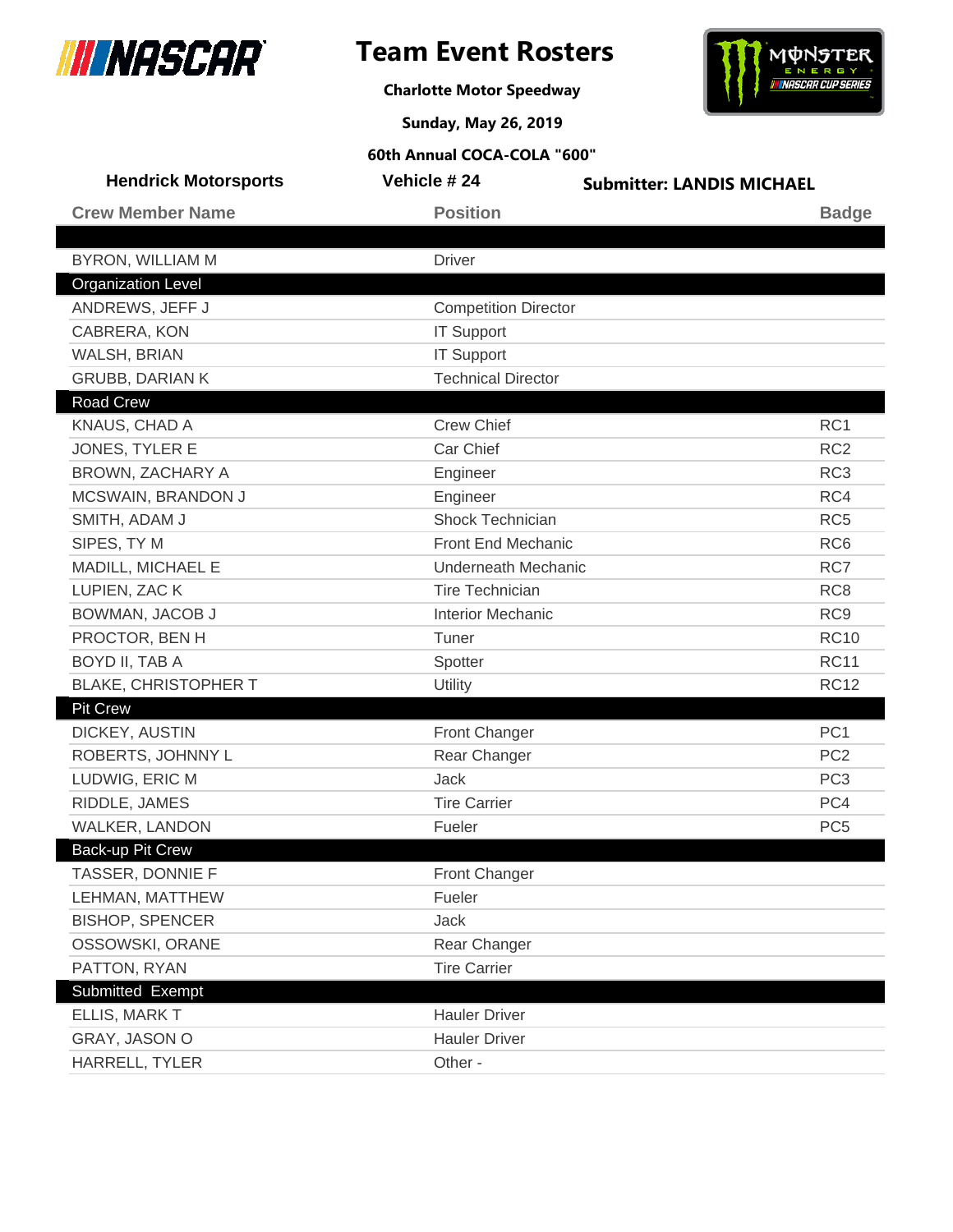





**Sunday, May 26, 2019**

| <b>Premium Motorsports</b> | Vehicle #27                 | <b>Submitter: EGGLESTON SCOTT</b> |
|----------------------------|-----------------------------|-----------------------------------|
| <b>Crew Member Name</b>    | <b>Position</b>             | <b>Badge</b>                      |
|                            |                             |                                   |
| SORENSON, REED R           | <b>Driver</b>               |                                   |
| <b>Organization Level</b>  |                             |                                   |
| <b>EGGLESTON, SCOTT S</b>  | <b>Competition Director</b> |                                   |
| <b>Road Crew</b>           |                             |                                   |
| <b>BALDWIN, TOMMY S</b>    | <b>Crew Chief</b>           | RC <sub>1</sub>                   |
| MCDOWELL, JOHN H           | Car Chief                   | RC <sub>2</sub>                   |
| DIXON, GLENN J             | Front End Mechanic          | RC <sub>3</sub>                   |
| SUDDETH, FOREST F          | <b>Underneath Mechanic</b>  | RC4                               |
| TUCKER, THOMAS J           | <b>Tire Technician</b>      | RC <sub>5</sub>                   |
| DAY, ROBERT S              | Tuner                       | RC <sub>6</sub>                   |
| CAMPBELL, JOE A            | Spotter                     | RC7                               |
| <b>GARDNER JR, BUGS W</b>  | Tuner                       | RC <sub>9</sub>                   |
| <b>Pit Crew</b>            |                             |                                   |
| NELSON, JACOB H            | Front Changer               | PC <sub>1</sub>                   |
| <b>WERMES, DAMIEN N</b>    | <b>Tire Carrier</b>         | PC <sub>2</sub>                   |
| <b>BRADEN, JORDY R</b>     | Rear Changer                | PC <sub>3</sub>                   |
| <b>CLAPPER, JUSTIN B</b>   | Jack                        | PC4                               |
| EDWARDS, JAMIE A           | Fueler                      | PC <sub>5</sub>                   |
| Back-up Pit Crew           |                             |                                   |
| MILLER, MIKE C             | Front Changer               |                                   |
| <b>GARDNER JR, BUGS W</b>  | Fueler                      |                                   |
| ROBINSON, JAY V            | Jack                        |                                   |
| HORTON, JOSHUA B           | Rear Changer                |                                   |
| KRASZEWSKI, MATT J         | <b>Tire Carrier</b>         |                                   |
| Submitted Exempt           |                             |                                   |
| <b>GUFFEY, CHRISTOPHER</b> | <b>Hauler Driver</b>        |                                   |
| RECTOR, JEFF D             | <b>Hauler Driver</b>        |                                   |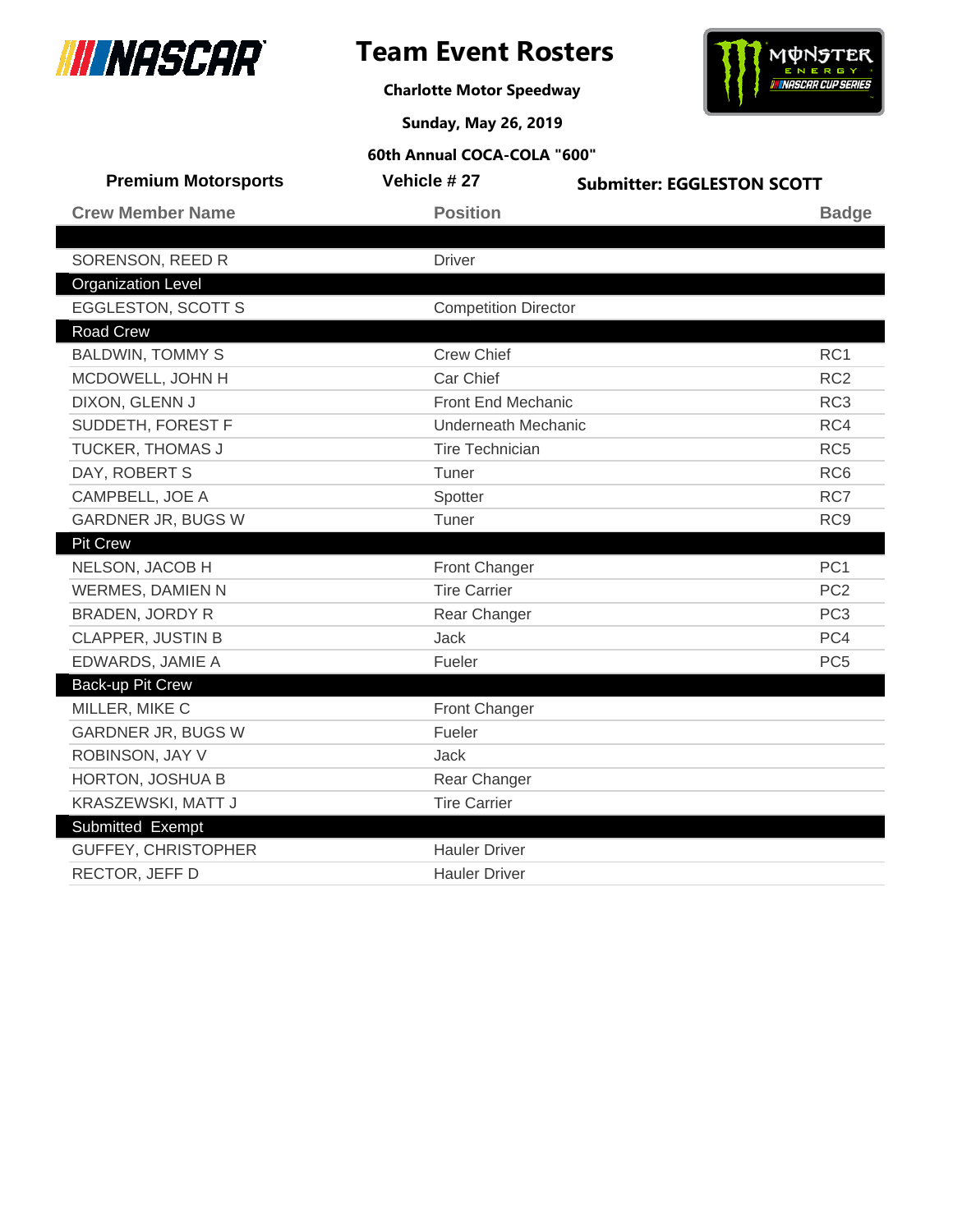

I

# **Team Event Rosters**

**Charlotte Motor Speedway**



**Sunday, May 26, 2019**

| <b>Richard Childress Racing</b> | Vehicle #3                 | <b>Submitter: MCDANIEL LAURA</b> |
|---------------------------------|----------------------------|----------------------------------|
| <b>Crew Member Name</b>         | <b>Position</b>            | <b>Badge</b>                     |
| DILLON, AUSTIN R                | <b>Driver</b>              |                                  |
| <b>Organization Level</b>       |                            |                                  |
| MCCLENDON, STEVEN K.            | <b>IT Support</b>          |                                  |
| <b>WRIGHT, RAY</b>              | Pit Coach                  |                                  |
| PETREE III, ANDY A              | <b>Technical Director</b>  |                                  |
| <b>Road Crew</b>                |                            |                                  |
| STOCKMAN JR, DANNY D            | <b>Crew Chief</b>          | RC1                              |
| EBERT, GREG J                   | Car Chief                  | RC <sub>2</sub>                  |
| SPARKS, RYAN A                  | Engineer                   | RC <sub>3</sub>                  |
| DICKESON, ANDREW                | Engineer                   | RC4                              |
| ALEXANDER, CLAY C               | Shock Technician           | RC <sub>5</sub>                  |
| BEAVER, MATTHEW W               | Tuner                      | RC <sub>6</sub>                  |
| CHISM, RYAN S                   | Front End Mechanic         | RC7                              |
| HOPKINS, SHAWN A                | <b>Interior Mechanic</b>   | RC <sub>8</sub>                  |
| LADYGA, TIMOTHY S               | <b>Underneath Mechanic</b> | RC <sub>9</sub>                  |
| GOLEMBESKI, SJ J                | <b>Tire Technician</b>     | <b>RC10</b>                      |
| BROWN, ADAM J                   | Utility                    | <b>RC11</b>                      |
| HOUSTON, ANDY C                 | Spotter                    | <b>RC12</b>                      |
| <b>Pit Crew</b>                 |                            |                                  |
| TINGLER, ETHAN G                | Front Changer              | PC <sub>1</sub>                  |
| SWAN, PAUL W                    | <b>Tire Carrier</b>        | PC <sub>2</sub>                  |
| LIND, JAKE A                    | Rear Changer               | PC <sub>3</sub>                  |
| EDWARDS, DERRELL T              | Jack                       | PC4                              |
| VOSS, JUSTIN D                  | Fueler                     | PC <sub>5</sub>                  |
| <b>Back-up Pit Crew</b>         |                            |                                  |
| LADYGA, TIMOTHY S               | <b>Front Changer</b>       |                                  |
| EBERT, GREG J                   | Fueler                     |                                  |
| VOSS, JUSTIN D                  | Jack                       |                                  |
| KELLEY, JAMES                   | Rear Changer               |                                  |
| Submitted Exempt                |                            |                                  |
| GAMMONS, DENNIS W               | <b>Hauler Driver</b>       |                                  |
| SANDER, STEVEN                  | Other -                    |                                  |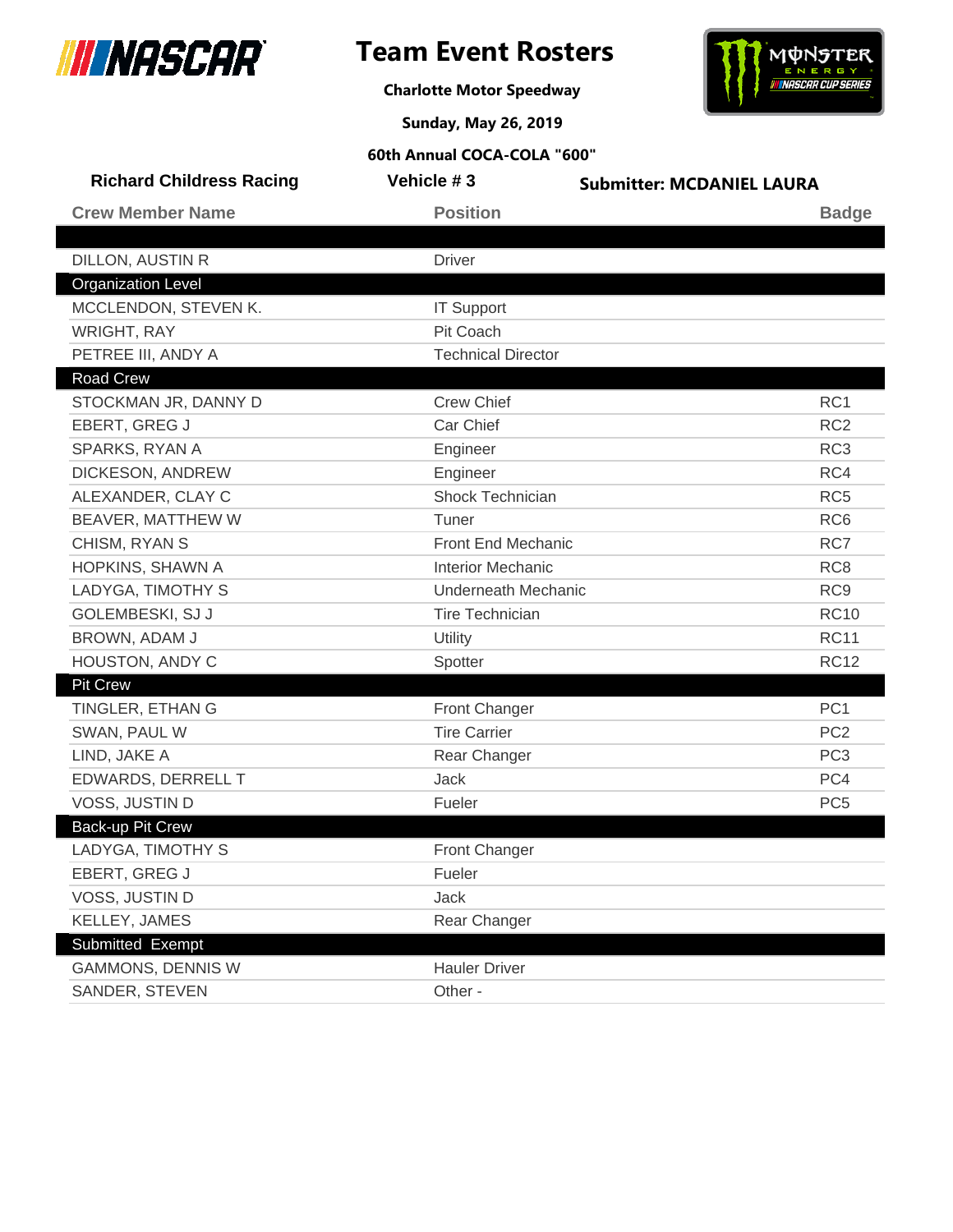

**Charlotte Motor Speedway**



**Sunday, May 26, 2019**

| <b>GO FAS Racing</b>       | Vehicle #32                 | <b>Submitter: ELLIS RYAN</b> |                 |
|----------------------------|-----------------------------|------------------------------|-----------------|
| <b>Crew Member Name</b>    | <b>Position</b>             |                              | <b>Badge</b>    |
|                            |                             |                              |                 |
| LAJOIE, COREY D            | <b>Driver</b>               |                              |                 |
| <b>Organization Level</b>  |                             |                              |                 |
| ST HILAIRE, MASON A        | <b>Competition Director</b> |                              |                 |
| <b>Road Crew</b>           |                             |                              |                 |
| COX, RANDY M               | <b>Crew Chief</b>           |                              | RC <sub>1</sub> |
| <b>GANGDAL, ROY L</b>      | Engineer                    |                              | RC <sub>2</sub> |
| <b>FRATTURA, JOHN G</b>    | Car Chief                   |                              | RC <sub>3</sub> |
| <b>WOMACK, CHRIS D</b>     | Front End Mechanic          |                              | RC4             |
| YEOMANS, RICK W            | <b>Interior Mechanic</b>    |                              | RC <sub>5</sub> |
| <b>GROVES, MICHAEL T</b>   | <b>Underneath Mechanic</b>  |                              | RC7             |
| <b>BELL, CHRISTOPHER R</b> | <b>Tire Technician</b>      |                              | RC <sub>8</sub> |
| PEPPER, DAVID N            | Spotter                     |                              | RC <sub>9</sub> |
| PELOTTE, WILLIAM L         | Tuner                       |                              | <b>RC10</b>     |
| THOMPSON, CURTIS F         | Utility                     |                              | <b>RC11</b>     |
| TOMBERLIN, CHRISTOPHER     | Mechanic                    |                              | <b>RC12</b>     |
| <b>Pit Crew</b>            |                             |                              |                 |
| PREVETTE, JUSTIN S         | Front Changer               |                              | PC <sub>1</sub> |
| <b>BAKER, BLAKE B</b>      | <b>Tire Carrier</b>         |                              | PC <sub>2</sub> |
| HOUSTON, BLAKE L           | Rear Changer                |                              | PC <sub>3</sub> |
| YAGER, ZACH L              | Jack                        |                              | PC4             |
| BELL, TJ J                 | Fueler                      |                              | PC <sub>5</sub> |
| Back-up Pit Crew           |                             |                              |                 |
| <b>GATLING, STAFFORD O</b> | Jack                        |                              |                 |
| THOMPSON, CURTIS F         | Rear Changer                |                              |                 |
| Submitted Exempt           |                             |                              |                 |
| ALDRIDGE, CURTIS C         | <b>Hauler Driver</b>        |                              |                 |
| UTTER, RON L               | <b>Hauler Driver</b>        |                              |                 |
|                            |                             |                              |                 |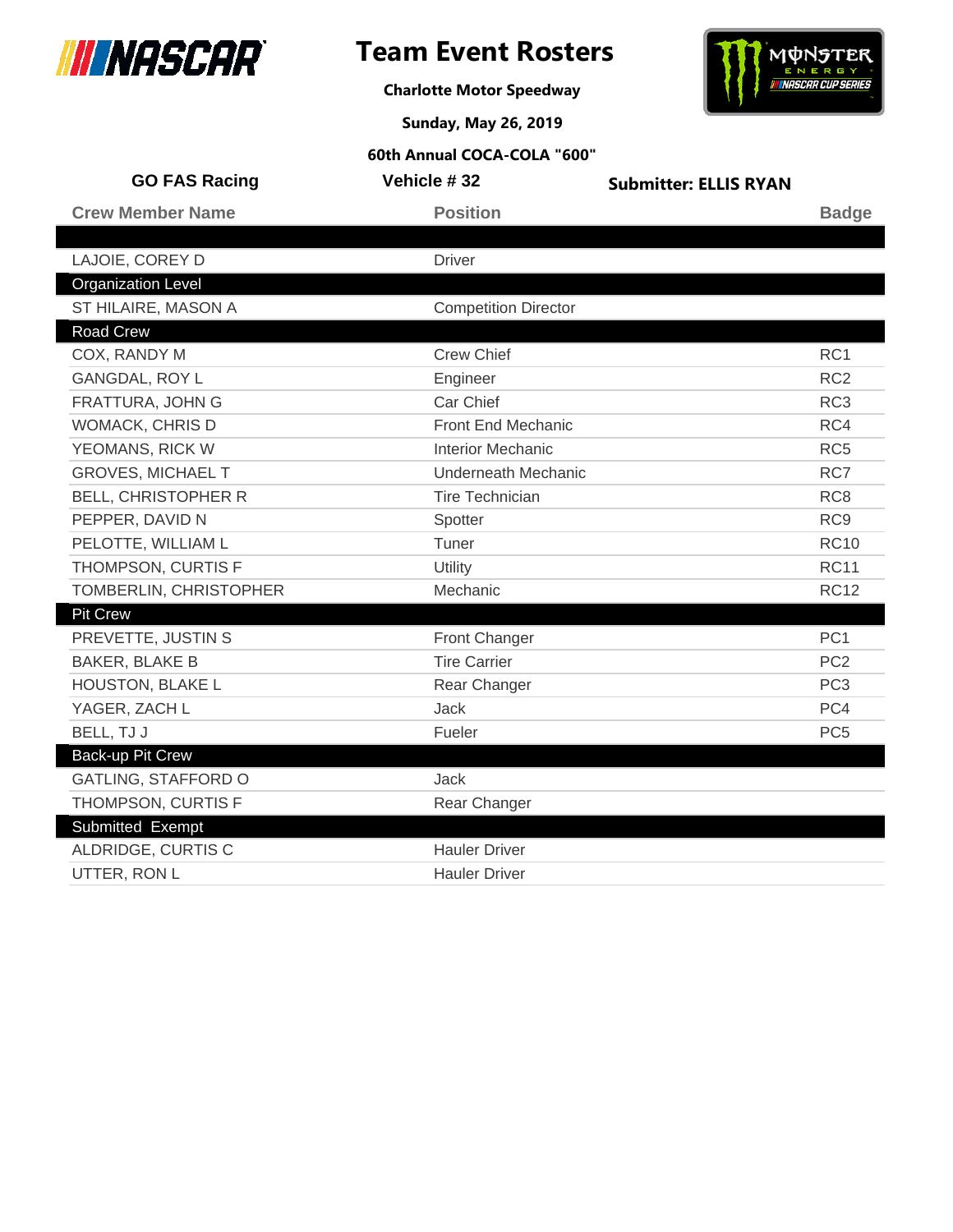

**Charlotte Motor Speedway**



**Sunday, May 26, 2019**

| <b>Front Row Motorsports</b> | Vehicle #34                 | <b>Submitter: ELDER DONNA</b> |                 |
|------------------------------|-----------------------------|-------------------------------|-----------------|
| <b>Crew Member Name</b>      | <b>Position</b>             |                               | <b>Badge</b>    |
|                              |                             |                               |                 |
| MCDOWELL, MICHAEL C          | <b>Driver</b>               |                               |                 |
| <b>Organization Level</b>    |                             |                               |                 |
| WINGO, DONNIE M              | <b>Competition Director</b> |                               |                 |
| <b>BRIDGES, BRANDON M</b>    | <b>IT Support</b>           |                               |                 |
| FINLEY, DERRICK W            | <b>Technical Director</b>   |                               |                 |
| <b>Road Crew</b>             |                             |                               |                 |
| BLICKENSDERFER, DREW A       | <b>Crew Chief</b>           |                               | RC <sub>1</sub> |
| DEINY JR, FRANK              | Spotter                     |                               | RC <sub>2</sub> |
| SHEETS, JASON E              | Car Chief                   |                               | RC <sub>3</sub> |
| <b>SCHALCH, JARRETT S</b>    | Engineer                    |                               | RC4             |
| PETERSON, GARETT S           | Engineer                    |                               | RC <sub>5</sub> |
| DODSON, DARRELL              | Front End Mechanic          |                               | RC <sub>6</sub> |
| <b>BEESON, CHRIS M</b>       | <b>Shock Technician</b>     |                               | RC <sub>8</sub> |
| SNIDER, EVAN M               | <b>Underneath Mechanic</b>  |                               | RC <sub>9</sub> |
| MOTIL, MICHAEL J             | <b>Tire Technician</b>      |                               | <b>RC10</b>     |
| FARRELL JR, TIMOTHY S        | Tuner                       |                               | <b>RC11</b>     |
| <b>GRECO, AUSTIN L</b>       | Utility                     |                               | <b>RC12</b>     |
| <b>Pit Crew</b>              |                             |                               |                 |
| JACOBSEN, BRYAN R            | Front Changer               |                               | PC <sub>1</sub> |
| DAVENPORT, BROOK N           | Fueler                      |                               | PC <sub>2</sub> |
| WILLARD, JONATHAN L          | Jack                        |                               | PC <sub>3</sub> |
| HOUSTON, KENYATTA            | Rear Changer                |                               | PC4             |
| JOHNSON JR, WILBERT          | <b>Tire Carrier</b>         |                               | PC <sub>5</sub> |
| Back-up Pit Crew             |                             |                               |                 |
| JACOBSEN, BRYAN R            | Front Changer               |                               |                 |
| MCFADDEN, MARSHALL M         | Fueler                      |                               |                 |
| SIMMONS, MATTHEW J           | Jack                        |                               |                 |
| MOORE, JOHN T                | Rear Changer                |                               |                 |
| KIMBROUGH, JEREMY D          | <b>Tire Carrier</b>         |                               |                 |
| Submitted Exempt             |                             |                               |                 |
| DECKER, BOB W                | <b>Hauler Driver</b>        |                               |                 |
| STURM, DAROLD E              | <b>Hauler Driver</b>        |                               |                 |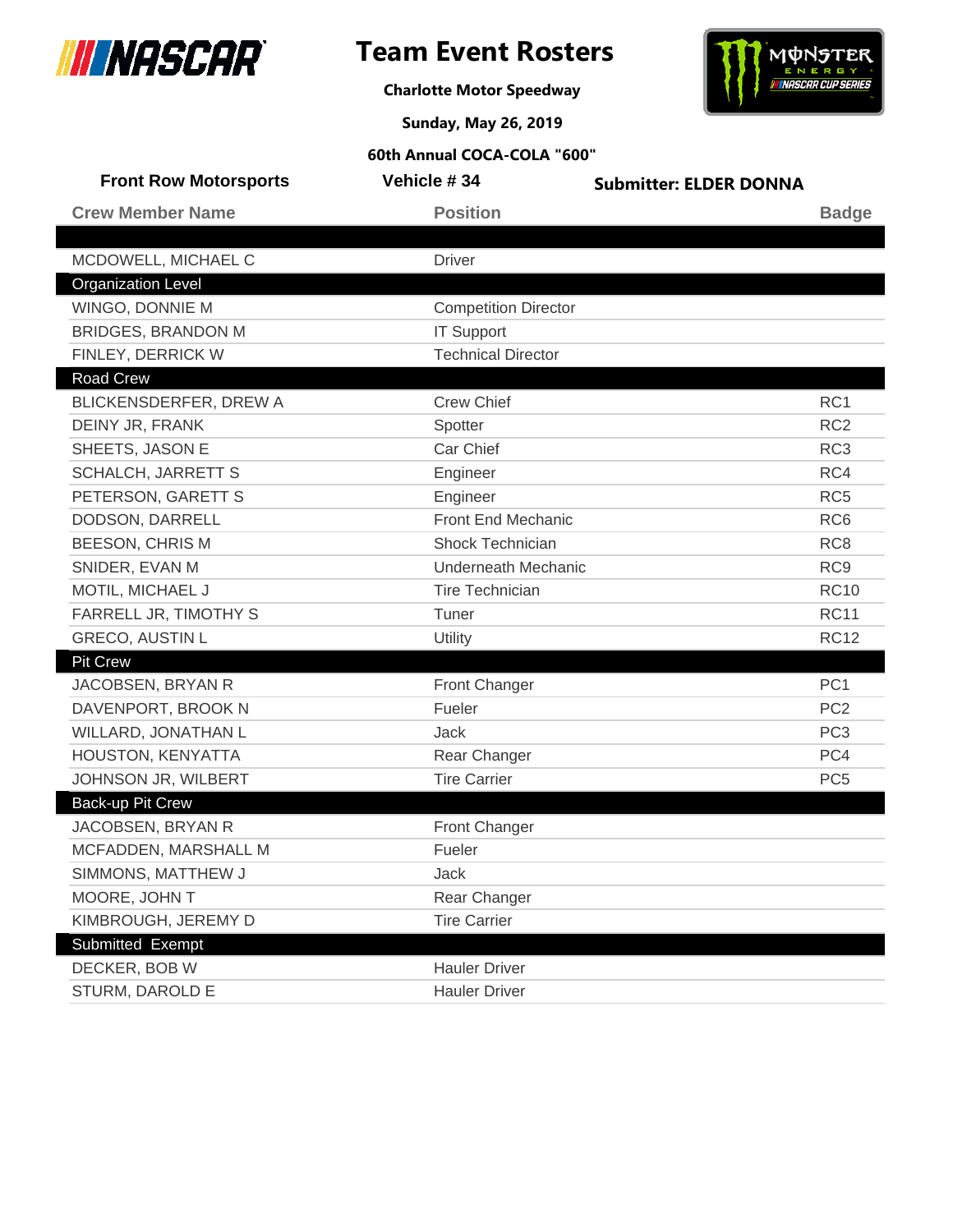

 $\overline{\phantom{a}}$ 

# **Team Event Rosters**

**Charlotte Motor Speedway**



**Sunday, May 26, 2019**

| Vehicle #36          | <b>Submitter: ELDER DONNA</b>                                                                                                                                                                                                                                                                                                                         |                            |
|----------------------|-------------------------------------------------------------------------------------------------------------------------------------------------------------------------------------------------------------------------------------------------------------------------------------------------------------------------------------------------------|----------------------------|
| <b>Position</b>      |                                                                                                                                                                                                                                                                                                                                                       | <b>Badge</b>               |
|                      |                                                                                                                                                                                                                                                                                                                                                       |                            |
|                      |                                                                                                                                                                                                                                                                                                                                                       |                            |
|                      |                                                                                                                                                                                                                                                                                                                                                       |                            |
|                      |                                                                                                                                                                                                                                                                                                                                                       |                            |
|                      |                                                                                                                                                                                                                                                                                                                                                       |                            |
|                      |                                                                                                                                                                                                                                                                                                                                                       |                            |
|                      |                                                                                                                                                                                                                                                                                                                                                       |                            |
|                      |                                                                                                                                                                                                                                                                                                                                                       | RC1                        |
|                      |                                                                                                                                                                                                                                                                                                                                                       | RC <sub>2</sub>            |
|                      |                                                                                                                                                                                                                                                                                                                                                       | RC <sub>3</sub>            |
|                      |                                                                                                                                                                                                                                                                                                                                                       | RC4                        |
|                      |                                                                                                                                                                                                                                                                                                                                                       | RC <sub>5</sub>            |
|                      |                                                                                                                                                                                                                                                                                                                                                       | RC <sub>6</sub>            |
|                      |                                                                                                                                                                                                                                                                                                                                                       | RC7                        |
|                      |                                                                                                                                                                                                                                                                                                                                                       | RC <sub>8</sub>            |
|                      |                                                                                                                                                                                                                                                                                                                                                       | RC <sub>9</sub>            |
|                      |                                                                                                                                                                                                                                                                                                                                                       | <b>RC10</b>                |
|                      |                                                                                                                                                                                                                                                                                                                                                       | <b>RC11</b>                |
|                      |                                                                                                                                                                                                                                                                                                                                                       | <b>RC12</b>                |
|                      |                                                                                                                                                                                                                                                                                                                                                       |                            |
|                      |                                                                                                                                                                                                                                                                                                                                                       | PC <sub>1</sub>            |
|                      |                                                                                                                                                                                                                                                                                                                                                       | PC <sub>2</sub>            |
| Rear Changer         |                                                                                                                                                                                                                                                                                                                                                       | PC <sub>3</sub>            |
|                      |                                                                                                                                                                                                                                                                                                                                                       | PC4                        |
| Fueler               |                                                                                                                                                                                                                                                                                                                                                       | PC <sub>5</sub>            |
|                      |                                                                                                                                                                                                                                                                                                                                                       |                            |
| <b>Front Changer</b> |                                                                                                                                                                                                                                                                                                                                                       |                            |
| Fueler               |                                                                                                                                                                                                                                                                                                                                                       |                            |
| Jack                 |                                                                                                                                                                                                                                                                                                                                                       |                            |
| Rear Changer         |                                                                                                                                                                                                                                                                                                                                                       |                            |
| <b>Tire Carrier</b>  |                                                                                                                                                                                                                                                                                                                                                       |                            |
|                      |                                                                                                                                                                                                                                                                                                                                                       |                            |
| <b>Hauler Driver</b> |                                                                                                                                                                                                                                                                                                                                                       |                            |
|                      | <b>Driver</b><br><b>Competition Director</b><br><b>IT Support</b><br><b>Technical Director</b><br><b>Crew Chief</b><br>Engineer<br>Engineer<br>Car Chief<br>Front End Mechanic<br><b>Interior Mechanic</b><br><b>Shock Technician</b><br><b>Tire Technician</b><br>Spotter<br>Tuner<br>Utility<br><b>Front Changer</b><br><b>Tire Carrier</b><br>Jack | <b>Underneath Mechanic</b> |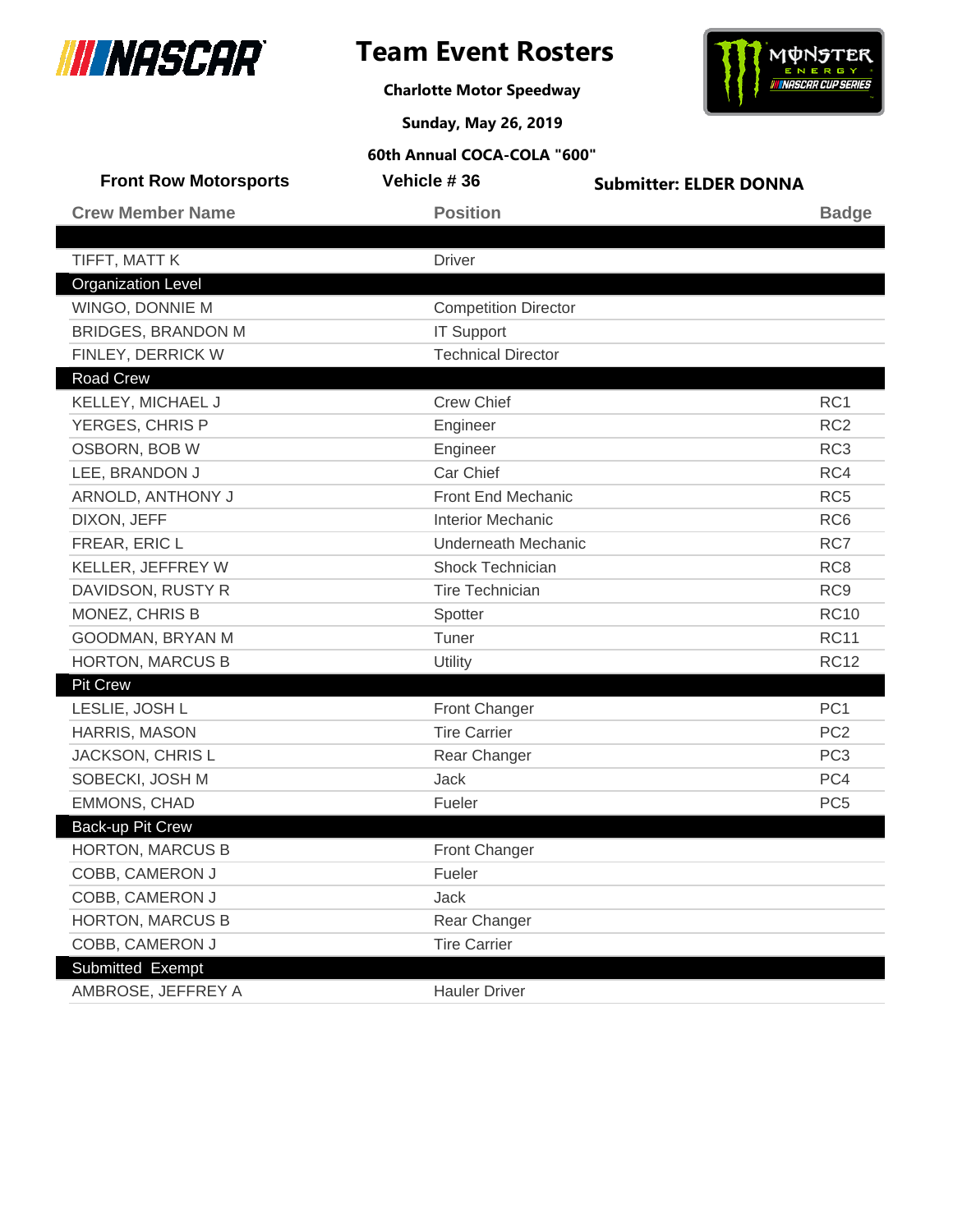

I

# **Team Event Rosters**



**Charlotte Motor Speedway**

**Sunday, May 26, 2019**

| <b>JTG Daugherty Racing</b> | Vehicle #37                 | <b>Submitter: MERRILL KINSLEY</b> |
|-----------------------------|-----------------------------|-----------------------------------|
| <b>Crew Member Name</b>     | <b>Position</b>             | <b>Badge</b>                      |
|                             |                             |                                   |
| <b>BUESCHER, CHRIS W</b>    | <b>Driver</b>               |                                   |
| <b>Organization Level</b>   |                             |                                   |
| COPE, ERNIE W               | <b>Competition Director</b> |                                   |
| FLYNN, KEITH B              | Other -                     |                                   |
| RADEL, SCOTT J              | <b>Technical Director</b>   |                                   |
| <b>Road Crew</b>            |                             |                                   |
| <b>OWENS, TRENT T</b>       | <b>Crew Chief</b>           | RC <sub>1</sub>                   |
| <b>BURNS, BRIAN K</b>       | Engineer                    | RC <sub>2</sub>                   |
| GWILT, JOE M                | Engineer                    | RC <sub>3</sub>                   |
| POWERS, DOUG A              | Car Chief                   | RC4                               |
| SUMNER, DAVE S              | Front End Mechanic          | RC <sub>5</sub>                   |
| MCHONE, JOE D               | <b>Interior Mechanic</b>    | RC <sub>6</sub>                   |
| RAUCH, HARLEY M             | <b>Underneath Mechanic</b>  | RC7                               |
| LOFY, RICHARD W             | Shock Technician            | RC <sub>8</sub>                   |
| PRESTELLA, LIZ              | <b>Tire Technician</b>      | RC <sub>9</sub>                   |
| BENESCH, BRANDON J          | Spotter                     | <b>RC10</b>                       |
| FRASER III, BILLY D         | Tuner                       | <b>RC11</b>                       |
| PATZACK, BRENT M            | Utility                     | <b>RC12</b>                       |
| <b>Pit Crew</b>             |                             |                                   |
| TASSER, DONNIE F            | <b>Front Changer</b>        | PC <sub>1</sub>                   |
| COX, ROD                    | Rear Changer                | PC <sub>2</sub>                   |
| <b>GRIER, BRANDON</b>       | <b>Tire Carrier</b>         | PC <sub>3</sub>                   |
| <b>BISHOP, SPENCER</b>      | Jack                        | PC4                               |
| DHEEL, BRIAN G              | Fueler                      | PC <sub>5</sub>                   |
| Back-up Pit Crew            |                             |                                   |
| BARNETTE, RJ K              | Front Changer               |                                   |
| JOHNSON, BRANDON L          | Fueler                      |                                   |
| JOHNSON, BRANDON L          | Jack                        |                                   |
| BRIDGEFORTH, ANDREW M       | Rear Changer                |                                   |
| BARNETTE, RJ K              | <b>Tire Carrier</b>         |                                   |
| Submitted Exempt            |                             |                                   |
| HOLLAR JR, JRE              | <b>Hauler Driver</b>        |                                   |
| KURTZNER, JACK G            | <b>Hauler Driver</b>        |                                   |
| CHARPENTIER, DAVID F        | Other - Drivable Event      |                                   |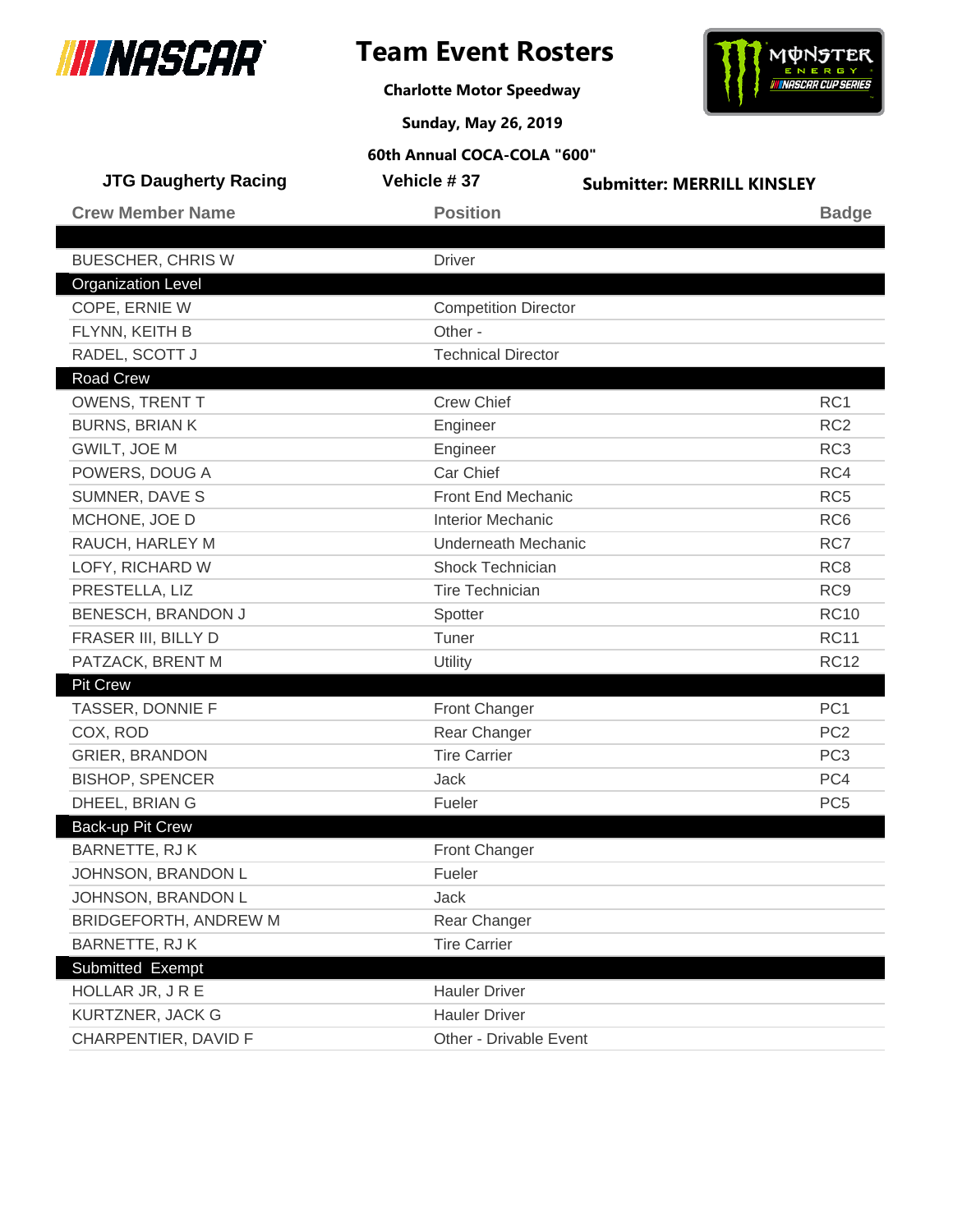

# **Team Event Rosters**

**Charlotte Motor Speedway**



**Sunday, May 26, 2019**

| <b>Front Row Motorsports</b> | Vehicle #38                 | <b>Submitter: ELDER DONNA</b> |                 |
|------------------------------|-----------------------------|-------------------------------|-----------------|
| <b>Crew Member Name</b>      | <b>Position</b>             |                               | <b>Badge</b>    |
|                              |                             |                               |                 |
| RAGAN, DAVID L               | <b>Driver</b>               |                               |                 |
| <b>Organization Level</b>    |                             |                               |                 |
| WINGO, DONNIE M              | <b>Competition Director</b> |                               |                 |
| <b>BRIDGES, BRANDON M</b>    | <b>IT Support</b>           |                               |                 |
| FINLEY, DERRICK W            | <b>Technical Director</b>   |                               |                 |
| <b>Road Crew</b>             |                             |                               |                 |
| BARBOUR, SETH A              | <b>Crew Chief</b>           |                               | RC <sub>1</sub> |
| RAKER, TROY A                | Engineer                    |                               | RC <sub>2</sub> |
| MARKHAM, DAVID C             | Engineer                    |                               | RC <sub>3</sub> |
| MANZER, TONY A               | Car Chief                   |                               | RC4             |
| MYRICK, CLINT L              | Front End Mechanic          |                               | RC <sub>5</sub> |
| TROSPER, TYLER J             | <b>Interior Mechanic</b>    |                               | RC <sub>6</sub> |
| SANDLIN, TYLER T             | <b>Underneath Mechanic</b>  |                               | RC7             |
| LIBBY, TROY A                | <b>Shock Technician</b>     |                               | RC <sub>8</sub> |
| <b>GROSSER, JUSTIN T</b>     | <b>Tire Technician</b>      |                               | RC <sub>9</sub> |
| RYAN, ROCKY C                | Spotter                     |                               | <b>RC10</b>     |
| MEYER, TIM J                 | Tuner                       |                               | <b>RC11</b>     |
| COBB, CAMERON J              | Utility                     |                               | <b>RC12</b>     |
| <b>Pit Crew</b>              |                             |                               |                 |
| UPHOFF, KALE E               | <b>Front Changer</b>        |                               | PC <sub>1</sub> |
| MCCLURKIN, TELVIN L          | <b>Tire Carrier</b>         |                               | PC <sub>2</sub> |
| <b>GAJDORUS, SETH W</b>      | Rear Changer                |                               | PC <sub>3</sub> |
| WILPS, MATTHEW               | <b>Jack</b>                 |                               | PC4             |
| BROWN, MICHAEL J             | Fueler                      |                               | PC <sub>5</sub> |
| Back-up Pit Crew             |                             |                               |                 |
| <b>HORTON, MARCUS B</b>      | <b>Front Changer</b>        |                               |                 |
| COBB, CAMERON J              | Fueler                      |                               |                 |
| COBB, CAMERON J              | Jack                        |                               |                 |
| <b>HORTON, MARCUS B</b>      | Rear Changer                |                               |                 |
| COBB, CAMERON J              | <b>Tire Carrier</b>         |                               |                 |
| Submitted Exempt             |                             |                               |                 |
| ALEXANDER, DAVID C           | <b>Hauler Driver</b>        |                               |                 |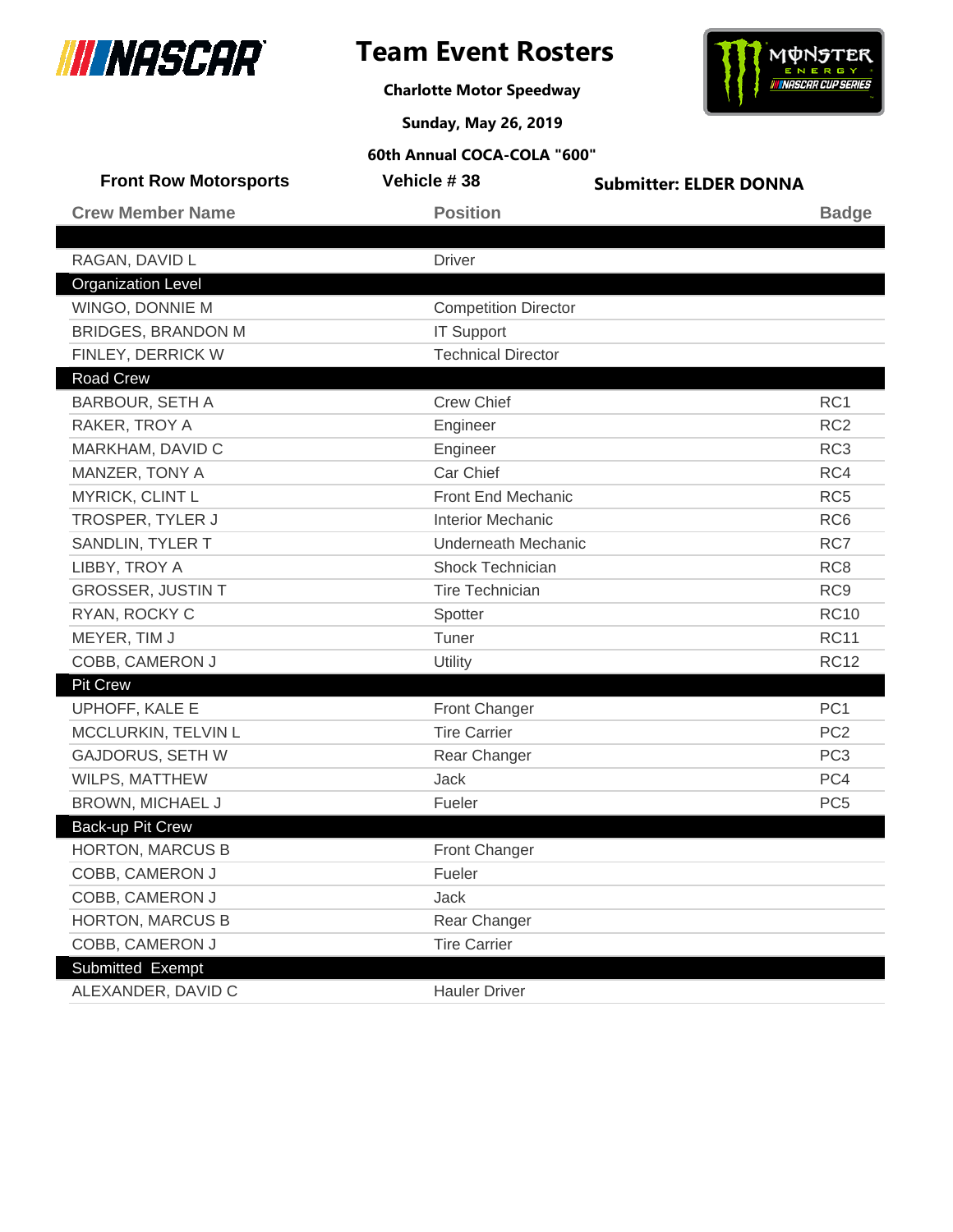

**Charlotte Motor Speedway**



**Sunday, May 26, 2019**

| <b>Stewart-Haas Racing</b> | Vehicle #4                  | <b>Submitter: STIMBERIS JENNIFER</b> |
|----------------------------|-----------------------------|--------------------------------------|
| <b>Crew Member Name</b>    | <b>Position</b>             | <b>Badge</b>                         |
|                            |                             |                                      |
| HARVICK, KEVIN M           | <b>Driver</b>               |                                      |
| <b>Organization Level</b>  |                             |                                      |
| ZIPADELLI, GREG C          | <b>Competition Director</b> |                                      |
| YOUNG, JACOB A             | <b>IT Support</b>           |                                      |
| VER MEER, MATT P           | Other -                     |                                      |
| <b>Road Crew</b>           |                             |                                      |
| CHILDERS, RODNEY S         | <b>Crew Chief</b>           | RC <sub>1</sub>                      |
| <b>GERRINGER, DAX A</b>    | Engineer                    | RC <sub>2</sub>                      |
| <b>KUEBLER, BILLY S</b>    | Engineer                    | RC <sub>3</sub>                      |
| SMITH, ROBERT N            | Car Chief                   | RC4                                  |
| MINCEY, ALLEN A            | <b>Front End Mechanic</b>   | RC <sub>5</sub>                      |
| <b>CUSTER, MATTHEW C</b>   | <b>Interior Mechanic</b>    | RC <sub>6</sub>                      |
| <b>BEAN, RICHARD A</b>     | <b>Underneath Mechanic</b>  | RC7                                  |
| MCCARVILLE, MICHAEL G      | <b>Shock Technician</b>     | RC <sub>8</sub>                      |
| TURSKI, JAMIE E            | <b>Tire Technician</b>      | RC <sub>9</sub>                      |
| FEDEWA, TIM T              | Spotter                     | <b>RC10</b>                          |
| BRANDT, ROBERT M           | Tuner                       | <b>RC11</b>                          |
| <b>KRIEG, CHRIS</b>        | Utility                     | <b>RC12</b>                          |
| <b>Pit Crew</b>            |                             |                                      |
| PIPALA, SHAYNE A           | Front Changer               | PC <sub>1</sub>                      |
| SMITH, DANIEL Y            | Rear Changer                | PC <sub>2</sub>                      |
| DOOLITTLE, STAN M          | <b>Jack</b>                 | PC <sub>3</sub>                      |
| MORNEAU II, MICHAEL J      | <b>Tire Carrier</b>         | PC4                                  |
| MARCHAL, EVAN              | Fueler                      | PC <sub>5</sub>                      |
| Back-up Pit Crew           |                             |                                      |
| LESLIE, JOSH L             | <b>Front Changer</b>        |                                      |
| EMMONS, CHAD               | Fueler                      |                                      |
| SOBECKI, JOSH M            | Jack                        |                                      |
| JACKSON, CHRIS L           | Rear Changer                |                                      |
| <b>HARRIS, MASON</b>       | <b>Tire Carrier</b>         |                                      |
| Submitted Exempt           |                             |                                      |
| <b>HODGES, RICK B</b>      | <b>Hauler Driver</b>        |                                      |
| MITCHELL, STEPHEN J        | <b>Hauler Driver</b>        |                                      |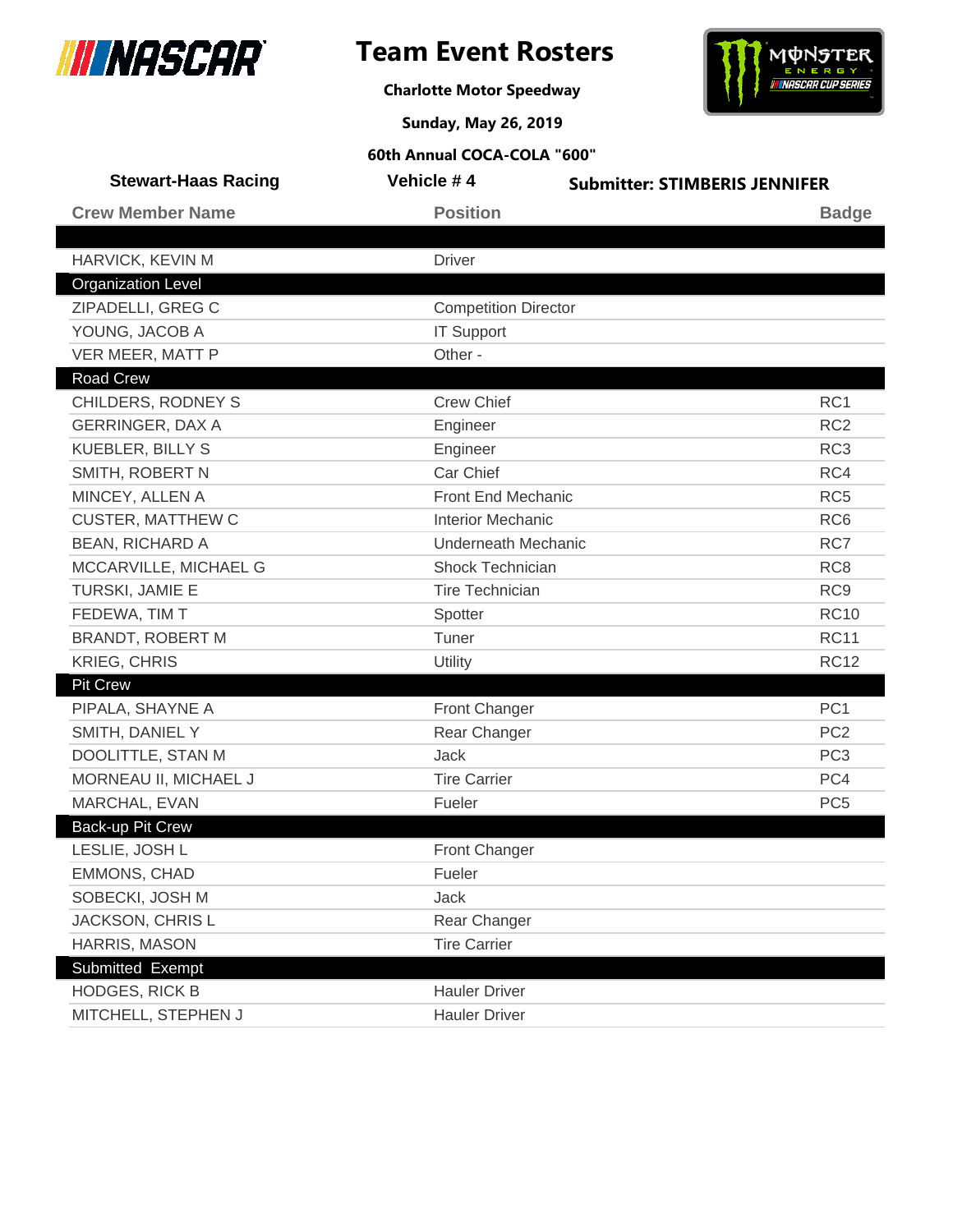

**Charlotte Motor Speedway**



**Sunday, May 26, 2019**

| <b>Stewart-Haas Racing</b> | Vehicle #41                 | <b>Submitter: STIMBERIS JENNIFER</b> |
|----------------------------|-----------------------------|--------------------------------------|
| <b>Crew Member Name</b>    | <b>Position</b>             | <b>Badge</b>                         |
|                            |                             |                                      |
| SUAREZ, DANIEL A           | <b>Driver</b>               |                                      |
| <b>Organization Level</b>  |                             |                                      |
| ZIPADELLI, GREG C          | <b>Competition Director</b> |                                      |
| YOUNG, JACOB A             | <b>IT Support</b>           |                                      |
| VER MEER, MATT P           | Other -                     |                                      |
| <b>Road Crew</b>           |                             |                                      |
| <b>SCOTT, BILLY W</b>      | <b>Crew Chief</b>           | RC <sub>1</sub>                      |
| CARDAMONE, ANTHONY J       | Car Chief                   | RC <sub>2</sub>                      |
| MCINTOSH, NICK S           | <b>Underneath Mechanic</b>  | RC <sub>3</sub>                      |
| KUEHN, AARON K             | Shock Technician            | RC4                                  |
| ZANOLINI, JOE L            | Front End Mechanic          | RC <sub>5</sub>                      |
| <b>GAGLIANO, THOMAS C</b>  | <b>Tire Technician</b>      | RC <sub>6</sub>                      |
| ANDERSON, KYLE R           | <b>Interior Mechanic</b>    | RC7                                  |
| <b>CUPPLES, EVAN T</b>     | Tuner                       | RC <sub>8</sub>                      |
| RAINES, TONY A             | Spotter                     | RC <sub>9</sub>                      |
| LEE, WILLIAM M             | Engineer                    | <b>RC10</b>                          |
| <b>BINGHAM, SCOTT P</b>    | Engineer                    | <b>RC11</b>                          |
| <b>GRECO, AUSTIN L</b>     | Utility                     | <b>RC12</b>                          |
| <b>Pit Crew</b>            |                             |                                      |
| ROSSELLI, JOHN C           | <b>Front Changer</b>        | PC <sub>1</sub>                      |
| PIGEON, RICK R             | Fueler                      | PC <sub>2</sub>                      |
| JOHNSON, MICHAEL T         | Rear Changer                | PC <sub>3</sub>                      |
| SCHLYTTER, MATTHEW A       | Jack                        | PC4                                  |
| <b>BULLARD, TYLER J</b>    | <b>Tire Carrier</b>         | PC <sub>5</sub>                      |
| <b>Back-up Pit Crew</b>    |                             |                                      |
| LESLIE, JOSH L             | Front Changer               |                                      |
| EMMONS, CHAD               | Fueler                      |                                      |
| SOBECKI, JOSH M            | Jack                        |                                      |
| JACKSON, CHRIS L           | Rear Changer                |                                      |
| HARRIS, MASON              | <b>Tire Carrier</b>         |                                      |
| Submitted Exempt           |                             |                                      |
| DEGROOT, EDWARD            | <b>Hauler Driver</b>        |                                      |
| LUSH, LARRY                | <b>Hauler Driver</b>        |                                      |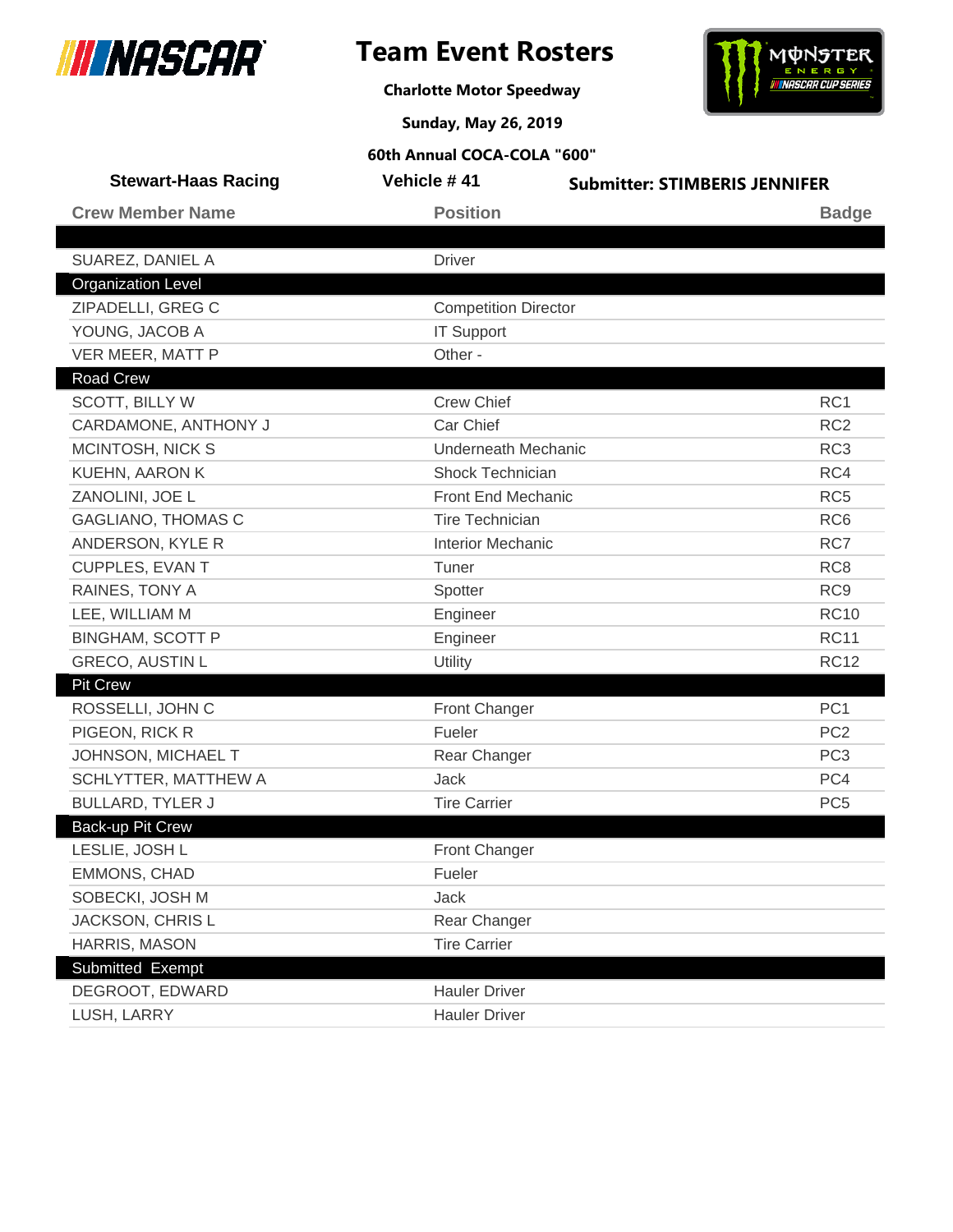



**Charlotte Motor Speedway**

**Sunday, May 26, 2019**

| <b>Chip Ganassi Racing</b> | Vehicle #42                 | <b>Submitter: ROWELL AMY</b> |  |
|----------------------------|-----------------------------|------------------------------|--|
| <b>Crew Member Name</b>    | <b>Position</b>             | <b>Badge</b>                 |  |
|                            |                             |                              |  |
| LARSON, KYLE M             | <b>Driver</b>               |                              |  |
| <b>Organization Level</b>  |                             |                              |  |
| LUNDERS, TONY D            | <b>Competition Director</b> |                              |  |
| MCCULLOUGH, MICHAEL B      | <b>IT Support</b>           |                              |  |
| PEET, SHAUN W              | Pit Coach                   |                              |  |
| <b>Road Crew</b>           |                             |                              |  |
| JOHNSTON, CHAD A           | <b>Crew Chief</b>           | RC1                          |  |
| SURGEN, PHIL D             | Engineer                    | RC <sub>2</sub>              |  |
| DONLEY, JERAME T           | Engineer                    | RC <sub>3</sub>              |  |
| BRYANT, DAVID L            | Car Chief                   | RC4                          |  |
| FERO, DAVID M              | <b>Front End Mechanic</b>   | RC <sub>5</sub>              |  |
| HEIDKAMP, JOSHUA M         | <b>Interior Mechanic</b>    | RC <sub>6</sub>              |  |
| <b>BENJAMIN, MATT A</b>    | <b>Underneath Mechanic</b>  | RC7                          |  |
| COOKE, ADAM C              | Shock Technician            | RC <sub>8</sub>              |  |
| FLYNN, ANDREW S            | <b>Tire Technician</b>      | RC <sub>9</sub>              |  |
| KNEELAND, DEREK J          | Spotter                     | <b>RC10</b>                  |  |
| HOLCOMB, HARRISON J        | Tuner                       | <b>RC11</b>                  |  |
| VALENTINSEN, ROBERT J      | Utility                     | <b>RC12</b>                  |  |
| <b>Pit Crew</b>            |                             |                              |  |
| PRICE, STEVE S             | Rear Changer                | PC <sub>1</sub>              |  |
| ROBERTS, MICHAEL C         | Front Changer               | PC <sub>2</sub>              |  |
| FOSTER, PHIL M             | <b>Tire Carrier</b>         | PC <sub>3</sub>              |  |
| <b>WILSON, SHANE T</b>     | Jack                        | PC4                          |  |
| METCALF JR, MIKE R         | Fueler                      | PC <sub>5</sub>              |  |
| Back-up Pit Crew           |                             |                              |  |
| JACOBSEN, BRYAN R          | <b>Front Changer</b>        |                              |  |
| DAVENPORT, BROOK N         | Fueler                      |                              |  |
| WILLARD, JONATHAN L        | <b>Jack</b>                 |                              |  |
| HOUSTON, KENYATTA          | Rear Changer                |                              |  |
| JOHNSON JR, WILBERT        | <b>Tire Carrier</b>         |                              |  |
| Submitted Exempt           |                             |                              |  |
| MILLER, ROY A              | <b>Hauler Driver</b>        |                              |  |
| ROBINSON, STEPHEN          | Other - Drivable Distance   |                              |  |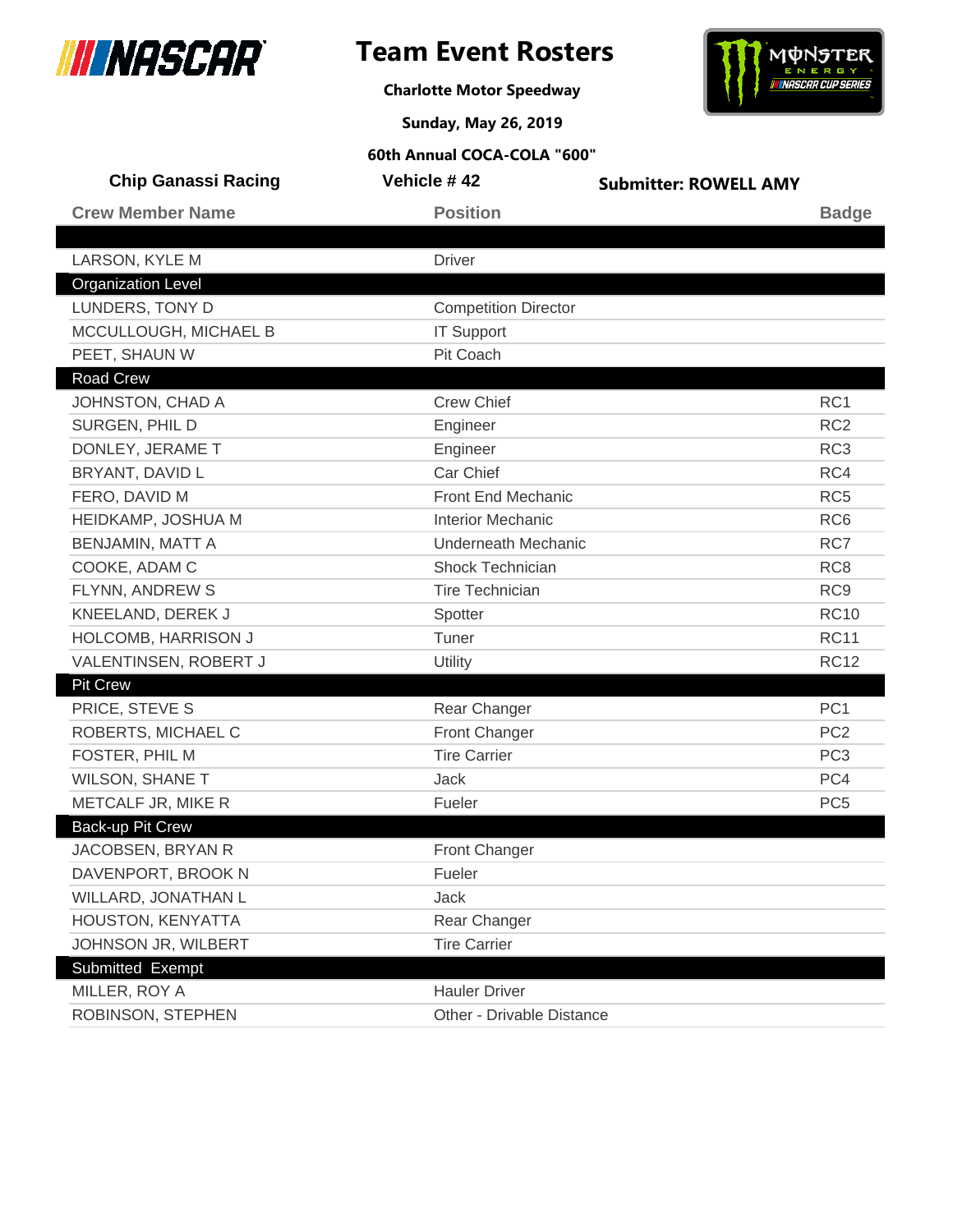

# **Team Event Rosters**



**Charlotte Motor Speedway**

**Sunday, May 26, 2019**

| <b>Richard Petty Motorsports</b> | Vehicle #43                 | <b>Submitter: LOPEZ PHILIPPE</b> |
|----------------------------------|-----------------------------|----------------------------------|
| <b>Crew Member Name</b>          | <b>Position</b>             | <b>Badge</b>                     |
|                                  |                             |                                  |
| WALLACE, BUBBA                   | <b>Driver</b>               |                                  |
| <b>Organization Level</b>        |                             |                                  |
| LOPEZ, PHILIPPE J                | <b>Competition Director</b> |                                  |
| <b>WRIGHT, RAY P</b>             | Pit Coach                   |                                  |
| <b>Road Crew</b>                 |                             |                                  |
| STAMETS, DEREK L                 | <b>Crew Chief</b>           | RC1                              |
| KRAFT, FREDDIE J                 | Spotter                     | RC <sub>2</sub>                  |
| PATTERSON, TYLER N               | Engineer                    | RC <sub>3</sub>                  |
| <b>GASSMANN, STEVE W</b>         | <b>Underneath Mechanic</b>  | RC4                              |
| RIGGS, MICHAEL J                 | Shock Technician            | RC <sub>5</sub>                  |
| FORGETTE, JOEY M                 | Car Chief                   | RC <sub>6</sub>                  |
| TIMM, COLE A                     | <b>Front End Mechanic</b>   | RC7                              |
| MCGLAMERY, SHANNON L             | <b>Interior Mechanic</b>    | RC <sub>8</sub>                  |
| CROPPS, DAVID D                  | Utility                     | RC <sub>9</sub>                  |
| DAVIS, JIM W                     | <b>Tire Technician</b>      | <b>RC10</b>                      |
| KELLEY, JAMES                    | Mechanic                    | <b>RC11</b>                      |
| DAVIS, ERIK M                    | Tuner                       | <b>RC12</b>                      |
| <b>Pit Crew</b>                  |                             |                                  |
| <b>ESSICK, BRODY W</b>           | Front Changer               | PC <sub>1</sub>                  |
| FIEDLER, JUSTIN C                | Rear Changer                | PC <sub>2</sub>                  |
| HOUK, JAMES E                    | <b>Tire Carrier</b>         | PC <sub>3</sub>                  |
| GOODNOW, WILL L                  | <b>Jack</b>                 | PC4                              |
| ANDERSON, IAN I                  | Fueler                      | PC <sub>5</sub>                  |
| Submitted Exempt                 |                             |                                  |
| <b>ICENHOUR, JEFFREY D</b>       | <b>Hauler Driver</b>        |                                  |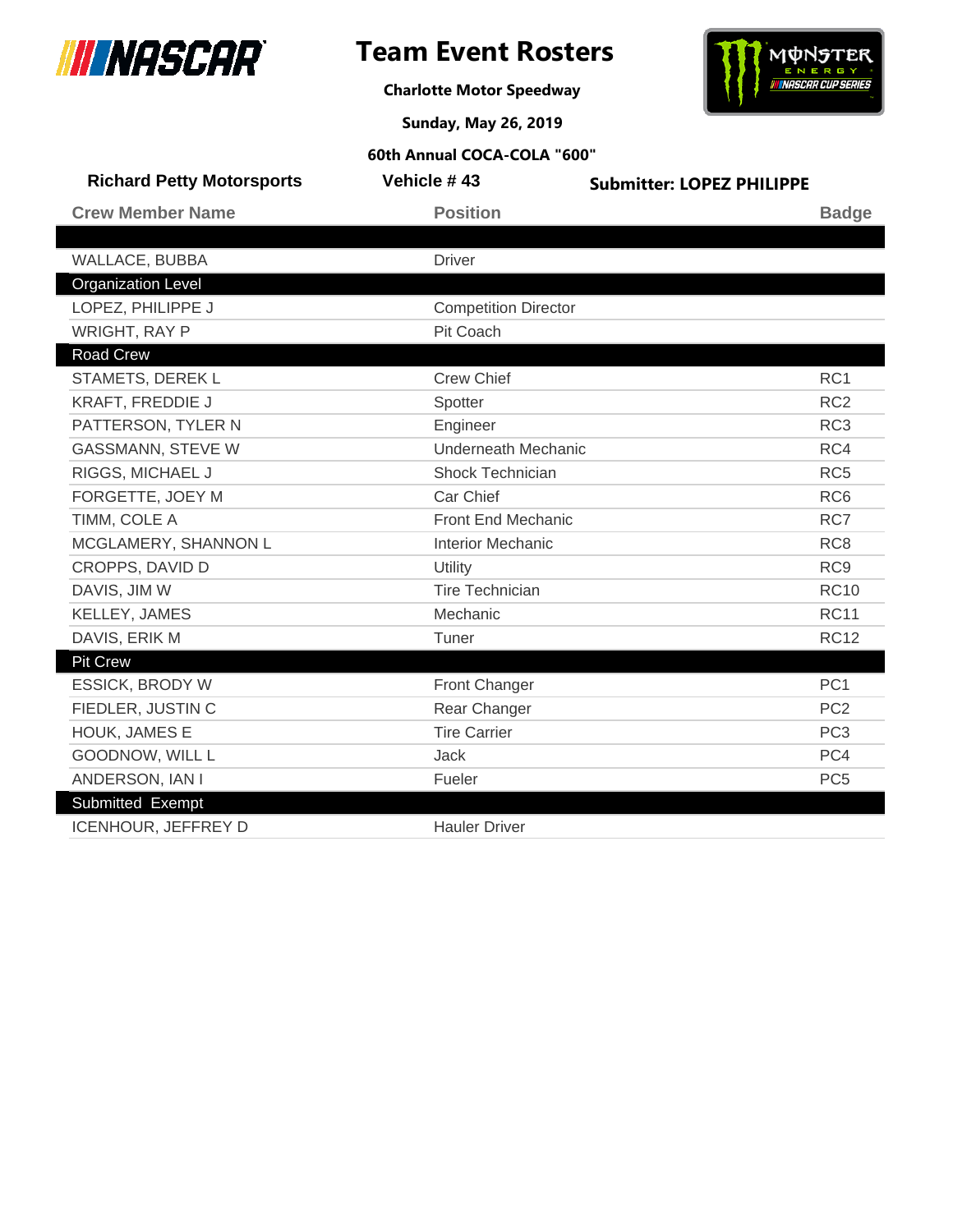



**Charlotte Motor Speedway**

**Sunday, May 26, 2019**

| <b>JTG Daugherty Racing</b> | Vehicle #47                 | <b>Submitter: MERRILL KINSLEY</b> |
|-----------------------------|-----------------------------|-----------------------------------|
| <b>Crew Member Name</b>     | <b>Position</b>             | <b>Badge</b>                      |
|                             |                             |                                   |
| PREECE, RYAN J              | <b>Driver</b>               |                                   |
| <b>Organization Level</b>   |                             |                                   |
| COPE, ERNIE W               | <b>Competition Director</b> |                                   |
| FLYNN, KEITH B              | Other -                     |                                   |
| RADEL, SCOTT J              | <b>Technical Director</b>   |                                   |
| <b>Road Crew</b>            |                             |                                   |
| SMITH, TRISTAN D            | <b>Crew Chief</b>           | RC <sub>1</sub>                   |
| PARDUE, EDD L               | Engineer                    | RC <sub>2</sub>                   |
| ALBERT, JAMIE L             | Engineer                    | RC <sub>3</sub>                   |
| YOUNG, TRAVIS A             | Car Chief                   | RC4                               |
| HASKINS, DARRELL R          | Front End Mechanic          | RC <sub>5</sub>                   |
| <b>GROVE, ERIC B</b>        | <b>Interior Mechanic</b>    | RC <sub>6</sub>                   |
| WITT, TONY R                | <b>Underneath Mechanic</b>  | RC7                               |
| VALERIANO, VINCE J          | Shock Technician            | RC <sub>8</sub>                   |
| CARRIGAN, BRIAN C           | <b>Tire Technician</b>      | RC <sub>9</sub>                   |
| REEVES, STEVIE J            | Spotter                     | <b>RC10</b>                       |
| HAMM, TODD A                | Tuner                       | <b>RC11</b>                       |
| HOBSON, MICHAEL A           | Utility                     | <b>RC12</b>                       |
| <b>Pit Crew</b>             |                             |                                   |
| NOVAK, KEVIN M              | <b>Front Changer</b>        | PC <sub>1</sub>                   |
| OSSOWSKI, ORANE             | Rear Changer                | PC <sub>2</sub>                   |
| PATTON, RYAN                | <b>Tire Carrier</b>         | PC <sub>3</sub>                   |
| COVEY, NICK E               | Jack                        | PC4                               |
| LEHMAN, MATTHEW             | Fueler                      | PC <sub>5</sub>                   |
| <b>Back-up Pit Crew</b>     |                             |                                   |
| TASSER, DONNIE F            | <b>Front Changer</b>        |                                   |
| DHEEL, BRIAN G              | Fueler                      |                                   |
| <b>BISHOP, SPENCER</b>      | Jack                        |                                   |
| COX, ROD                    | Rear Changer                |                                   |
| <b>GRIER, BRANDON</b>       | <b>Tire Carrier</b>         |                                   |
| Submitted Exempt            |                             |                                   |
| <b>GILLIS, ANDREW P</b>     | <b>Hauler Driver</b>        |                                   |
| SHANO, JEFF O               | <b>Hauler Driver</b>        |                                   |
| CHARPENTIER, DAVID F        | Other - Drivable Event      |                                   |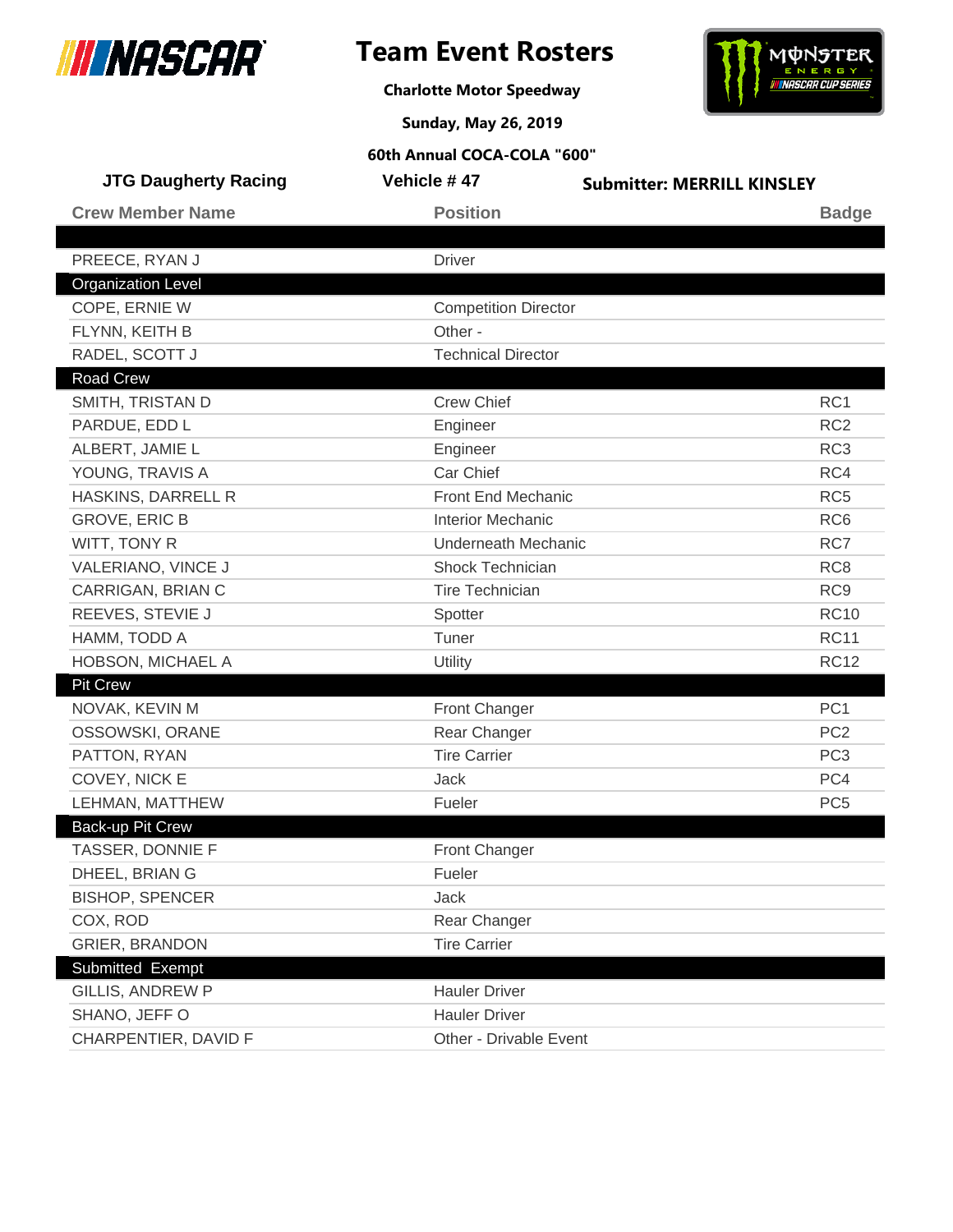





**Sunday, May 26, 2019**

| <b>Hendrick Motorsports</b> | Vehicle #48                 | <b>Submitter: LANDIS MICHAEL</b> |
|-----------------------------|-----------------------------|----------------------------------|
| <b>Crew Member Name</b>     | <b>Position</b>             | <b>Badge</b>                     |
|                             |                             |                                  |
| JOHNSON, JIMMIE K           | <b>Driver</b>               |                                  |
| <b>Organization Level</b>   |                             |                                  |
| ANDREWS, JEFF J             | <b>Competition Director</b> |                                  |
| CABRERA, KON                | <b>IT Support</b>           |                                  |
| WALSH, BRIAN                | <b>IT Support</b>           |                                  |
| <b>GRUBB, DARIAN K</b>      | <b>Technical Director</b>   |                                  |
| Road Crew                   |                             |                                  |
| MEENDERING, KEVIN J         | <b>Crew Chief</b>           | RC <sub>1</sub>                  |
| LEGENDRE, STEVEN R          | Tuner                       | RC <sub>2</sub>                  |
| POIRIER, WILL A             | <b>Tire Technician</b>      | RC <sub>3</sub>                  |
| ELIASON, CHAIS              | Shock Technician            | RC4                              |
| SAUNDERS, JESSE W           | Car Chief                   | RC <sub>5</sub>                  |
| PENA, JULIAN G              | Engineer                    | RC <sub>6</sub>                  |
| WALL, ADAM C                | Engineer                    | RC7                              |
| <b>HESLINK, THOMAS M</b>    | <b>Underneath Mechanic</b>  | RC <sub>8</sub>                  |
| PHILPOTT, MATT D            | <b>Interior Mechanic</b>    | RC <sub>9</sub>                  |
| YODER, MARLIN R             | Front End Mechanic          | <b>RC10</b>                      |
| SHOULDERS, DUSTIN           | Utility                     | <b>RC11</b>                      |
| BARBAN, EARL P              | Spotter                     | <b>RC12</b>                      |
| <b>Pit Crew</b>             |                             |                                  |
| TEAGUE, CALVIN              | Rear Changer                | PC <sub>1</sub>                  |
| HARDER, BRANDON D           | Fueler                      | PC <sub>2</sub>                  |
| TUDOR, KYLE                 | Jack                        | PC <sub>3</sub>                  |
| STALLINGS, ALLEN A          | <b>Tire Carrier</b>         | PC4                              |
| ANDREWS, TANNER L           | Front Changer               | PC <sub>5</sub>                  |
| Back-up Pit Crew            |                             |                                  |
| TASSER, DONNIE F            | <b>Front Changer</b>        |                                  |
| LEHMAN, MATTHEW             | Fueler                      |                                  |
| <b>BISHOP, SPENCER</b>      | Jack                        |                                  |
| OSSOWSKI, ORANE             | Rear Changer                |                                  |
| PATTON, RYAN                | <b>Tire Carrier</b>         |                                  |
| Submitted Exempt            |                             |                                  |
| NEUENDORF, JEFF D           | <b>Hauler Driver</b>        |                                  |
| SCOTT, LANCE C              | <b>Hauler Driver</b>        |                                  |
| SPAULDING, CHRIS            | Other -                     |                                  |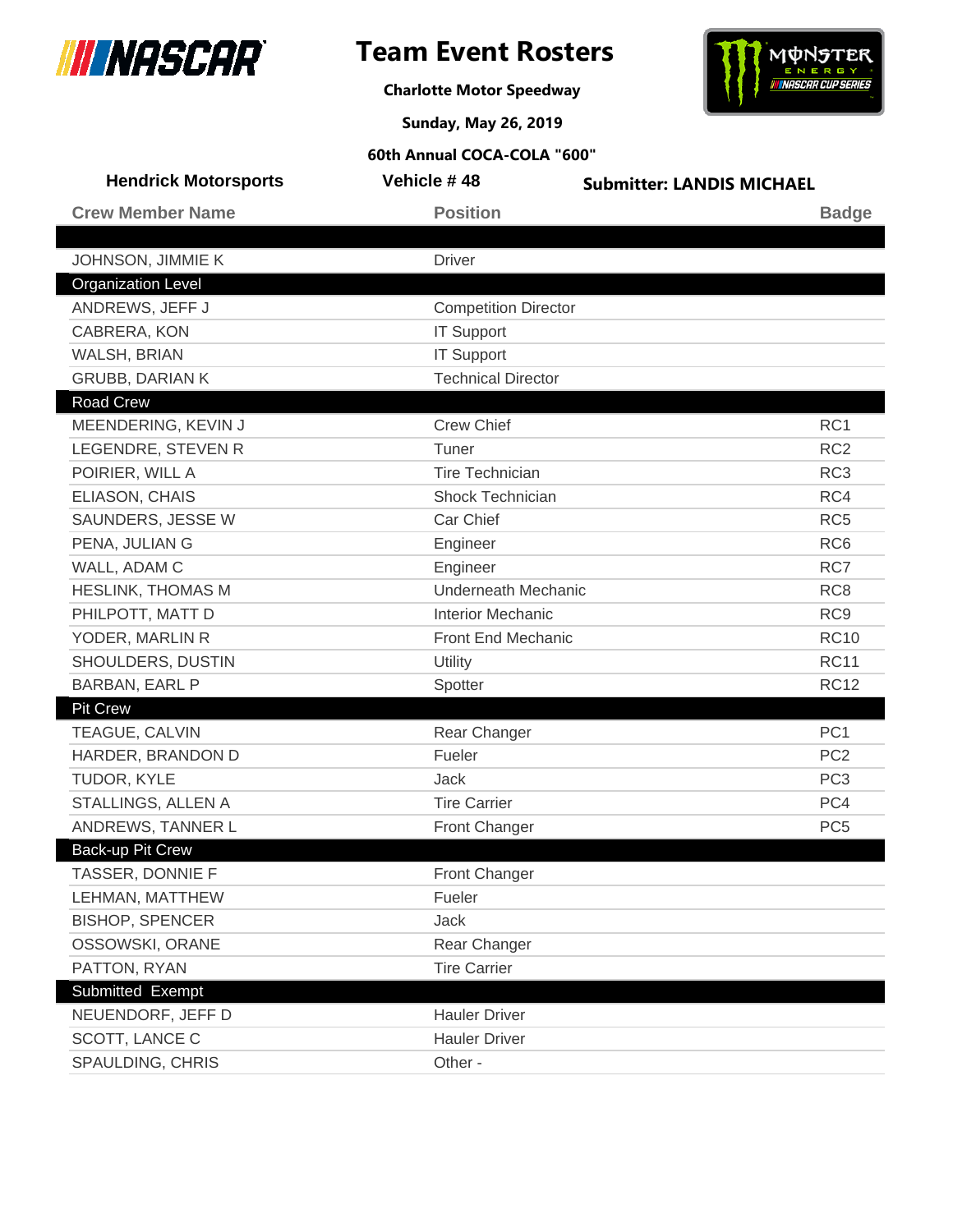



**Charlotte Motor Speedway**

**Sunday, May 26, 2019**

| <b>Petty Ware Racing</b> | Vehicle #51              | <b>Submitter: HINKLE SHARON</b> |
|--------------------------|--------------------------|---------------------------------|
| <b>Crew Member Name</b>  | <b>Position</b>          | <b>Badge</b>                    |
|                          |                          |                                 |
| WARE, CODY S             | <b>Driver</b>            |                                 |
| Road Crew                |                          |                                 |
| HILLMAN, MICHAEL E       | <b>Crew Chief</b>        | RC1                             |
| MONN, TYLER A            | Spotter                  | RC <sub>2</sub>                 |
| CHANCE, MIKE W           | Car Chief                | RC <sub>3</sub>                 |
| TINCHER JR, CURTIS A     | <b>Tire Technician</b>   | RC4                             |
| NOWAK, JEREMY J          | Tuner                    | RC <sub>5</sub>                 |
| TYSKE, RAYMOND           | Mechanic                 | RC <sub>6</sub>                 |
| WEATHERMAN, KYLE J       | Mechanic                 | RC7                             |
| PAYNE, QUENTIN A         | <b>Interior Mechanic</b> | RC <sub>8</sub>                 |
| <b>GRAY, STEVEN R</b>    | Shock Technician         | RC <sub>9</sub>                 |
| <b>Pit Crew</b>          |                          |                                 |
| <b>BONDS, DAKOTA W</b>   | Front Changer            | PC <sub>1</sub>                 |
| <b>COSENTINO, TONY J</b> | <b>Jack</b>              | PC <sub>2</sub>                 |
| MIOLEN, ROBERT L         | <b>Tire Carrier</b>      | PC <sub>3</sub>                 |
| MARTINEZ JR, PEDRO       | Rear Changer             | PC4                             |
| OBI, ARINZE              | Fueler                   | PC <sub>5</sub>                 |
| Submitted Exempt         |                          |                                 |
| CHURCH, STEPHEN E        | <b>Hauler Driver</b>     |                                 |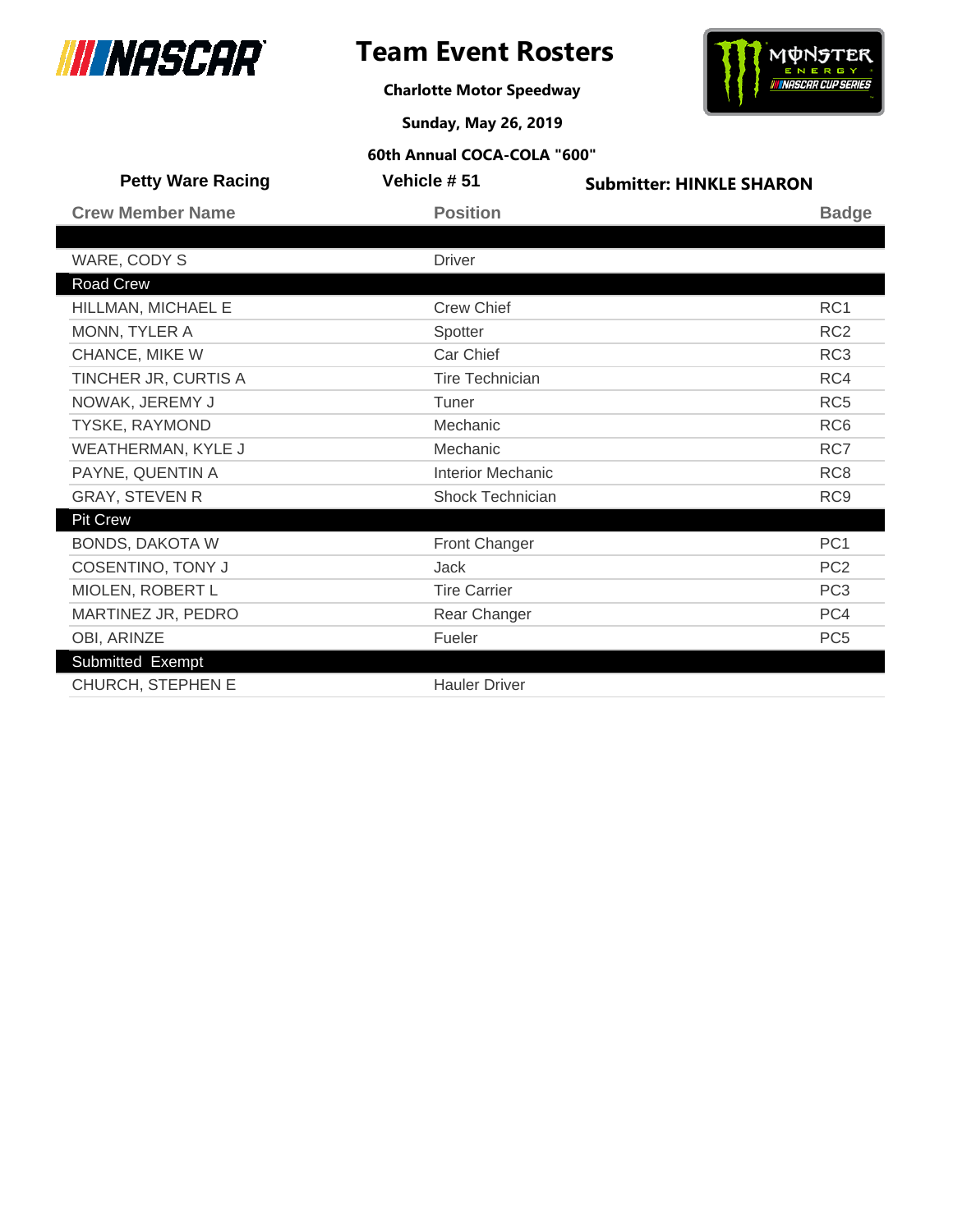



**Charlotte Motor Speedway**

**Sunday, May 26, 2019**

| <b>Rick Ware Racing</b>   | Vehicle # 52                | <b>Submitter: HINKLE SHARON</b> |
|---------------------------|-----------------------------|---------------------------------|
| <b>Crew Member Name</b>   | <b>Position</b>             | <b>Badge</b>                    |
|                           |                             |                                 |
| <b>CURREY, BAYLEY A</b>   | <b>Driver</b>               |                                 |
| <b>Organization Level</b> |                             |                                 |
| EVANS, KEN E              | <b>Competition Director</b> |                                 |
| Road Crew                 |                             |                                 |
| CHURCH, GEORGE D          | <b>Crew Chief</b>           | RC <sub>1</sub>                 |
| <b>GRAY, STEVEN R</b>     | Shock Technician            | RC <sub>2</sub>                 |
| HOUGHTALING, JASON M      | Car Chief                   | RC <sub>3</sub>                 |
| POWER, DAVID M            | Mechanic                    | RC4                             |
| WEATHERMAN, KYLE J        | Mechanic                    | RC <sub>5</sub>                 |
| <b>COSENTINO, TONY J</b>  | Mechanic                    | RC <sub>6</sub>                 |
| GRAYBEAL, JAMESON J       | <b>Tire Technician</b>      | RC7                             |
| MICALE, TONY S            | Spotter                     | RC <sub>8</sub>                 |
| NOWAK, JEREMY J           | Tuner                       | RC <sub>9</sub>                 |
| <b>Pit Crew</b>           |                             |                                 |
| CASTERLIN, TODD C         | Front Changer               | PC <sub>1</sub>                 |
| <b>BANKS, BRANDON J</b>   | <b>Jack</b>                 | PC <sub>2</sub>                 |
| THOMAS, PHIL R            | <b>Tire Carrier</b>         | PC <sub>3</sub>                 |
| O'LEARY, BREANNA N        | Rear Changer                | PC4                             |
| POWER, DAVID M            | Fueler                      | PC <sub>5</sub>                 |
|                           |                             |                                 |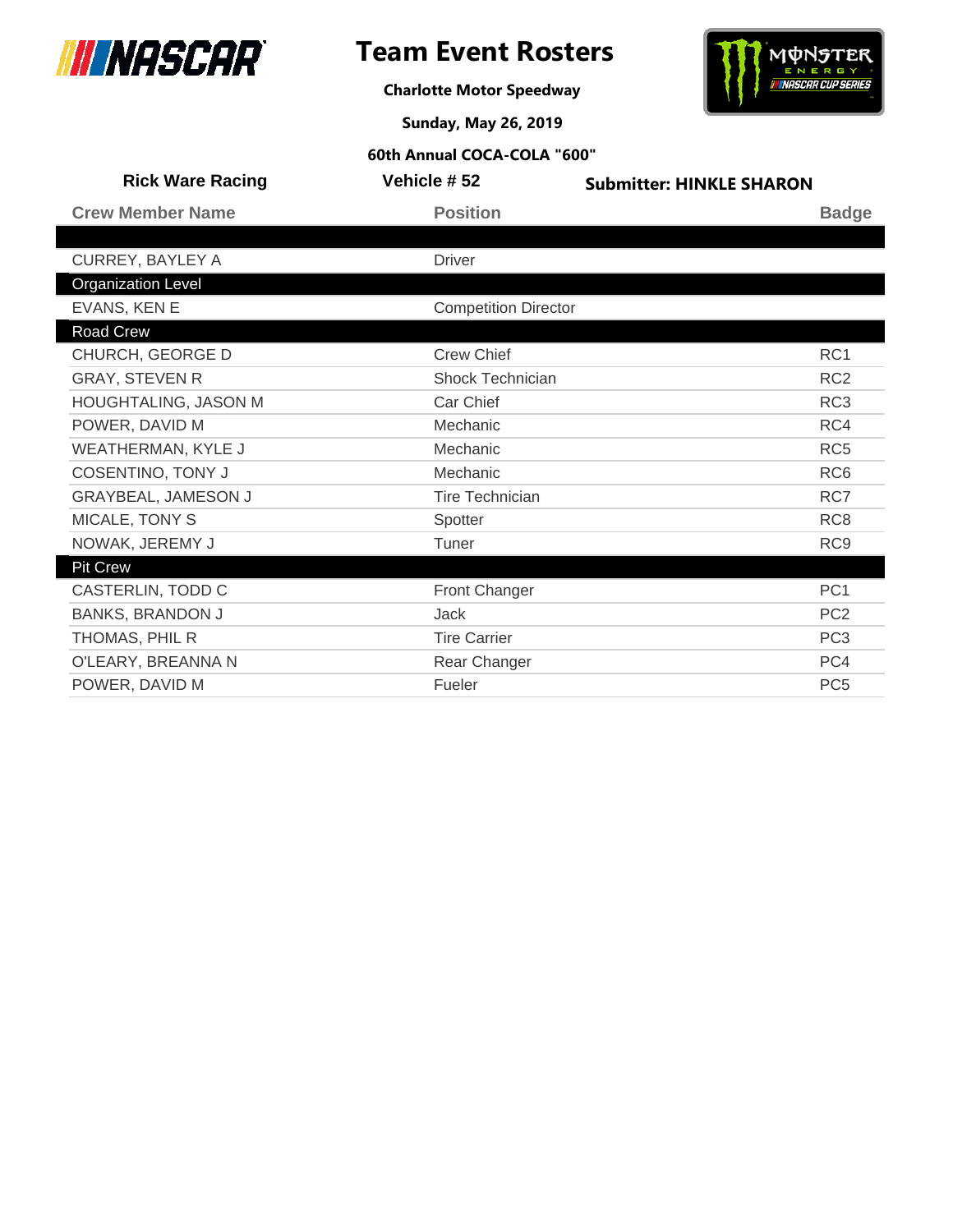



**Charlotte Motor Speedway**

**Sunday, May 26, 2019**

| <b>Rick Ware Racing</b>   | Vehicle #53                 | <b>Submitter: HINKLE SHARON</b> |
|---------------------------|-----------------------------|---------------------------------|
| <b>Crew Member Name</b>   | <b>Position</b>             | <b>Badge</b>                    |
|                           |                             |                                 |
| MCLEOD, BJ D              | <b>Driver</b>               |                                 |
| <b>Organization Level</b> |                             |                                 |
| EVANS, KEN E              | <b>Competition Director</b> |                                 |
| Road Crew                 |                             |                                 |
| LESLIE, LEE H             | <b>Crew Chief</b>           | RC1                             |
| <b>BARKDOLL, STEVE P</b>  | Spotter                     | RC <sub>2</sub>                 |
| MILLER, JASON W           | Mechanic                    | RC <sub>3</sub>                 |
| MARTINEZ JR, PEDRO        | Mechanic                    | RC4                             |
| RHINE, JOHN R             | Mechanic                    | RC <sub>5</sub>                 |
| CAMPBELL, KEVIN L         | <b>Tire Technician</b>      | RC <sub>6</sub>                 |
| FIFE, JAMES D             | Tuner                       | RC7                             |
| <b>GRAY, STEVEN R</b>     | <b>Shock Technician</b>     | RC <sub>8</sub>                 |
| <b>Pit Crew</b>           |                             |                                 |
| CAMPBELL, KEVIN L         | Fueler                      | PC <sub>1</sub>                 |
| FRANCE, KEISTON P         | <b>Front Changer</b>        | PC <sub>2</sub>                 |
| TURNER, JEREMY B          | Jack                        | PC <sub>3</sub>                 |
| <b>COTTON, MAXWELL B</b>  | <b>Tire Carrier</b>         | PC4                             |
| DANIELS, BREHANNA M       | Rear Changer                | PC <sub>5</sub>                 |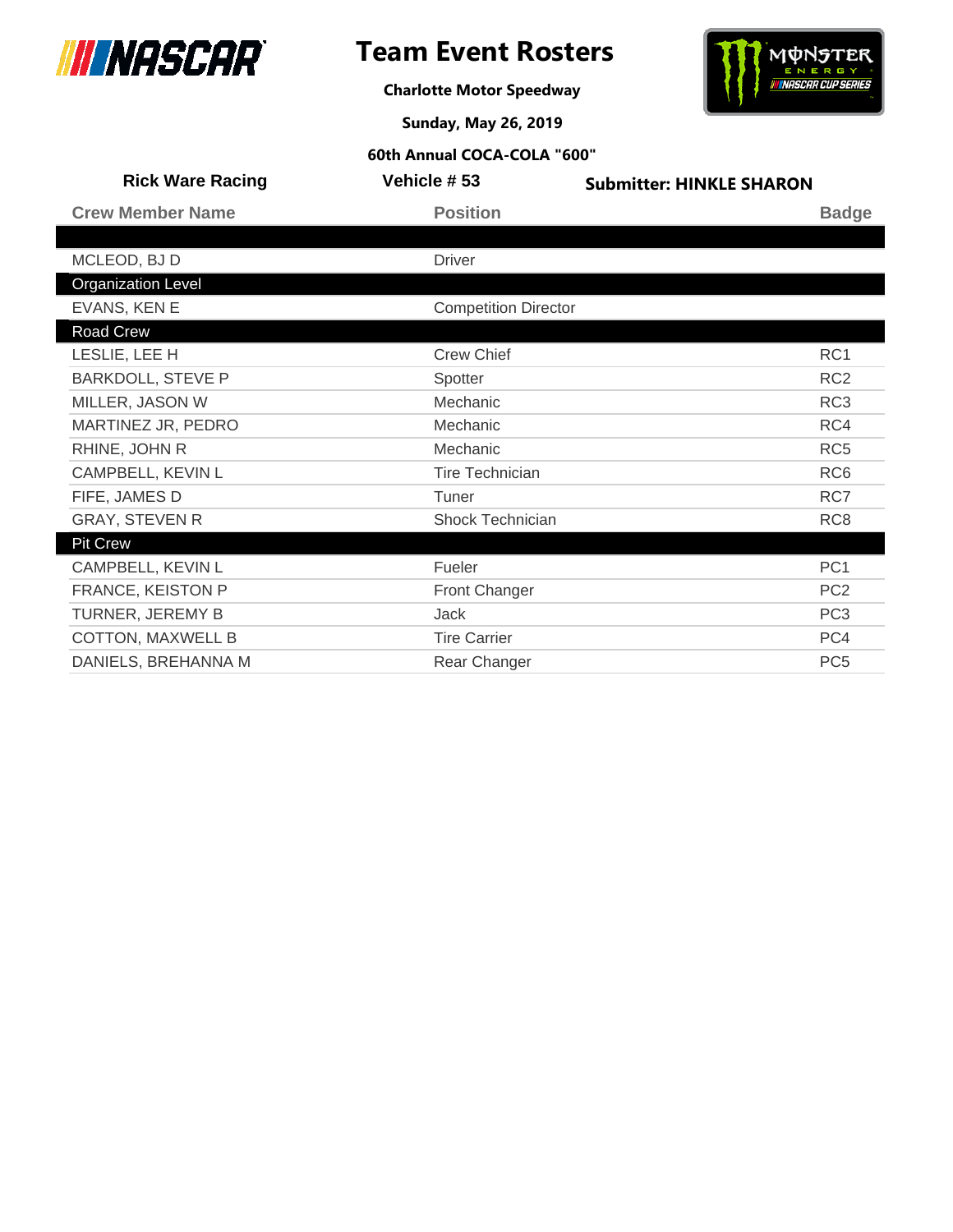

**Charlotte Motor Speedway**



**Sunday, May 26, 2019**

| <b>Roush Fenway Racing</b> | Vehicle #6                  | <b>Submitter: ALLEN KYLE</b> |                 |
|----------------------------|-----------------------------|------------------------------|-----------------|
| <b>Crew Member Name</b>    | <b>Position</b>             |                              | <b>Badge</b>    |
|                            |                             |                              |                 |
| NEWMAN, RYAN J             | <b>Driver</b>               |                              |                 |
| <b>Organization Level</b>  |                             |                              |                 |
| KIDD, KEVIN A              | <b>Competition Director</b> |                              |                 |
| <b>GARSIK, RON A</b>       | <b>IT Support</b>           |                              |                 |
| MITCHELL, THOMAS W         | <b>Technical Director</b>   |                              |                 |
| Road Crew                  |                             |                              |                 |
| <b>GRAVES, SCOTT R</b>     | <b>Crew Chief</b>           |                              | RC1             |
| PETERSON, TRAVIS C         | Engineer                    |                              | RC <sub>2</sub> |
| <b>IVANCIC, BRIAN J</b>    | Engineer                    |                              | RC <sub>3</sub> |
| BREWER, TODD D             | Car Chief                   |                              | RC4             |
| JOHNS, JACEN E             | Front End Mechanic          |                              | RC <sub>5</sub> |
| <b>BEST II, ROBERT G</b>   | Mechanic                    |                              | RC <sub>6</sub> |
| LEINER, DAVID C            | <b>Interior Mechanic</b>    |                              | RC7             |
| LOPES JR, ROBERT J         | <b>Tire Technician</b>      |                              | RC <sub>8</sub> |
| <b>KRAMER, AARON B</b>     | Shock Technician            |                              | RC <sub>9</sub> |
| IMPSEN, DOUGLAS A          | Tuner                       |                              | <b>RC10</b>     |
| JARRETT, JASON A           | Spotter                     |                              | <b>RC11</b>     |
| MATTIS, JOEY J             | Utility                     |                              | <b>RC12</b>     |
| <b>Pit Crew</b>            |                             |                              |                 |
| MOSER, DYLAN D             | <b>Jack</b>                 |                              | PC <sub>1</sub> |
| LEWIS, ADAM N              | Fueler                      |                              | PC <sub>2</sub> |
| <b>SHUMAN, CHRIS G</b>     | <b>Front Changer</b>        |                              | PC <sub>3</sub> |
| <b>WALLACE, ERIC W</b>     | <b>Tire Carrier</b>         |                              | PC4             |
| DIAZ, RAPHAEL R            | Rear Changer                |                              | PC <sub>5</sub> |
| <b>Back-up Pit Crew</b>    |                             |                              |                 |
| UPHOFF, KALE E             | <b>Front Changer</b>        |                              |                 |
| BROWN, MICHAEL J           | Fueler                      |                              |                 |
| WILPS, MATTHEW             | Jack                        |                              |                 |
| <b>GAJDORUS, SETH W</b>    | Rear Changer                |                              |                 |
| MCCLURKIN, TELVIN L        | <b>Tire Carrier</b>         |                              |                 |
| Submitted Exempt           |                             |                              |                 |
| <b>CLODFELTER, SCOTT S</b> | <b>Hauler Driver</b>        |                              |                 |
| FUNDERBURK, GLENN B        | <b>Hauler Driver</b>        |                              |                 |
| PUCCIA, MATT J             | Other -                     |                              |                 |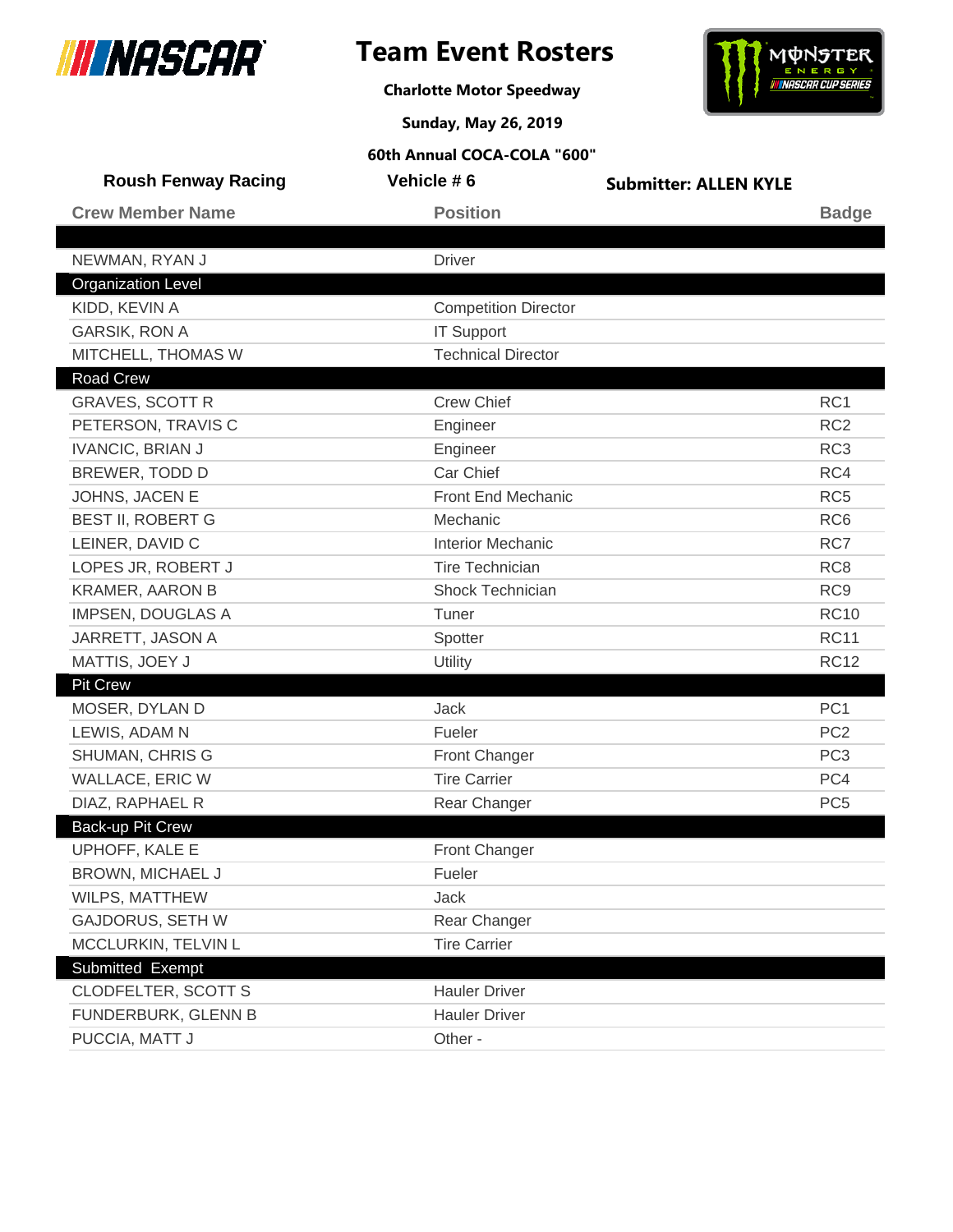

# **Team Event Rosters**

**Charlotte Motor Speedway**



**Sunday, May 26, 2019**

| <b>Motorsports Business</b><br><b>Management</b> | Vehicle #66         | <b>Submitter: CALANDRILLO JENNIFER</b> |
|--------------------------------------------------|---------------------|----------------------------------------|
| <b>Crew Member Name</b>                          | <b>Position</b>     | <b>Badge</b>                           |
|                                                  |                     |                                        |
| GASE, JOEY R                                     | <b>Driver</b>       |                                        |
| Road Crew                                        |                     |                                        |
| KESELOWSKI, BRIAN A                              | <b>Crew Chief</b>   | RC1                                    |
| LONG, CARL C                                     | Spotter             | RC <sub>2</sub>                        |
| BELL, RYAN P                                     | Car Chief           | RC <sub>3</sub>                        |
| PARTEE, CRAIG C                                  | Mechanic            | RC4                                    |
| <b>IDOL, STEVEN B</b>                            | Mechanic            | RC <sub>5</sub>                        |
| RICE, MITCHELLE L                                | Mechanic            | RC <sub>6</sub>                        |
| <b>GLAD, TRAVIS D</b>                            | Tuner               | RC7                                    |
| <b>Pit Crew</b>                                  |                     |                                        |
| LABRETONE, MARK J                                | Front Changer       | PC <sub>1</sub>                        |
| PARTEE, CRAIG C                                  | Rear Changer        | PC <sub>2</sub>                        |
| SMITH, DEANDRE M                                 | <b>Tire Carrier</b> | PC <sub>3</sub>                        |
| CARNEY, JABARIK                                  | Jack                | PC4                                    |
| RICE, MITCHELLE L                                | Fueler              | PC <sub>5</sub>                        |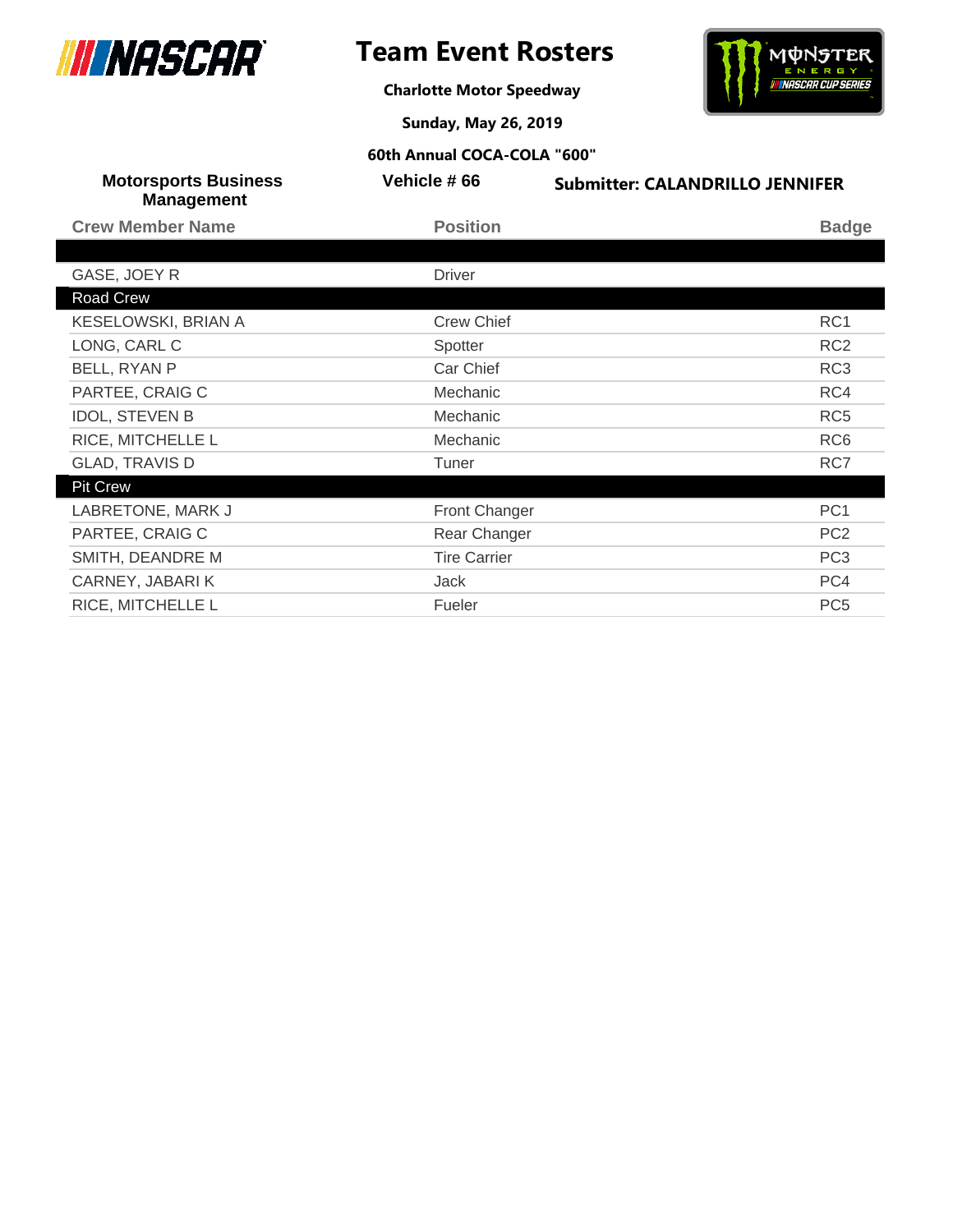



**Charlotte Motor Speedway**

**Sunday, May 26, 2019**

| <b>Spire Motorsports</b>   | Vehicle #77                 | <b>Submitter: DENNEWITZ JOSEPH</b> |  |
|----------------------------|-----------------------------|------------------------------------|--|
| <b>Crew Member Name</b>    | <b>Position</b>             | <b>Badge</b>                       |  |
|                            |                             |                                    |  |
| HOUFF, QUIN W              | <b>Driver</b>               |                                    |  |
| <b>Organization Level</b>  |                             |                                    |  |
| <b>EGGLESTON, SCOTT S</b>  | <b>Competition Director</b> |                                    |  |
| <b>Road Crew</b>           |                             |                                    |  |
| SOSPENZO, PETER J          | <b>Crew Chief</b>           | RC <sub>1</sub>                    |  |
| <b>CALLIS, SHANE J</b>     | Car Chief                   | RC <sub>2</sub>                    |  |
| KRASZEWSKI, MATT J         | <b>Interior Mechanic</b>    | RC <sub>3</sub>                    |  |
| KAZURA, SCOTT H            | <b>Underneath Mechanic</b>  | RC4                                |  |
| HAWLEY, ANDREW J           | <b>Tire Technician</b>      | RC <sub>5</sub>                    |  |
| <b>GARDNER JR, BUGS W</b>  | Tuner                       | RC <sub>6</sub>                    |  |
| MILLER, CARL R             | Spotter                     | RC7                                |  |
| EFAW II, CHUCK A           | Pit Coach                   | RC <sub>8</sub>                    |  |
| <b>Pit Crew</b>            |                             |                                    |  |
| DIEBOLD, ROGER E           | <b>Front Changer</b>        | PC <sub>1</sub>                    |  |
| HAYDEN, MICHAEL L          | <b>Tire Carrier</b>         | PC <sub>2</sub>                    |  |
| <b>GRIMALDO, JOSE</b>      | Rear Changer                | PC <sub>3</sub>                    |  |
| YOUNG, ZACH E              | <b>Jack</b>                 | PC4                                |  |
| GARDNER JR, BUGS W         | Fueler                      | PC <sub>5</sub>                    |  |
| Back-up Pit Crew           |                             |                                    |  |
| MILLER, MIKE C             | Front Changer               |                                    |  |
| CALLIS, SHANE J            | Fueler                      |                                    |  |
| ROBINSON, JAY V            | <b>Jack</b>                 |                                    |  |
| KRASZEWSKI, MATT J         | Rear Changer                |                                    |  |
| KAZURA, SCOTT H            | <b>Tire Carrier</b>         |                                    |  |
| Submitted Exempt           |                             |                                    |  |
| <b>GUFFEY, CHRISTOPHER</b> | <b>Hauler Driver</b>        |                                    |  |
| <b>LACROIX, DENNIS W</b>   | <b>Hauler Driver</b>        |                                    |  |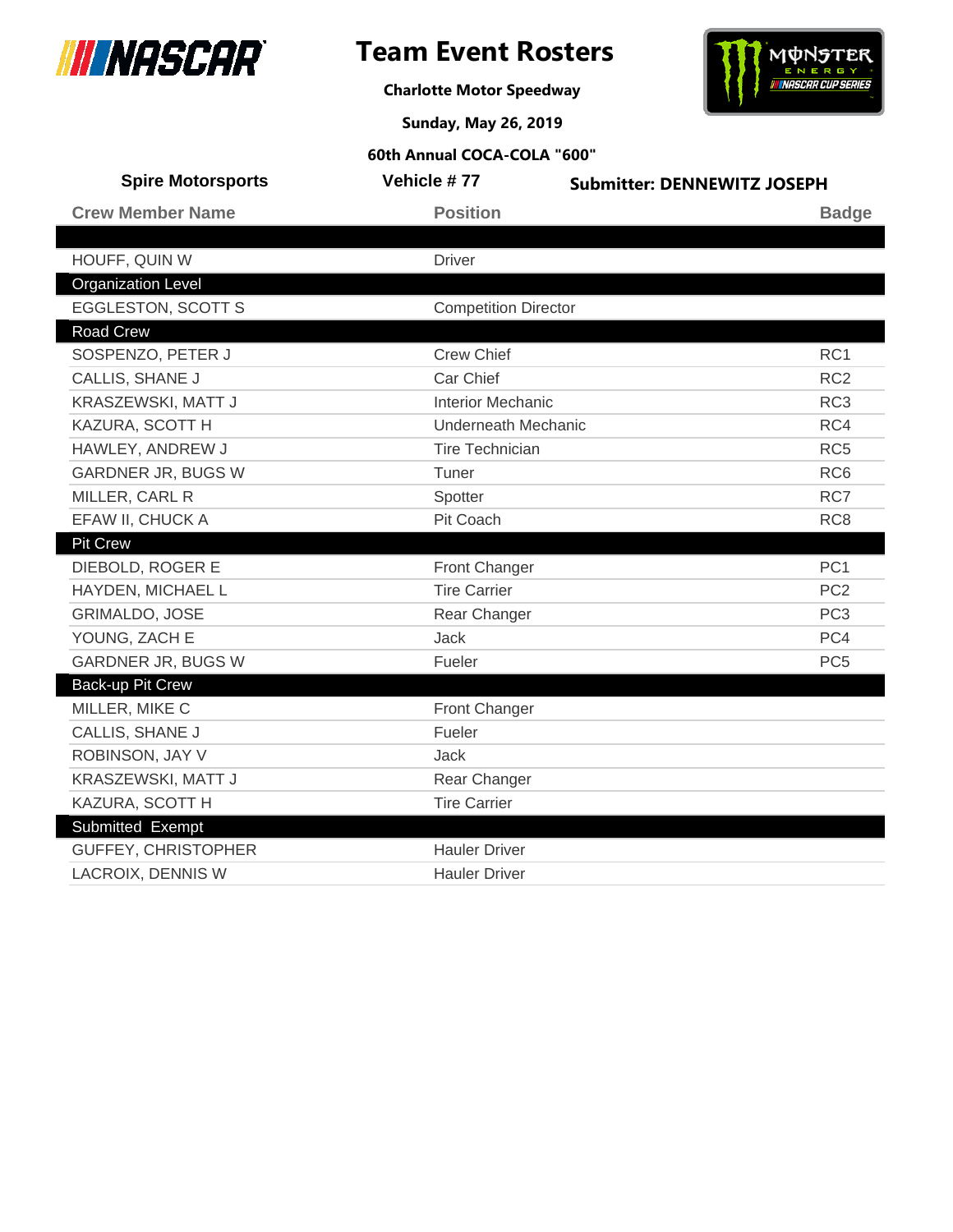

**Charlotte Motor Speedway**



**Sunday, May 26, 2019**

| <b>Richard Childress Racing</b> | Vehicle #8                 | <b>Submitter: MCDANIEL LAURA</b> |
|---------------------------------|----------------------------|----------------------------------|
| <b>Crew Member Name</b>         | <b>Position</b>            | <b>Badge</b>                     |
| HEMRIC, DANIEL                  | <b>Driver</b>              |                                  |
| <b>Organization Level</b>       |                            |                                  |
| MCCLENDON, STEVEN K.            | <b>IT Support</b>          |                                  |
| <b>WRIGHT, RAY</b>              | Pit Coach                  |                                  |
| PETREE III, ANDY A              | <b>Technical Director</b>  |                                  |
| <b>Road Crew</b>                |                            |                                  |
| LAMBERT, LUKE A                 | <b>Crew Chief</b>          | RC <sub>1</sub>                  |
| NESTLERODE, DARIN P             | Car Chief                  | RC <sub>2</sub>                  |
| EFLAND III, DANNY D             | Engineer                   | RC <sub>3</sub>                  |
| BLASCO-FIGUEROA, JOSE R         | Engineer                   | RC4                              |
| <b>GUTEKUNST, MARK</b>          | Shock Technician           | RC <sub>5</sub>                  |
| LOMBARDI, MATTHEW F             | Tuner                      | RC <sub>6</sub>                  |
| TIGERT, CHAD W                  | <b>Interior Mechanic</b>   | RC7                              |
| WIDENER, SCOTT                  | <b>Underneath Mechanic</b> | RC <sub>8</sub>                  |
| <b>KERN, LOREN M</b>            | Front End Mechanic         | RC <sub>9</sub>                  |
| <b>BENDER, JAMES J</b>          | <b>Tire Technician</b>     | <b>RC10</b>                      |
| KELLEY, KYLE                    | Utility                    | <b>RC11</b>                      |
| LINES, BRANDEN L                | Spotter                    | <b>RC12</b>                      |
| <b>Pit Crew</b>                 |                            |                                  |
| SPALDING, TERRY L               | <b>Front Changer</b>       | PC <sub>1</sub>                  |
| HOLCOMB, JEREMY D               | <b>Tire Carrier</b>        | PC <sub>2</sub>                  |
| BOTTLEMY, BRIAN M               | Rear Changer               | PC <sub>3</sub>                  |
| PAIGE, JORDAN A                 | Jack                       | PC4                              |
| ABNEY, SAM T                    | Fueler                     | PC <sub>5</sub>                  |
| Back-up Pit Crew                |                            |                                  |
| <b>GUTEKUNST, MARK</b>          | Fueler                     |                                  |
| LADYGA, TIMOTHY S               | Rear Changer               |                                  |
| KELLEY, JAMES                   | <b>Tire Carrier</b>        |                                  |
| Submitted Exempt                |                            |                                  |
| CRAVEN, JEFF L                  | <b>Hauler Driver</b>       |                                  |
| SANDER, STEVEN                  | Other -                    |                                  |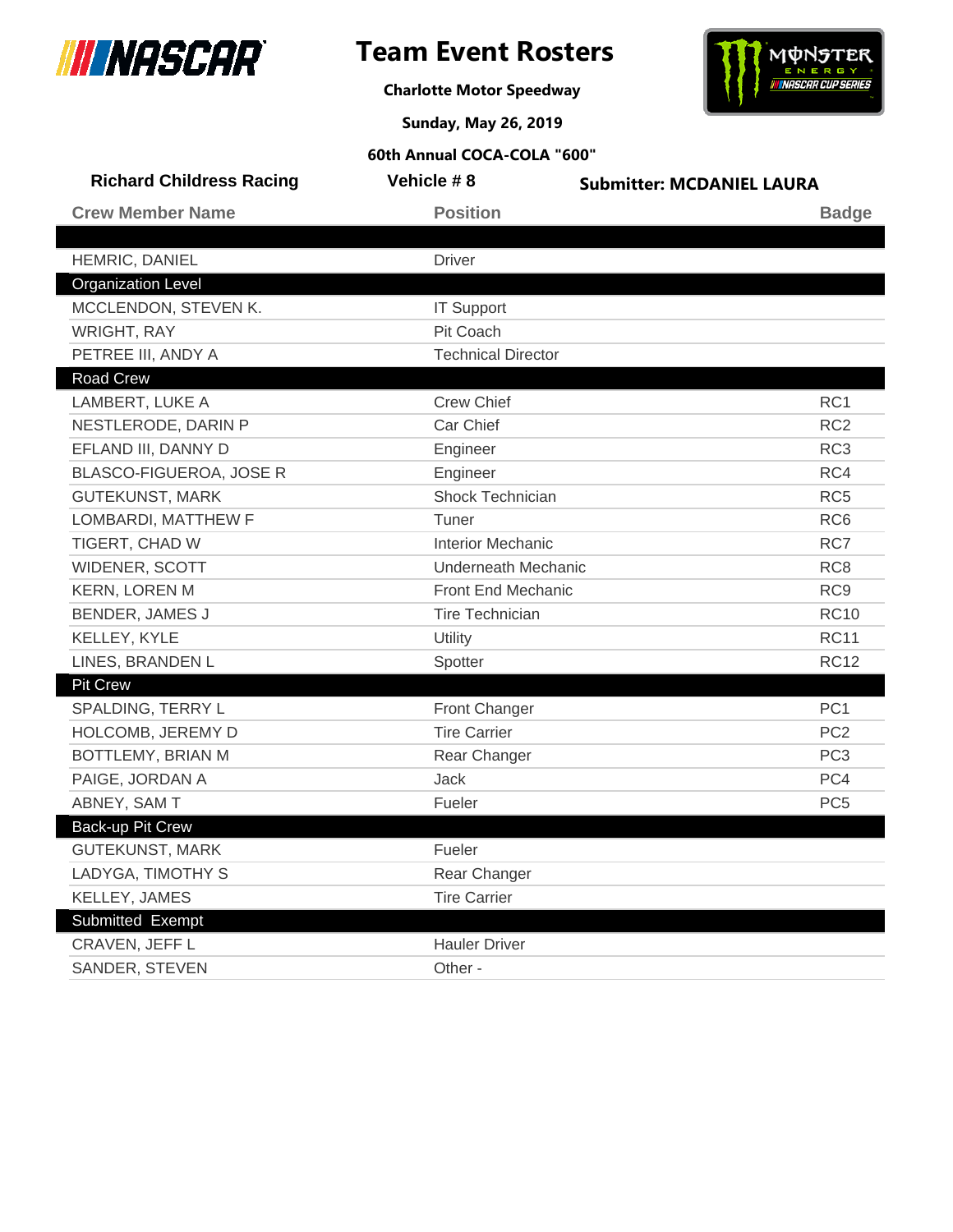





**Sunday, May 26, 2019**

| <b>Hendrick Motorsports</b> | Vehicle #88                 | <b>Submitter: LANDIS MICHAEL</b> |
|-----------------------------|-----------------------------|----------------------------------|
| <b>Crew Member Name</b>     | <b>Position</b>             | <b>Badge</b>                     |
|                             |                             |                                  |
| BOWMAN, ALEX M              | <b>Driver</b>               |                                  |
| <b>Organization Level</b>   |                             |                                  |
| ANDREWS, JEFF J             | <b>Competition Director</b> |                                  |
| CABRERA, KON                | <b>IT Support</b>           |                                  |
| WALSH, BRIAN                | <b>IT Support</b>           |                                  |
| <b>GRUBB, DARIAN K</b>      | <b>Technical Director</b>   |                                  |
| Road Crew                   |                             |                                  |
| <b>IVES, GREG S</b>         | <b>Crew Chief</b>           | RC1                              |
| O'BRIEN, TIM M              | Engineer                    | RC <sub>2</sub>                  |
| HILLENBURG, CASEY           | Engineer                    | RC <sub>3</sub>                  |
| KONETSKI, AUSTIN R          | Car Chief                   | RC4                              |
| HAYMAKER, CHRIS L           | <b>Underneath Mechanic</b>  | RC <sub>5</sub>                  |
| <b>SEAMANS, ANDREW</b>      | <b>Interior Mechanic</b>    | RC <sub>6</sub>                  |
| SEITZINGER, JASON B         | Shock Technician            | RC7                              |
| RAYNOR, STEPHEN D           | Tuner                       | RC <sub>8</sub>                  |
| HAMLIN, KEVIN K             | Spotter                     | RC <sub>9</sub>                  |
| GARDNER, RAY J              | <b>Tire Technician</b>      | <b>RC10</b>                      |
| JOHNSON, CALE D             | Front End Mechanic          | <b>RC11</b>                      |
| CARVIN, JONATHAN F          | Pit Coach                   | <b>RC12</b>                      |
| <b>Pit Crew</b>             |                             |                                  |
| LINEBACK, DUSTIN            | Jack                        | PC <sub>1</sub>                  |
| DELRICCO, DEVIN A           | Rear Changer                | PC <sub>2</sub>                  |
| BRZOZOWSKI, SCOTT A         | <b>Front Changer</b>        | PC <sub>3</sub>                  |
| HARRELL, WILLIAM            | <b>Tire Carrier</b>         | PC4                              |
| CONLEY, JACOB D             | Fueler                      | PC <sub>5</sub>                  |
| Back-up Pit Crew            |                             |                                  |
| TASSER, DONNIE F            | Front Changer               |                                  |
| LEHMAN, MATTHEW             | Fueler                      |                                  |
| <b>BISHOP, SPENCER</b>      | Jack                        |                                  |
| OSSOWSKI, ORANE             | Rear Changer                |                                  |
| PATTON, RYAN                | <b>Tire Carrier</b>         |                                  |
| Submitted Exempt            |                             |                                  |
| DENTON, SCOTT S             | <b>Hauler Driver</b>        |                                  |
| QUILLAN, ANDY D             | <b>Hauler Driver</b>        |                                  |
| DEHART, JONATHAN R          | Other -                     |                                  |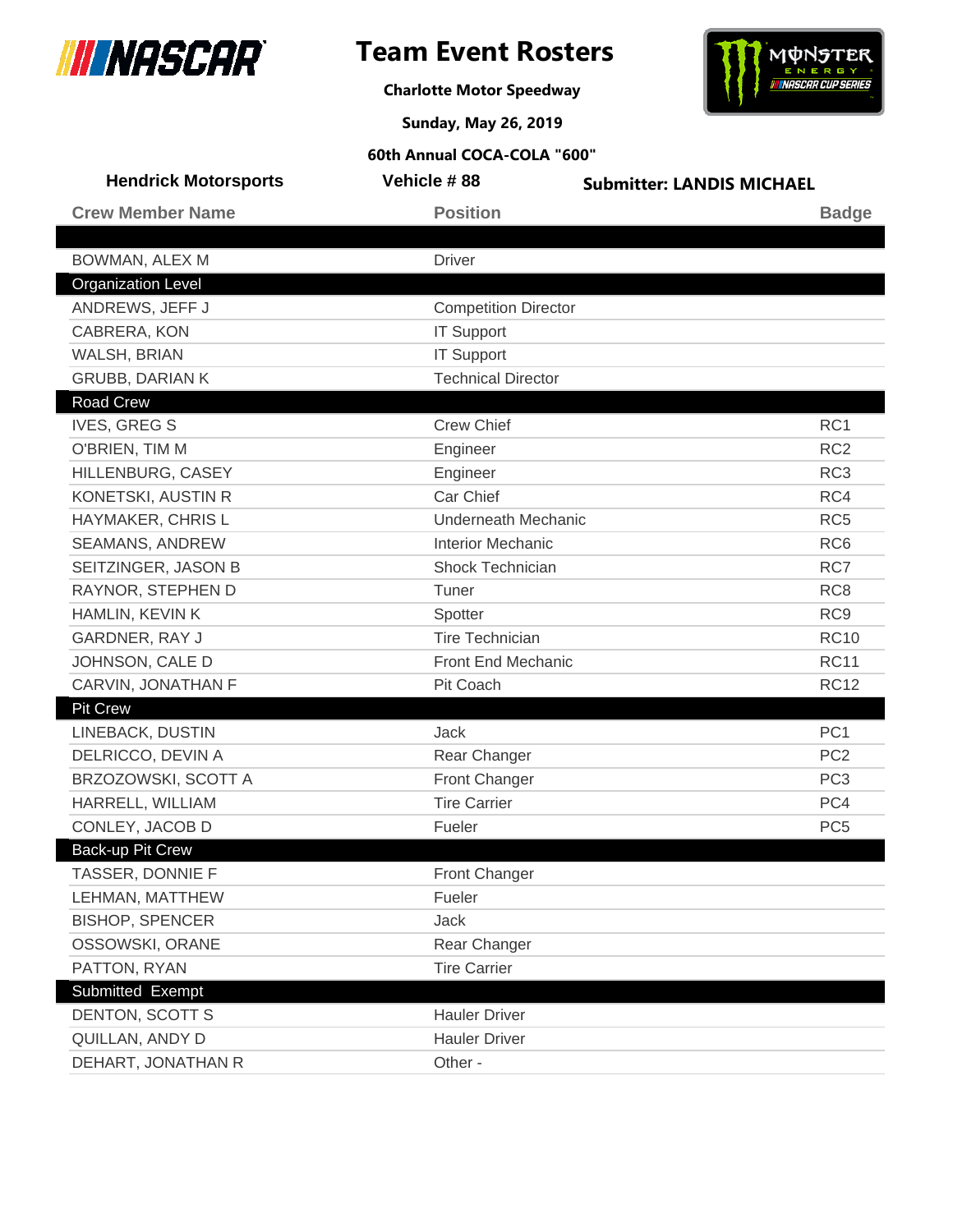





**Sunday, May 26, 2019**

| <b>Hendrick Motorsports</b> | Vehicle #9                  | <b>Submitter: LANDIS MICHAEL</b> |
|-----------------------------|-----------------------------|----------------------------------|
| <b>Crew Member Name</b>     | <b>Position</b>             | <b>Badge</b>                     |
|                             |                             |                                  |
| ELLIOTT, CHASE C            | <b>Driver</b>               |                                  |
| <b>Organization Level</b>   |                             |                                  |
| ANDREWS, JEFF J             | <b>Competition Director</b> |                                  |
| CABRERA, KON                | <b>IT Support</b>           |                                  |
| WALSH, BRIAN                | <b>IT Support</b>           |                                  |
| <b>GRUBB, DARIAN K</b>      | <b>Technical Director</b>   |                                  |
| Road Crew                   |                             |                                  |
| <b>GUSTAFSON, ALAN A</b>    | <b>Crew Chief</b>           | RC1                              |
| GRAY, TOM J                 | Engineer                    | RC <sub>2</sub>                  |
| BARNDT, MATT D              | Engineer                    | RC <sub>3</sub>                  |
| KIRK, JOSH P                | Car Chief                   | RC4                              |
| RUNGE, BEN W                | <b>Underneath Mechanic</b>  | RC <sub>5</sub>                  |
| CARBER, MICHAEL H           | Front End Mechanic          | RC <sub>6</sub>                  |
| HONAN, SCOTT P              | <b>Interior Mechanic</b>    | RC7                              |
| JENNINGS, MASON W           | <b>Tire Technician</b>      | RC <sub>8</sub>                  |
| <b>BOVE, ANTHONY F</b>      | Tuner                       | RC <sub>9</sub>                  |
| <b>GOLDER, CHRISL</b>       | Shock Technician            | <b>RC10</b>                      |
| D'HONDT, EDDIE J            | Spotter                     | <b>RC11</b>                      |
| PILMAN, KYLE W              | Utility                     | <b>RC12</b>                      |
| <b>Pit Crew</b>             |                             |                                  |
| O'DELL, NICK W              | Front Changer               | PC <sub>1</sub>                  |
| AVRIT, CHAD A               | Rear Changer                | PC <sub>2</sub>                  |
| ERSPAMER, JARED             | <b>Tire Carrier</b>         | PC <sub>3</sub>                  |
| SEMKE, TYLER                | Jack                        | PC4                              |
| <b>GIANNINOTO, JOHN S</b>   | Fueler                      | PC <sub>5</sub>                  |
| Back-up Pit Crew            |                             |                                  |
| TASSER, DONNIE F            | <b>Front Changer</b>        |                                  |
| LEHMAN, MATTHEW             | Fueler                      |                                  |
| <b>BISHOP, SPENCER</b>      | Jack                        |                                  |
| OSSOWSKI, ORANE             | Rear Changer                |                                  |
| PATTON, RYAN                | <b>Tire Carrier</b>         |                                  |
| Submitted Exempt            |                             |                                  |
| EDLER, HEATH R              | <b>Hauler Driver</b>        |                                  |
| OTT, DAVID R                | <b>Hauler Driver</b>        |                                  |
| <b>BOSSERMAN, TODD</b>      | Other - Extra- Observe Only |                                  |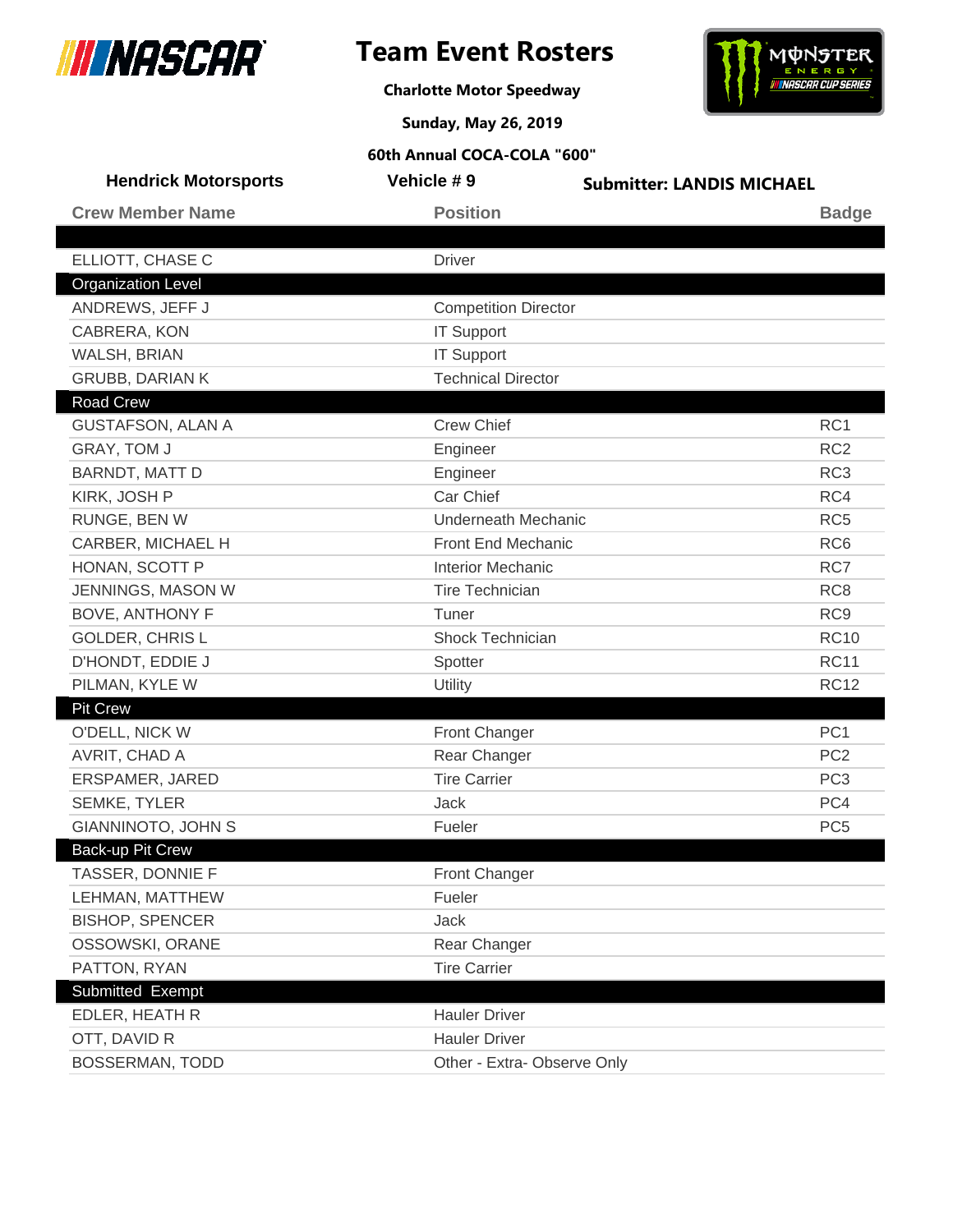

# **Team Event Rosters**

**Charlotte Motor Speedway**



**Sunday, May 26, 2019**

| <b>Leavine Family Racing</b> | Vehicle #95                 | <b>Submitter: LEAVINE MICHAEL</b> |
|------------------------------|-----------------------------|-----------------------------------|
| <b>Crew Member Name</b>      | <b>Position</b>             | <b>Badge</b>                      |
|                              |                             |                                   |
| DIBENEDETTO, MATT G          | <b>Driver</b>               |                                   |
| <b>Organization Level</b>    |                             |                                   |
| LEAVINE, MICHAEL A           | <b>Competition Director</b> |                                   |
| GREENE, KEVIN J              | <b>IT Support</b>           |                                   |
| LAMPE, TOM J                 | Pit Coach                   |                                   |
| <b>Road Crew</b>             |                             |                                   |
| WHEELER, MICHAEL C           | <b>Crew Chief</b>           | RC <sub>1</sub>                   |
| CLICHE, ETIENNE EC           | Engineer                    | RC <sub>2</sub>                   |
| HOUSTON, VICTOR              | Engineer                    | RC <sub>3</sub>                   |
| EMMER, GREG J                | Car Chief                   | RC4                               |
| KIMBALL, MATT A              | Front End Mechanic          | RC <sub>5</sub>                   |
| STUDER, SEAN H               | <b>Shock Technician</b>     | RC <sub>6</sub>                   |
| MARQUARDT, ZACH S            | <b>Underneath Mechanic</b>  | RC7                               |
| CAMPBELL, DOUG J             | Spotter                     | RC <sub>8</sub>                   |
| RAMIREZ, TONY L              | <b>Tire Technician</b>      | RC <sub>9</sub>                   |
| MARES, BILL A                | <b>Interior Mechanic</b>    | <b>RC10</b>                       |
| RITCHIE, STEVE M             | Tuner                       | <b>RC11</b>                       |
| MCCREARY, CASEY              | Utility                     | <b>RC12</b>                       |
| <b>Pit Crew</b>              |                             |                                   |
| HALL, CHRIS J                | <b>Tire Carrier</b>         | PC <sub>1</sub>                   |
| THACKER, CHARLES J           | <b>Jack</b>                 | PC <sub>2</sub>                   |
| HARTMAN, ADAM M              | Front Changer               | PC <sub>3</sub>                   |
| YOUKER, DEVEN J              | Rear Changer                | PC4                               |
| EASTLAND, BRIAN A            | Fueler                      | PC <sub>5</sub>                   |
| <b>Back-up Pit Crew</b>      |                             |                                   |
| KIMBALL, MATT A              | Fueler                      |                                   |
| Submitted Exempt             |                             |                                   |
| LOPEZ, DAMON                 | <b>Hauler Driver</b>        |                                   |
| LUND, CRAIG W                | Other -                     |                                   |